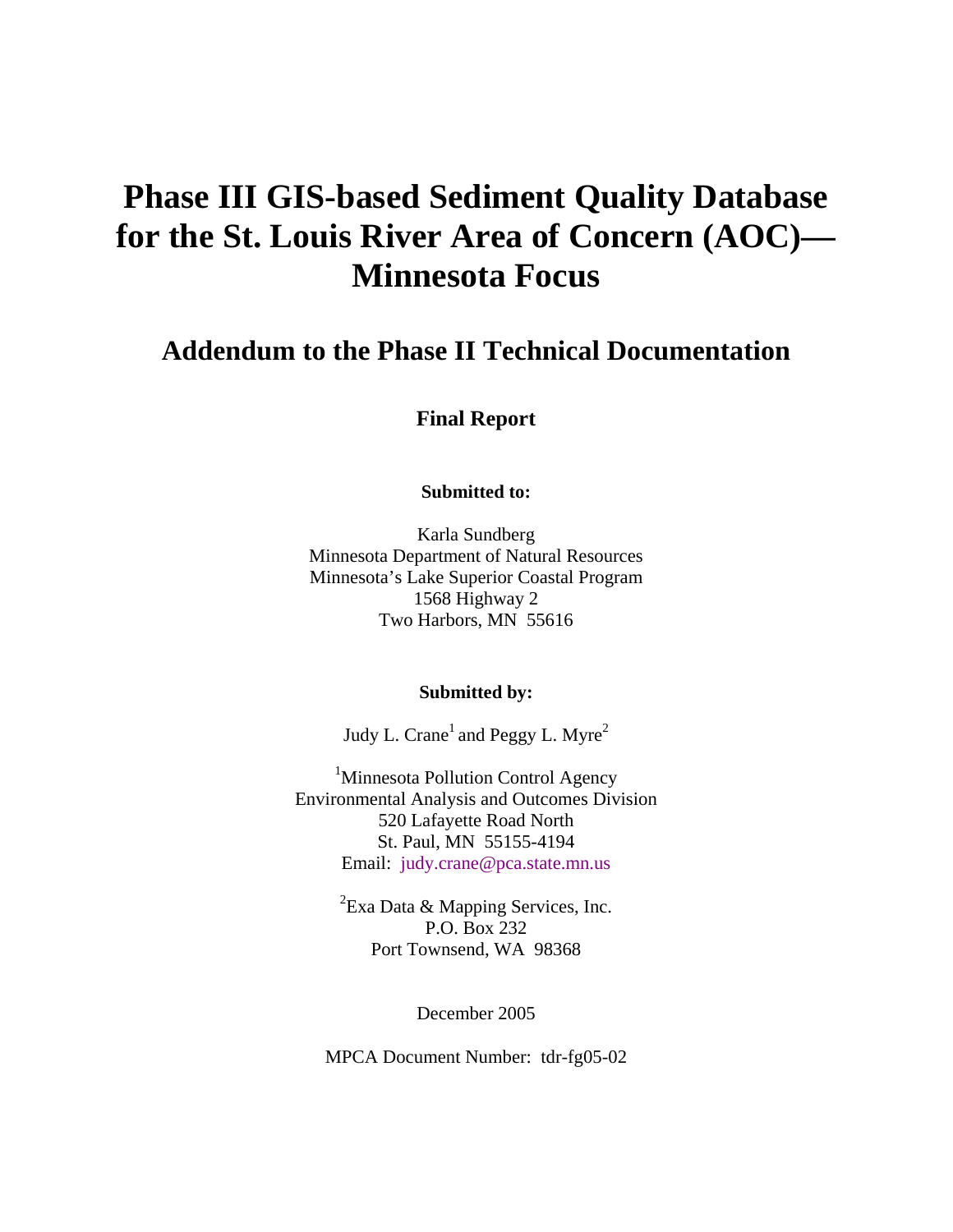# **DISCLAIMER**

# **Minnesota's Lake Superior Coastal Program**

Name of Project: Phase III GIS-based Sediment Quality Database for the St. Louis River Area of Concern (AOC)—Minnesota Focus

Date of Publication: December 2005

**Project No. 306-28-06\_\_\_\_\_\_**

**Contract No. A68008\_\_\_\_\_\_\_**

This project was funded in part under the Coastal Zone Management Act, by the National Oceanic and Atmospheric Administration's (NOAA's) Office of Ocean and Coastal Resource Management, in cooperation with Minnesota's Lake Superior Coastal Program. In addition, the Minnesota Pollution Control Agency (MPCA) contributed over 50% of state matching funds to this project. This report has been reviewed and approved by Minnesota's Lake Superior Coastal Program. Mention of trade names or commercial products does not constitute endorsement or recommendation for use by the MPCA, Minnesota's Lake Superior Coastal Program, or by NOAA.







**Minnesota Pollution Control Agency**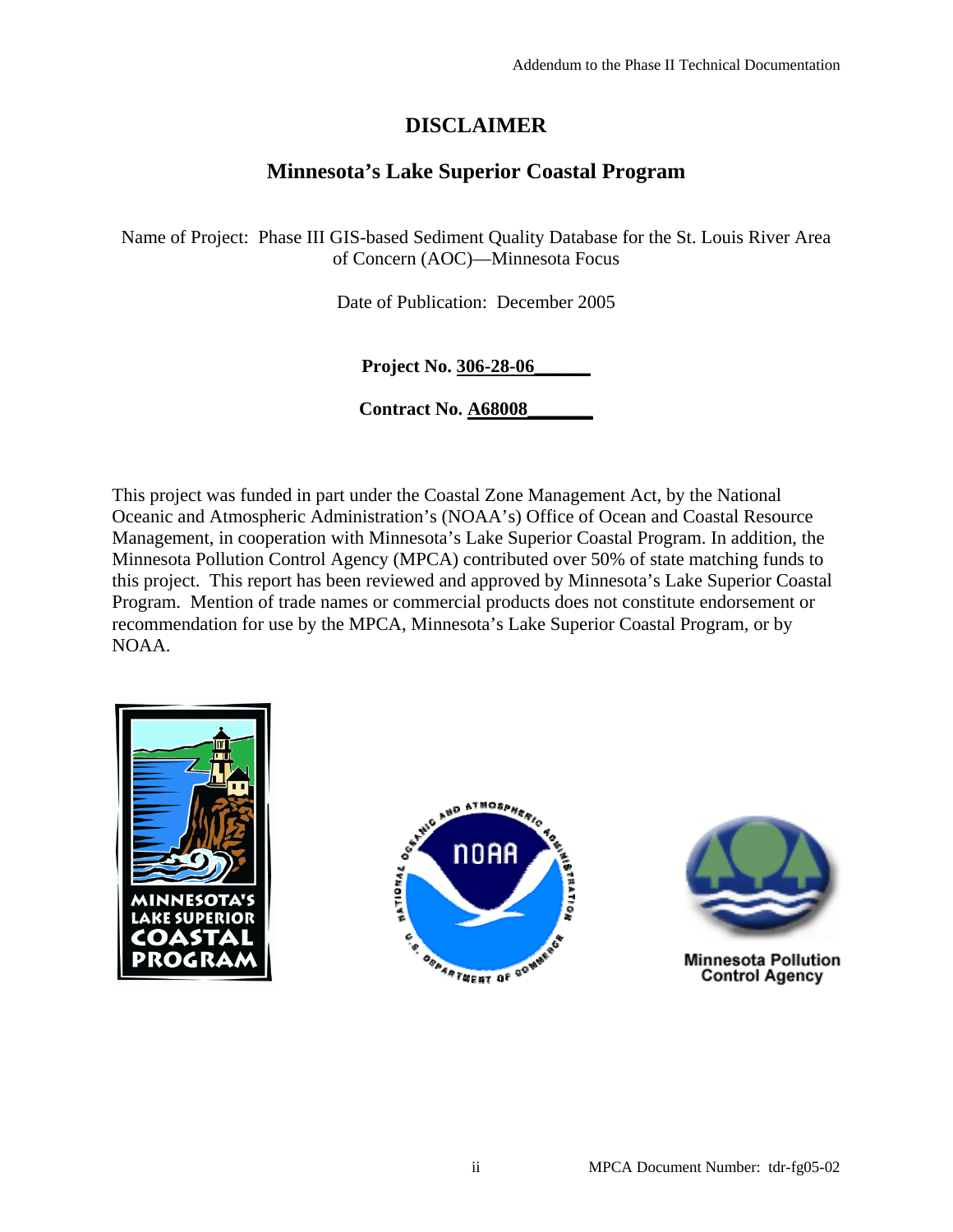# **TABLE OF CONTENTS**

### Page

| 2.1<br>2.2<br>2.3<br>2.4<br>2.4.2.1 PAH Source Ratio List Sorted by Depth Interval3                                                                                                                                                                                                                                                                                         |
|-----------------------------------------------------------------------------------------------------------------------------------------------------------------------------------------------------------------------------------------------------------------------------------------------------------------------------------------------------------------------------|
| 2.4.2.4 Samples Organized by Mean PEC-Q and Depth Interval5<br>2.5                                                                                                                                                                                                                                                                                                          |
| 3.1<br>3.2                                                                                                                                                                                                                                                                                                                                                                  |
|                                                                                                                                                                                                                                                                                                                                                                             |
|                                                                                                                                                                                                                                                                                                                                                                             |
|                                                                                                                                                                                                                                                                                                                                                                             |
| Appendix A: Quality Assurance Comments of the Phase II GIS-based Sediment Quality<br>Database for the St. Louis River AOC<br>Appendix B: Screening Criteria for Evaluating Benthic Invertebrate Community Data Sets for<br>the Phase III GIS-based Sediment Quality Database for the St. Louis River AOC<br>Appendix C: List of Query Options in Query Manager Version 2.56 |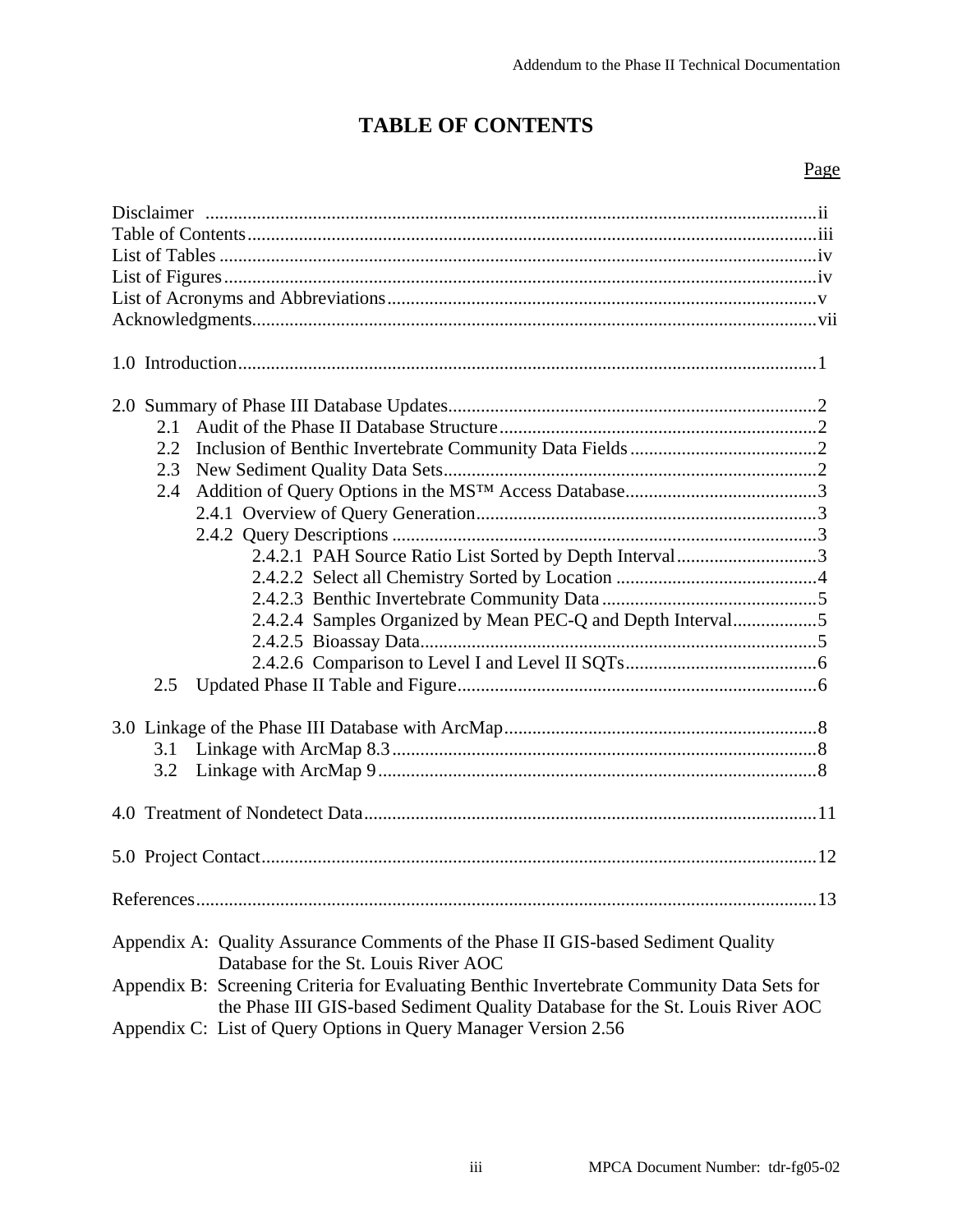# **LIST OF FIGURES**

| Figure |                                                                                                                                                                                                                          | Page |
|--------|--------------------------------------------------------------------------------------------------------------------------------------------------------------------------------------------------------------------------|------|
|        |                                                                                                                                                                                                                          |      |
|        | Example linkage of the Phase III MS <sup>™</sup> Access 2000 database query<br>results for mean probable effect concentration quotient (PEC-Q) ranges<br>with the Phase II ArcMap 9 map document for Ecological Features |      |
|        | Project organization chart for the Phase III GIS-based sediment quality                                                                                                                                                  | 21   |
|        | Diagram showing the relationships between components of the MSTM                                                                                                                                                         |      |

# **LIST OF TABLES**

| Table |                                                                         | Page |
|-------|-------------------------------------------------------------------------|------|
|       | Benthic Invertebrate Community Metrics for Individual Field Replicate   |      |
|       | Benthic Invertebrate Community Metrics for the Mean and Standard        |      |
|       | Benthic Invertebrate Community Metrics for the Sum of Field Replicate   |      |
| 4     | Summary of Data Sets Incorporated into the Phase III GIS-based Sediment |      |
|       |                                                                         |      |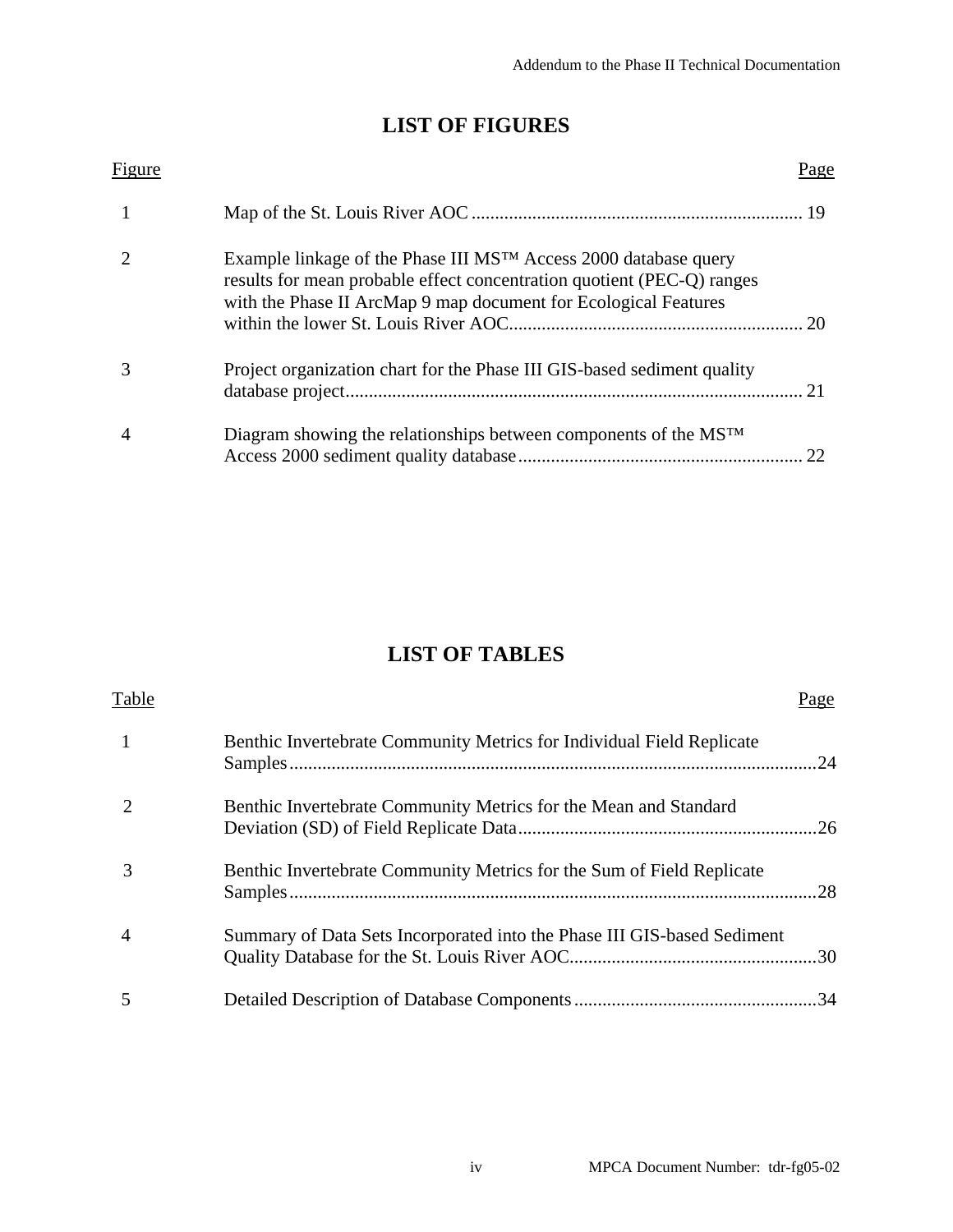# **LIST OF ACRONYMS AND ABBREVIATIONS**

| <b>AOC</b>     | Area of Concern                                                  |
|----------------|------------------------------------------------------------------|
| As             | Arsenic                                                          |
| <b>AVS</b>     | <b>Acid Volatile Sulfides</b>                                    |
| <b>CERCLIS</b> | Comprehensive Environmental Response, Compensation and Liability |
|                | <b>Information System</b>                                        |
| <b>CN</b>      | Cyanide                                                          |
| DB             | Database                                                         |
| DL             | <b>Detection Limit</b>                                           |
| <b>DRO</b>     | Diesel Range Organics                                            |
| <b>DSN</b>     | Data Source Name                                                 |
| DW             | Dry Weight                                                       |
| FK             | Foreign Key                                                      |
| F/P            | <b>Fluoranthene to Pyrene Ratio</b>                              |
| <b>FTP</b>     | <b>File Transfer Protocol</b>                                    |
| <b>GIS</b>     | Geographic Information System                                    |
| <b>GT</b>      | <b>Greater Than</b>                                              |
| <b>HCB</b>     | Hexachlorobenzene                                                |
| Hg             | Mercury                                                          |
| ID             | Identification                                                   |
| <b>IJC</b>     | <b>International Joint Commission</b>                            |
| LDepth         | Lower Depth Interval of a Sediment Core                          |
| <b>LKP</b>     | Look-up                                                          |
| <b>LRM</b>     | Logistic Regression Model                                        |
| LT             | Less Than                                                        |
| MDL            | <b>Method Detection Limit</b>                                    |
| MESL           | MacDonald Environmental Sciences Ltd.                            |
| <b>MLE</b>     | Maximum Likelihood Estimation                                    |
| <b>MLSCP</b>   | Minnesota's Lake Superior Coastal Program                        |
| <b>MN</b>      | Minnesota                                                        |
| <b>MPCA</b>    | Minnesota Pollution Control Agency                               |
| <b>MSTM</b>    | <b>MicrosoftTM</b>                                               |
| <b>NA</b>      | Not Available                                                    |
| NAD            | North American Datum                                             |
| ND             | Nondetect                                                        |
| No.            | Number                                                           |
| <b>NOAA</b>    | National Oceanic and Atmospheric Administration                  |
| <b>NR</b>      | Not Reported                                                     |
| NT             | Not Toxic                                                        |
| <b>OCS</b>     | Octachlorostyrene                                                |
| <b>ODBC</b>    | <b>Open Database Connectivity</b>                                |
| P/A            | Phenanthrene to Anthracene Ratio                                 |
| <b>PAH</b>     | Polycyclic Aromatic Hydrocarbon                                  |
| Pb             | Lead                                                             |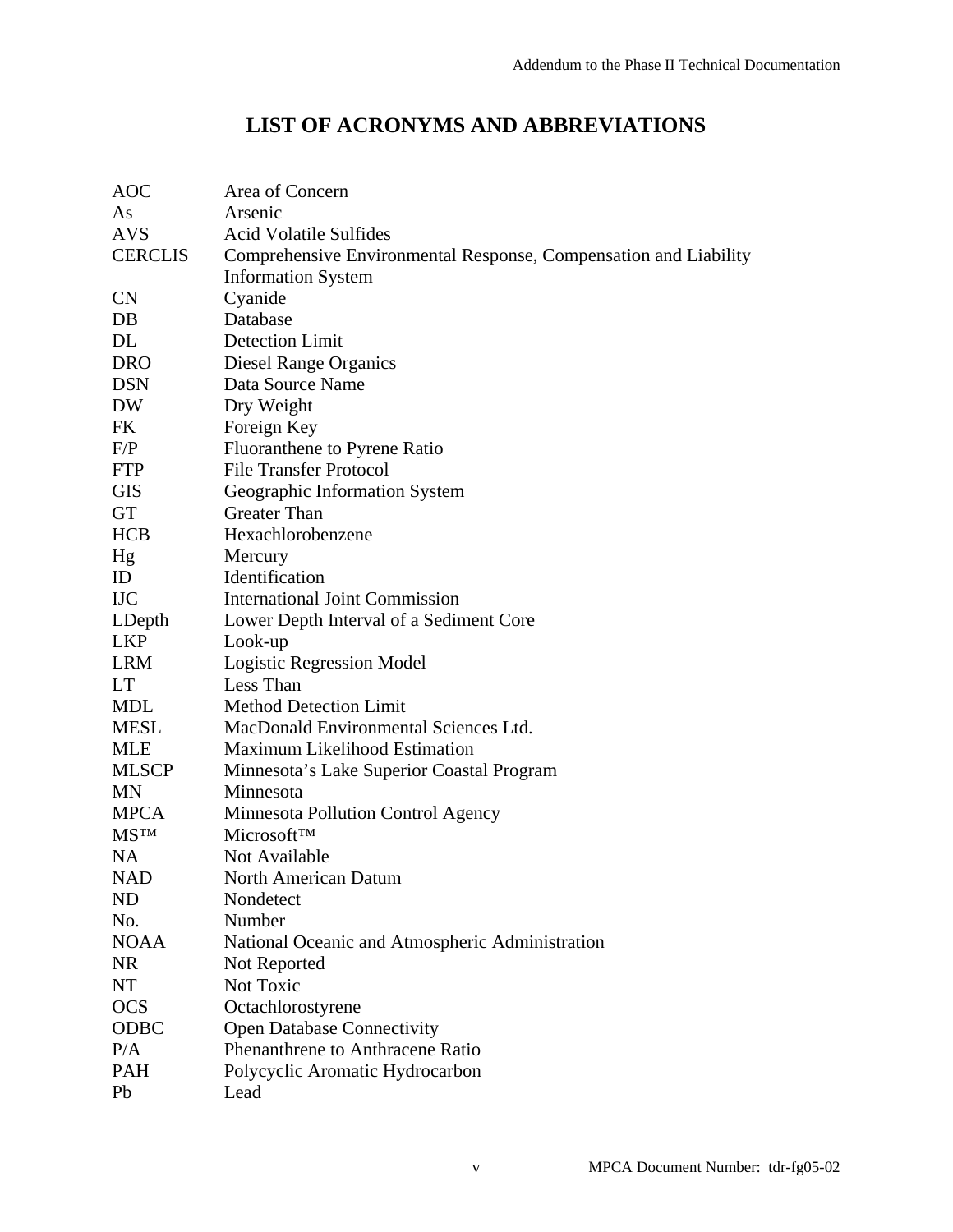# **LIST OF ACRONYMS AND ABBREVIATIONS**

| <b>PCB</b>      | Polychlorinated Biphenyl                                 |
|-----------------|----------------------------------------------------------|
| <b>PEC</b>      | <b>Probable Effect Concentration</b>                     |
| PEC-Q           | Probable Effect Concentration Quotient                   |
| <b>PK</b>       | Primary Key                                              |
| PO <sub>1</sub> | Post Office                                              |
| <b>PTBL</b>     | Table                                                    |
| QA              | <b>Quality Assurance</b>                                 |
| QA/QC           | Quality Assurance/Quality Control                        |
| <b>QM</b>       | <b>Query Manager</b>                                     |
| QRY             | Query                                                    |
| <b>R-EMAP</b>   | Regional Environmental Monitoring and Assessment Program |
| SD              | <b>Standard Deviation</b>                                |
| <b>SEM</b>      | <b>Simultaneously Extractable Metals</b>                 |
| <b>SLRIDT</b>   | St. Louis River Interlake/Duluth Tar                     |
| Sn              | Tin                                                      |
| <b>SQC</b>      | <b>Sediment Quality Criteria</b>                         |
| SQG             | <b>Sediment Quality Guideline</b>                        |
| SQT             | <b>Sediment Quality Target</b>                           |
| T               | Toxic                                                    |
| <b>TBT</b>      | Tributyltin                                              |
| <b>TCDD</b>     | Tetrachlorodibenzo-p-dioxins                             |
| <b>TCDF</b>     | Tetrachlorodibenzofurans                                 |
| <b>TEF</b>      | <b>Toxic Equivalency Factor</b>                          |
| <b>TOC</b>      | <b>Total Organic Carbon</b>                              |
| <b>UDepth</b>   | Upper Depth Interval of a Sediment Core                  |
| U.S. EPA        | United States Environmental Protection Agency            |
| <b>USFWS</b>    | United States Fish and Wildlife Service                  |
| <b>UTM</b>      | <b>Universal Transverse Mercator</b>                     |
| <b>VOCs</b>     | <b>Volatile Organic Compounds</b>                        |
| WA              | Washington                                               |
| WW              | Wet Weight                                               |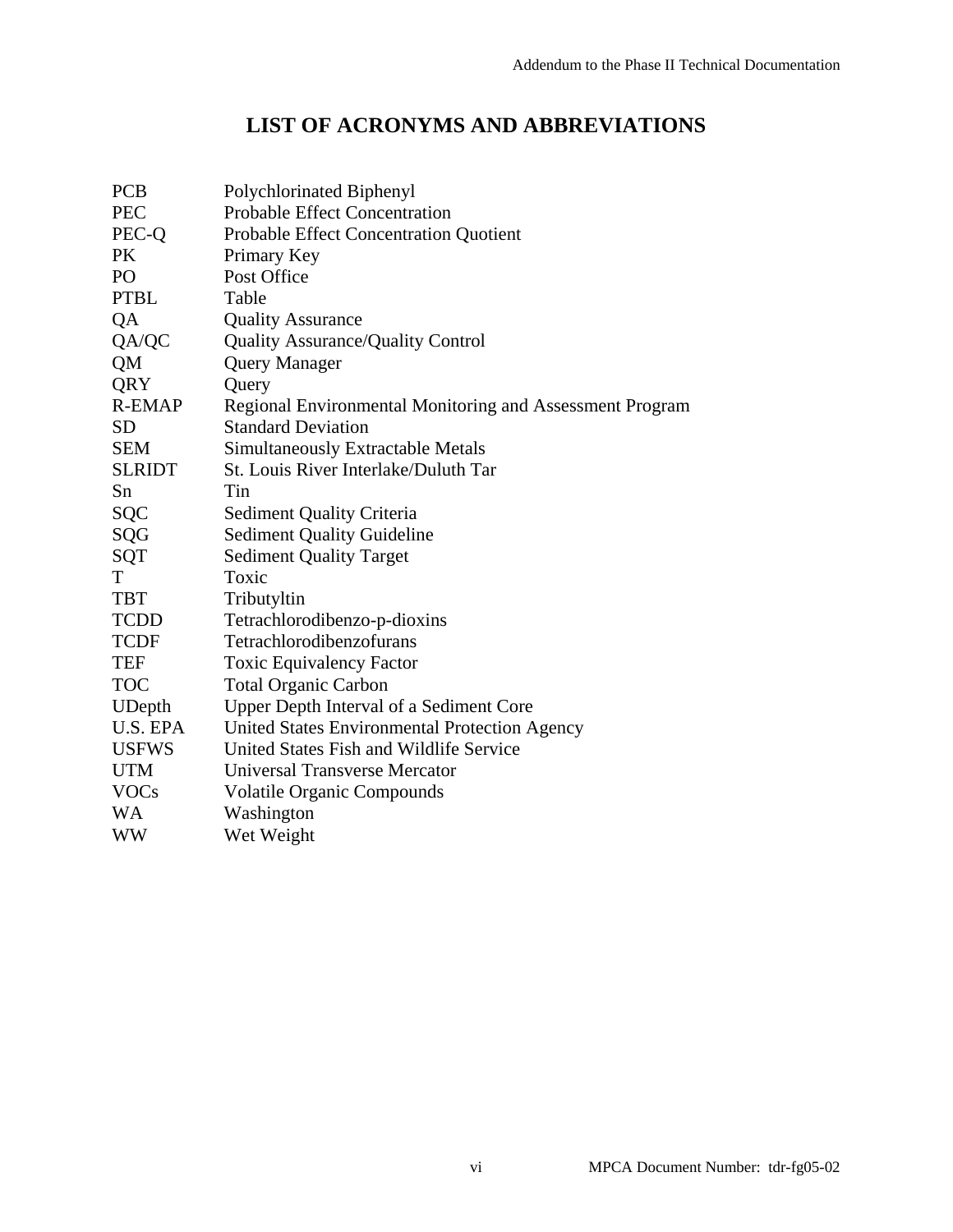# **ACKNOWLEDGMENTS**

The authors would like to take this opportunity to gratefully acknowledge the contributions of a number of individuals who assisted with the preparation of the Phase I and Phase II sediment quality databases which formed the basis for this project. These individuals were previously acknowledged in the Phase II Help Section for Database Users (Smorong and Crane 2004).

For the Phase III project, the following people provided assistance with either obtaining or providing sediment quality and/or fish tissue data: Nancy (Costa) Schuldt (Fond du Lac Band), Pat McCann (Minnesota Department of Health), Alina Heydt (Service Engineering Group), Annette Trowbridge (U.S. Fish and Wildlife Service), Susan Johnson, Andrew Streitz, Steve Hennes (Minnesota Pollution Control Agency; MPCA), Dan Breneman (Natural Resources Research Institute), and Carl Richards (Minnesota Sea Grant). Todd Goeks (NOAA), Steve Hennes (MPCA), Jay Field (NOAA), and Corinne Severn (Premier Environmental Services, Inc.) were instrumental in making the St. Louis River Interlake/Duluth Tar Superfund site data set available in NOAA's Query Manager Watershed database for the St. Louis River; these data were incorporated into the Phase III database. Todd Biewen (MPCA) provided helpful supervisory assistance for this project. Exa Data & Mapping Services, Inc.'s work was funded through a professional and technical services contract with the State of Minnesota, in which they worked with several subcontractor's to complete their tasks. The technical team members for this project were as follows:

MPCA: Judy Crane Exa Data & Mapping Services, Inc.: Peggy Myre, Stacy Larsen Premier Environmental Services, Inc.: Corinne Severn, Laurel Menoche Searay Environmental: Raymond Valente TerraStat Consulting Group: Lorraine Read

The draft report was reviewed by Karla Sundberg (Minnesota's Lake Superior Coastal Program; MLSCP), the Grants Specialist for this project. Clinton Little (MLSCP) reviewed the draft Phase III database products. Tricia Ryan and Pat Collins were the successive program managers to Minnesota's Lake Superior Coastal Program. The funding acknowledgments for this project are provided in the Disclaimer of this report.

Jennifer Holstad (MPCA) provided word processing and report production support.

This report should be cited as:

Crane, J.L. and P.L. Myre. 2005. Phase III GIS-based sediment quality database for the St. Louis River Area of Concern (AOC)—Minnesota focus. Addendum to the Phase II technical documentation. Minnesota Pollution Control Agency, Environmental Analysis and Outcomes Division, St. Paul, MN and Exa Data & Mapping Services, Inc., Port Townsend, WA. MPCA Document Number tdr-fg05-02.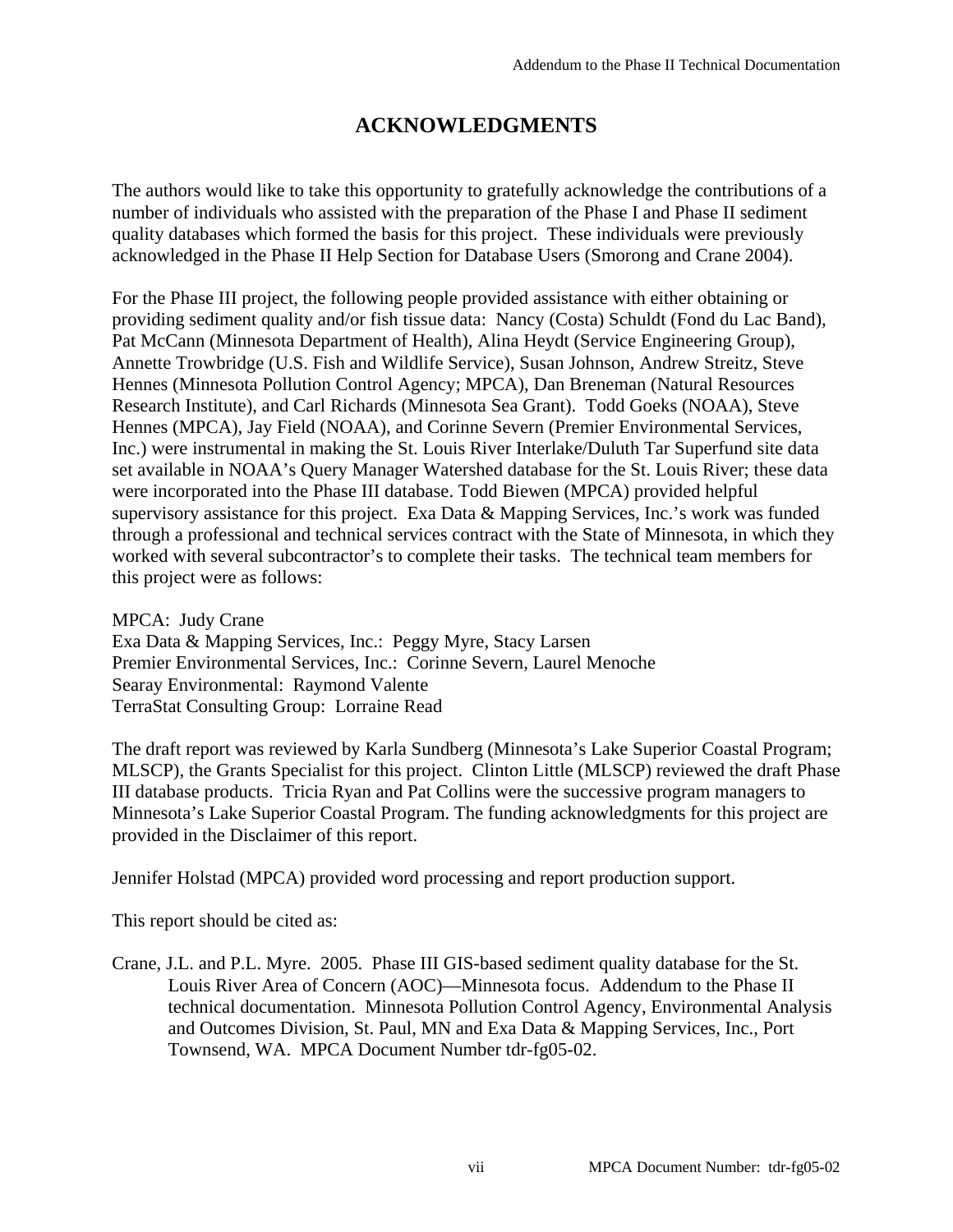# **CHAPTER 1**

# **INTRODUCTION**

The lower St. Louis River provides an important coastal resource to western Lake Superior (Figure 1). In particular, this transboundary waterway provides critical habitat to invertebrate, fish, and waterfowl species and also provides an economic venue for Great Lakes shipping and business in the Duluth-Superior Harbor. Contaminated sediments have contributed to several use impairments in the lower St. Louis River and were a factor in the International Joint Commission's (IJC) decision to designate the lower St. Louis River as one of 43 Areas of Concern (AOCs) in the Great Lakes basin (IJC 1989). Consequently, several sediment quality and fish tissue studies have been conducted in the lower St. Louis River AOC, particularly since 1990, to delineate the extent and magnitude of contaminants of potential concern and to assess the potential for ecological effects (Figure 2). Sediment quality issues in the Lower St. Louis River AOC are of interest to local and state agencies in Minnesota and Wisconsin, as well as to federal agencies, tribal groups, responsible parties, and other concerned stakeholders.

The Minnesota Pollution Control Agency (MPCA), with the contractual assistance of Exa Data & Mapping Services, Inc. and their subcontractors, have completed Phase III of a Geographic Information System (GIS)-based sediment quality database for the St. Louis River AOC (Crane 2005; Crane and Myre 2005). A diagram of the project team is provided in Figure 3. This phase of the database focused on the Minnesota side of the AOC. A history of the development of earlier phases of this sediment quality database is provided in the Phase II project reports (Smorong and Crane 2004; Smorong *et al*. 2004a,b). The purpose of this addendum report is to document technical details regarding new methods and procedures used to update the Phase II sediment quality database with new data sets to produce the Phase III sediment quality database. Database users should refer to the Phase II report documentation (Smorong and Crane 2004, Smorong *et al.* 2004a,b), in addition to the Addendum to the Phase II Help Section for Database Users (Crane and Myre 2005), when using either the Phase III Microsoft™ (MS™) Access 2000 sediment quality database or the Query Manager-compatible database files. The MS™ Access 2000 sediment quality database is also available in MS™ Access '97 format for those users lacking MS™ Access 2000 software. Instructions for obtaining the Phase III database files from the MPCA's File Transfer Protocol (FTP) site were provided in Chapter 4 of the Addendum to the Phase II Help Section for Database Users (Crane and Myre 2005). However, these files have since been moved to the following FTP site until the Phase IV database files become available during March 2006: [ftp://files.pca.state.mn.us/pub/sedimentDB/](ftp://files.pca.state.mn.us/pub/sedimentDB) . The updated web site for obtaining a free copy of the National Oceanic and Atmospheric Administration's (NOAA's) Query Manager version 2.56 software is:

http://response.restoration.noaa.gov/topic\_subtopic\_entry.php?RECORD\_KEY%28entry\_subtop ic topic%29=entry id,subtopic id,topic id&entry id(entry subtopic topic)=376&subtopic id(e ntry\_subtopic\_topic)=5&topic\_id(entry\_subtopic\_topic)=2.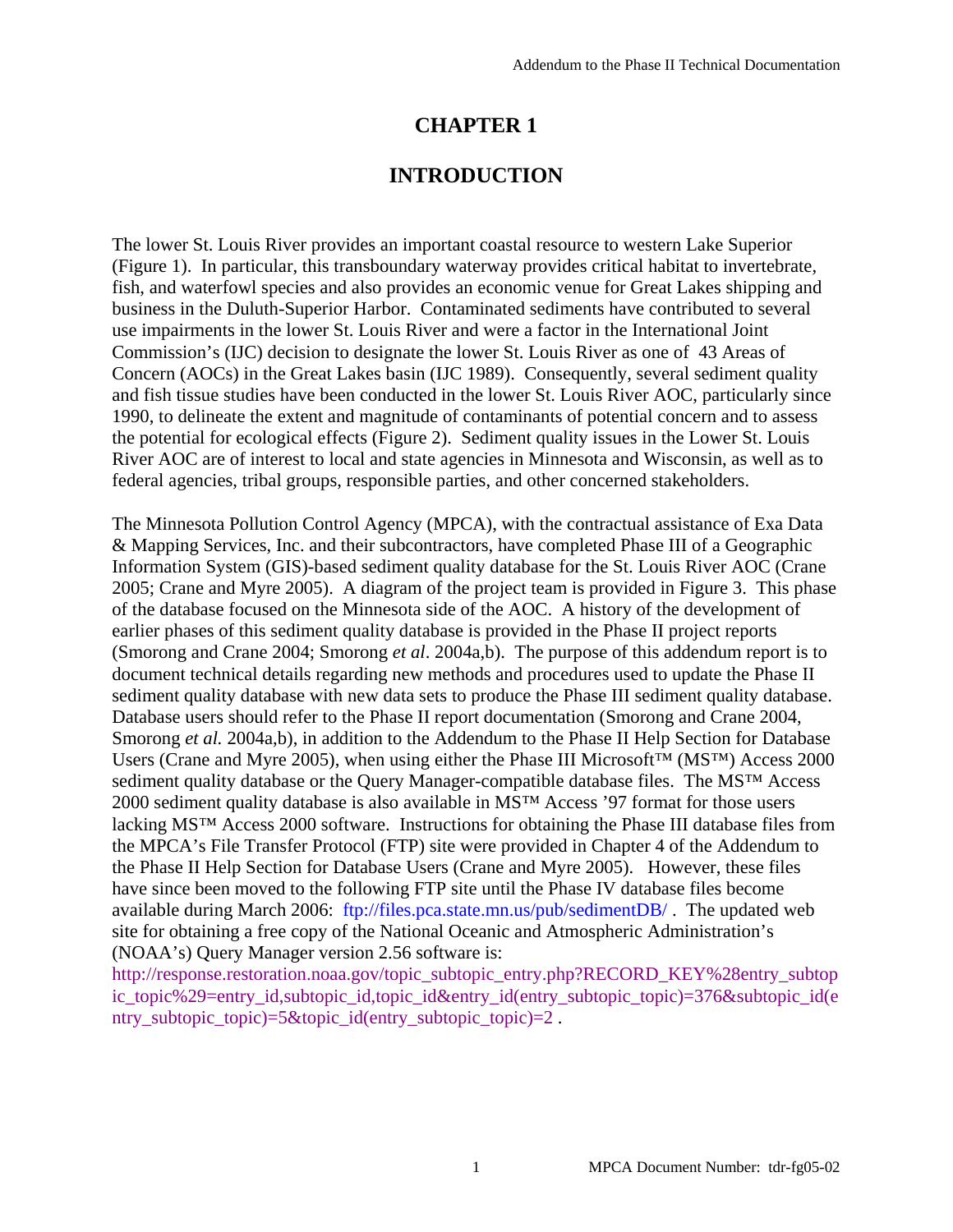# **CHAPTER 2**

# **SUMMARY OF PHASE III DATABASE UPDATES**

# **2.1 AUDIT OF THE PHASE II DATABASE STRUCTURE**

Prior to beginning work on the Phase III sediment quality database, Peggy Myre (Exa Data & Mapping Services, Inc.) conducted an audit of the Phase II MS™ Access 2000 database. The results of her audit, as well as actions taken in regards to primary key (PK) assignments and evaluating relationships (in order to look for orphan records), are provided in Appendix A. In addition, she also deleted the database field "StationID\_OLD" in the AVS\_SEM table.

### **2.2 INCLUSION OF BENTHIC INVERTEBRATE COMMUNITY DATA FIELDS**

Based on input from MPCA staff and stakeholders, benthic invertebrate community data fields have been added to the Phase III MS<sup>™</sup> Access 2000 database (Tables 1 to 3). Most of these data fields were based on a Regional Environmental Monitoring and Assessment Program (R-EMAP) project, which entailed the most comprehensive benthic invertebrate community survey that has taken place in the St. Louis River AOC (Breneman *et al.* 2000; Crane *et al.* 2005). A screening form was developed to evaluate benthic invertebrate community data sets prior to adding them to the database (Appendix B).

These benthic data fields were not included in the Query Manager compatible database files. Query Manager has a limited capacity for including summary benthic invertebrate community data (e.g., abundance or biomass of major taxa) in its sediment bioassay table.

# **2.3 NEW SEDIMENT QUALITY DATA SETS**

The Phase III MS™ Access 2000 database includes the sediment quality and fish tissue data contained within the Phase I and II databases, as well as 25 new data sets from the Minnesota side of the St. Louis River AOC (Table 4). Thirteen of these new data sets were obtained directly from NOAA's Query Manager Watershed database for the St. Louis River. NOAA compiled this Watershed database as part of their Natural Resource Trustee activities for the St. Louis River Interlake/Duluth Tar Superfund site. New data were also added to the Phase III sediment quality database from the USS Superfund site (URS Corp. 2003), Minnesota Slip (Streitz and Johnson 2005), Kingsbury Bay (St. Louis River Natural Resource Trustees 2002; Service Engineering Group 2004), and several lakes near the St. Louis River bordering the Fond du Lac Reservation (Costa 2000, 2001, 2002, 2004). Benthic data from two large studies (Crane *et al.* 1997; Breneman *et al.* 2000, Crane *et al.* 2005) were added to the database. These data sets provided good spatial coverage of benthic invertebrate community populations along the Minnesota side of the St. Louis River AOC.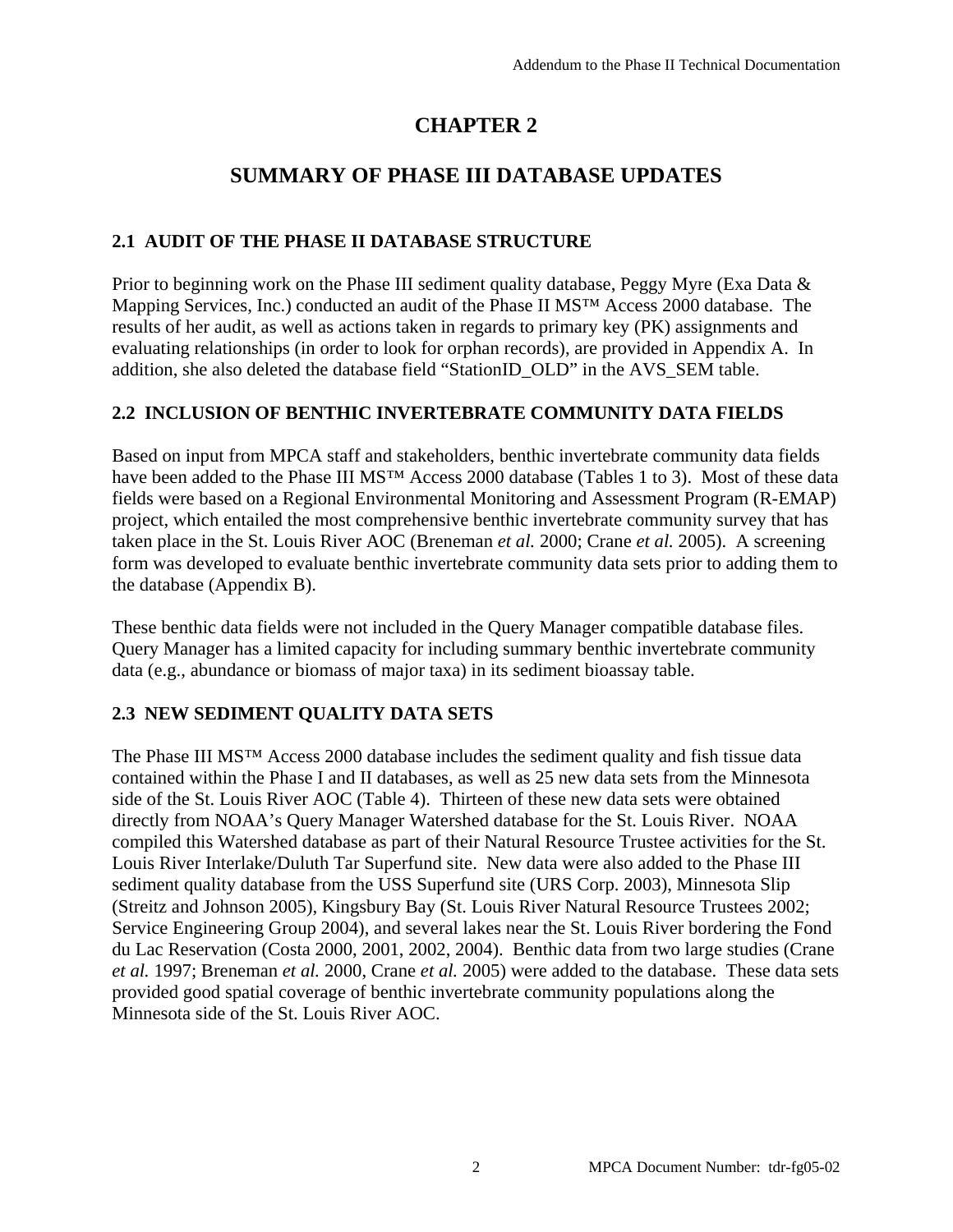# **2.4 ADDITION OF QUERY OPTIONS IN THE MS™ ACCESS DATABASE**

# **2.4.1 Overview of Query Generation**

Another new feature of the Phase III MS™ Access '97 and 2000 sediment quality databases is the addition of several queries, of which the query output is recorded in the "Queries" section of each database. These queries were developed by Peggy Myre (Exa Data & Mapping Services, Inc.) as an extra feature for the benefit of a few MPCA staff (Myre 2005). As such, the queries are not very user friendly, although users with knowledge about MS™ Access will be able to adapt them for their own use. A user friendly query interface will be completed as part of the Phase IV MS<sup>TM</sup> Access 2000 sediment quality database. Several of the queries are composed of a series of queries, numbered in sequential order. Because each subsequent query calls the previous query, it is only necessary to run the final query (this results in each query being run in order). Each query step was saved so that the user could alter the criteria during each step, if desired.

All of the queries are in the database and start with the preface "Qry." Instructions on how to run each query, the nomenclature used, and the assumptions made during the formation of each query are documented in each specific query description below. Several new query lookup lists were created in support of the queries so that they run more efficiently.

All of the queries include the fields StudyID, MESL StationID, SampleID, udepth, ldepth, as well as coordinates (latitude/longitude and UTM coordinates) to enable importing the data into ArcMap. In addition, StationID was also imported since the field MESL Station ID is not unique to each station (but is unique to each sample).

In the documentation below, *query* and *table* names are noted in italics, and field names are underlined. As a reminder to users, a number of user-friendly sediment quality queries (Appendix C) are available in NOAA's Query Manager 2.56 software that can be used in conjunction with the Phase III Query Manager-compatible database files.

# **2.4.2 Query Descriptions**

### *2.4.2.1 PAH Source Ratio List Sorted by Depth Interval*

The polycyclic aromatic hydrocarbon (PAH) Source Ratio query series is prefaced by "QryPAHSource." To create a table of PAH source ratios sorted by depth interval, it is only necessary to run the final query "*QryPAHSource2\_CalcRatios*." A description of each query and any associated assumptions is listed below.

*QryPAHSource1\_SelectData*: This query selects all samples with the two relevant PAH source ratios [i.e., phenanthrene/anthracene (P/A) and fluoranthene/pyrene (F/P)]. A P/A ratio <10 and F/P ratio >1.0 have been shown to be indicative of pyrogenic (i.e., combustion) sources of PAHs (Budzinski *et al*. 1997). A P/A ratio >10 is indicative of petrogenic (i.e., petroleum-based) inputs (Budzinski *et al.* 1997). The chemical concentration value that is queried is the field MESL C Calc, containing the full value for data reported above detection, and one-half the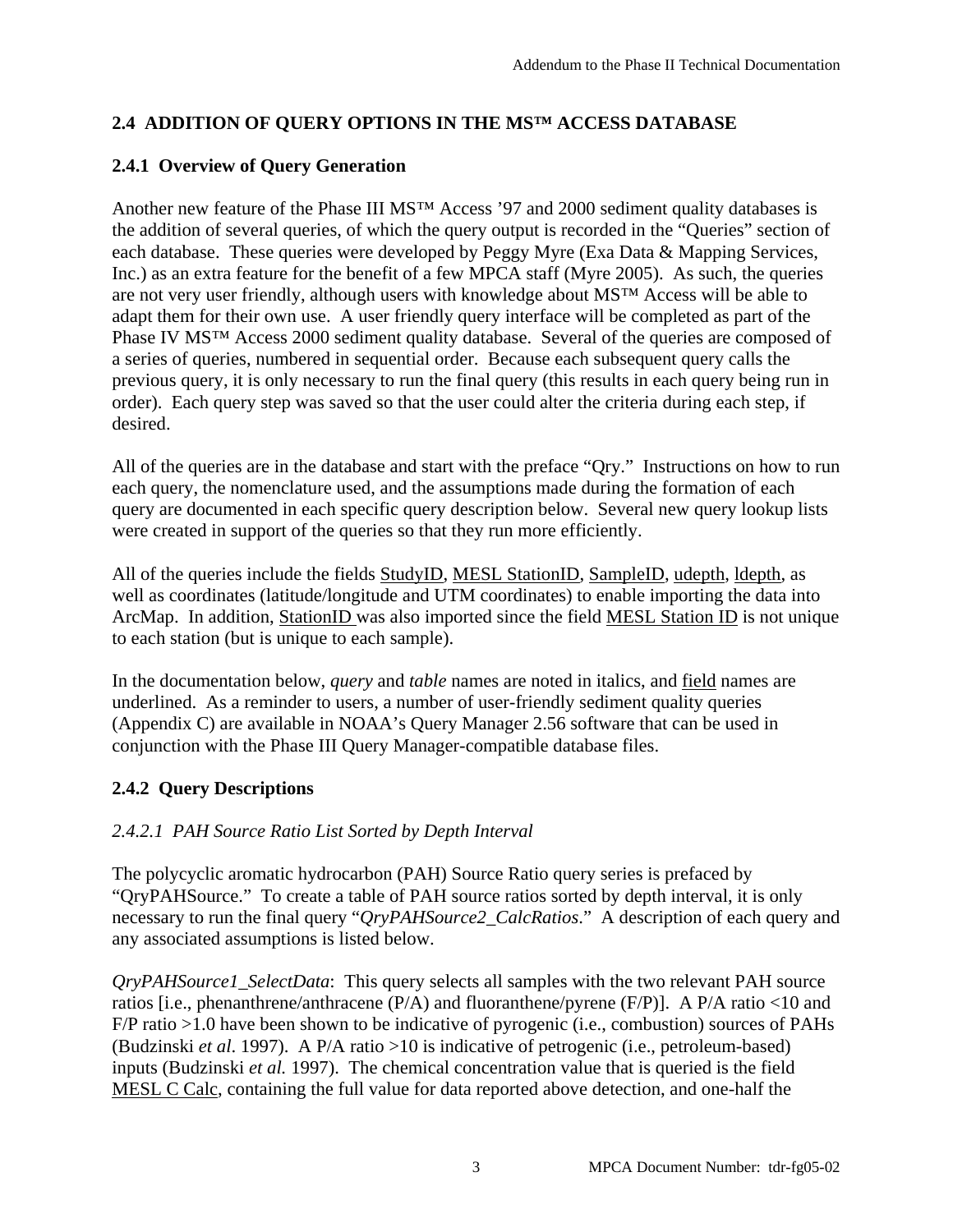reported detection limit for data reported below detection. It restricts the selection to records with reported concentrations (no missing values), and excludes samples that do not pass the Level II sediment quality target (SQT) benchmark for data reported as below detection (MESL\_EXCLUDE\_HIGH ND  $\ll$ "X"). In addition, it excludes samples that do not fall within one of the desired depth intervals. A lookup table was created for each unique combination of upper and lower depth in the sample table, so that depth intervals could be redefined. Currently, in the table *lkp – QryDepthBin*, the depth intervals are:

- $\triangleright$   $>0$  to  $\leq$ 5 cm,
- $> 0$  to  $\le 15$  cm,
- $\geq 0$  to  $\leq 30$  cm,
- $\geq 215$  to  $\leq 30$  cm,
- $\geq$   $\geq$ 30 to  $\leq$ 45 cm, and
- $>$  >30 cm.

Note: if samples fell outside of these definitions (e.g., 25-40 cm), the depth interval code was given an "X" and these samples were excluded from the query. A sort order was added to the lookup table so that the final results would sort by depth interval in the order provided above.

*QryPAHSource1\_SelectData\_Crosstab*: This query takes the selected data from the first query, checks to make sure that there are no missing PAHs for any particular sample, and then formats them so that the PAHs are reported across the top of the table in separate columns. The depth interval and coordinates are also carried forward.

*QryPAHSource2\_CalcRatios*: This query is the final (and only necessary) query that is run to generate a table of PAH source ratios for each sample, sorted by depth interval. It derives the PAH values from the previous cross-tab query. The PAH source ratios are reported to three significant digits.

### *2.4.2.2 Select All Chemistry Sorted by Location*

*QrySelect ChemData*: This single query simply extracts all of the sediment chemistry data, and sorts the data by the Area field (e.g., Allouez Bay, Duluth Harbor, Lower St. Louis River, Lower St. Louis River watershed, Nemadji River, St. Louis Bay, and Superior Bay). The field LOCDESC is used to describe the specific station location. The chemical concentration value that is queried is the field MESL C CALC, containing the full value for data reported above detection, and one-half the reported detection limit for data reported below detection. It restricts the selection for records with reported concentration (no missing values), and excludes records that do not pass the Level II SQT criteria for data reported as below detection (MESL\_EXCLUDE\_HIGH  $ND \leq "X"$ ). After Area, the data are sorted by StudyID, StationID, SampleID, and Chemcode.

There are two ways of editing this query:

• Edit the selected metric or unit in Design Mode: Open the query in Design Mode, and then type in the chemcode or other variable in the Criteria row.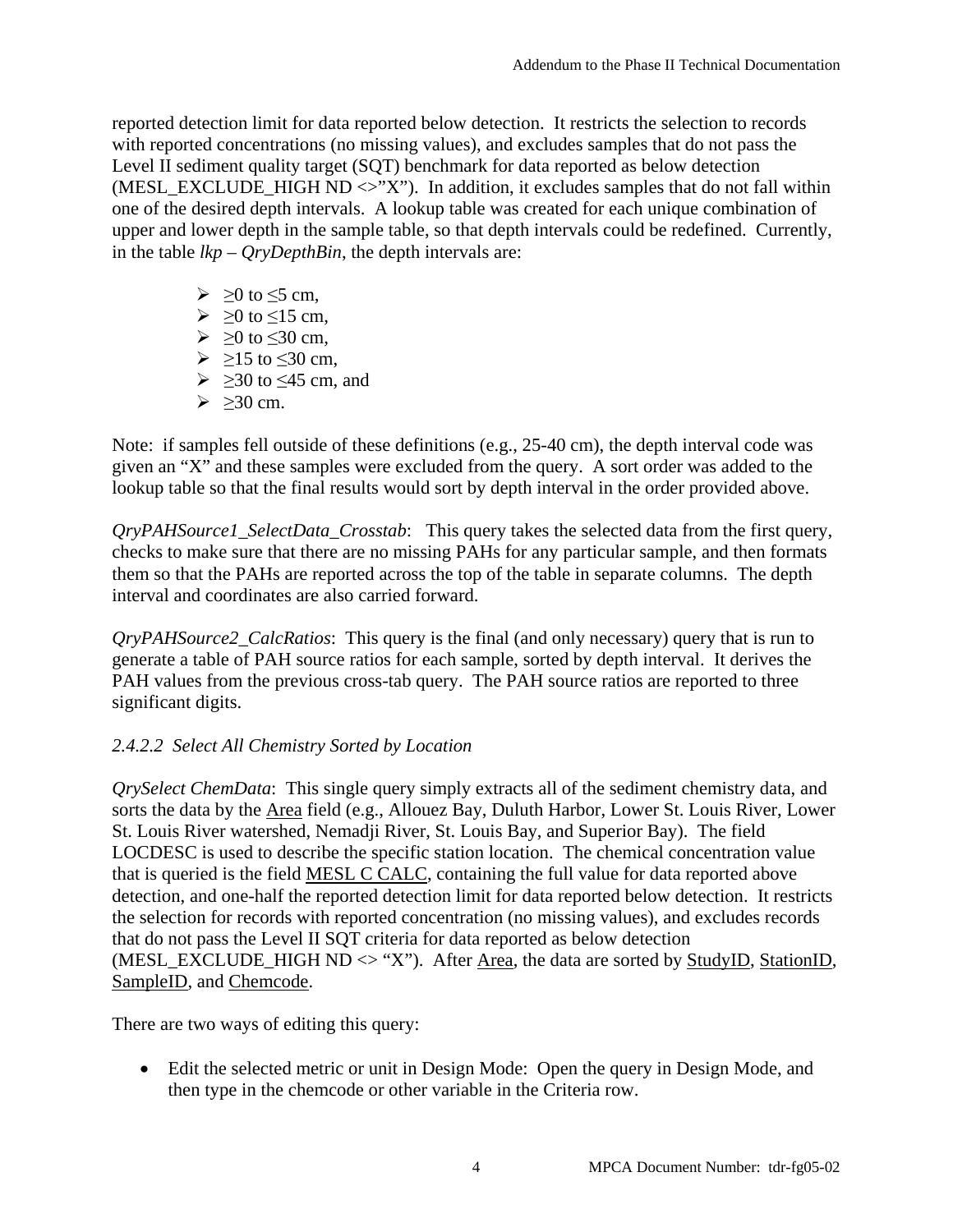• Using Filters: In Design Mode, remove all of the variables in the Criteria row. Then run the query so it is in DataSheet mode. This change will bring up all of the data records. Then the user can filter the data on specific fields using the "Filter by Selection" or "Filter by Form" buttons. See MS™ Access documentation on how these functions work ( [http://support.microsoft.com/kb/304263/EN-US/ \).](http://support.microsoft.com/kb/304263/EN-US/) 

# *2.4.2.3 Benthic Invertebrate Community Data*

*QryBenthicData*: This single query simply extracts all of the mean benthic invertebrate community data (mean, standard deviation, and sum) for a specific metric of the category "Taxonomic Group." The query is currently set-up to query the metric "Total Abundance" with the units of organisms/ $m^2$ . As with the chemistry data query, there are two ways of editing this query:

- Edit the selected metric or unit in Design Mode. Open the query in Design Mode, and edit the field directly using the specific options in the table *lkp – BENTHOSMETRICS*.
- In Design Mode, remove all of the variables in the Criteria row. Then run the query so it is in DataSheet mode. This will bring up all of the data records. Then the user can filter the data on Category or Metric using the "Filter by Selection" or "Filter by Form" buttons. See MS™ Access documentation on how these functions work ( [http://support.microsoft.com/kb/304263/EN-US/ \).](http://support.microsoft.com/kb/304263/EN-US/)

# *2.4.2.4 Samples Organized by Mean PEC-Q and Depth Interval*

*QryPEC\_Q1*: This query selects all samples with a calculated mean PEC-Q ( $\lt$ >-99999), and retrieves them linked to both depth interval (as described in the PAH query), and by mean PEC-Q classification. A new lookup table (*lkp – QryPEC\_Class*) was generated that relates a unique mean PEC-Q to a risk classification based on the intervals of <0.1 (low),  $\geq 0.1$  to  $\leq 0.6$ (moderate), and >0.6 (high). These classifications are also selected as part of this query. Note the user can change either the depth interval or the risk classification for this query by editing the lookup tables directly, and then re-running the query.

*QryPEC\_Q1\_Crosstab*: This query organizes the data selected above by depth interval, and then notes the risk classification for each sample. The actual output format will depend on the kind of map that is to be generated from the data. Coordinate information are also selected to aid in the mapping exercise.

### *2.4.2.5 Bioassay Data*

*QryBioassay*: This single query simply extracts all of the sediment toxicity data, and sorts the data by Species, Endpoint, and MESL Toxicity code. Other fields selected (including the standard fields) include the Effect value (Effectval), the control-adjusted effects value (Ctrladj), the originally reported significance (Sigeffect), the TestID, and the medium of the test (e.g., sediment, elutriate, etc.). Negative control data are excluded from the query. As with the other data selection queries, there are two ways of editing this query: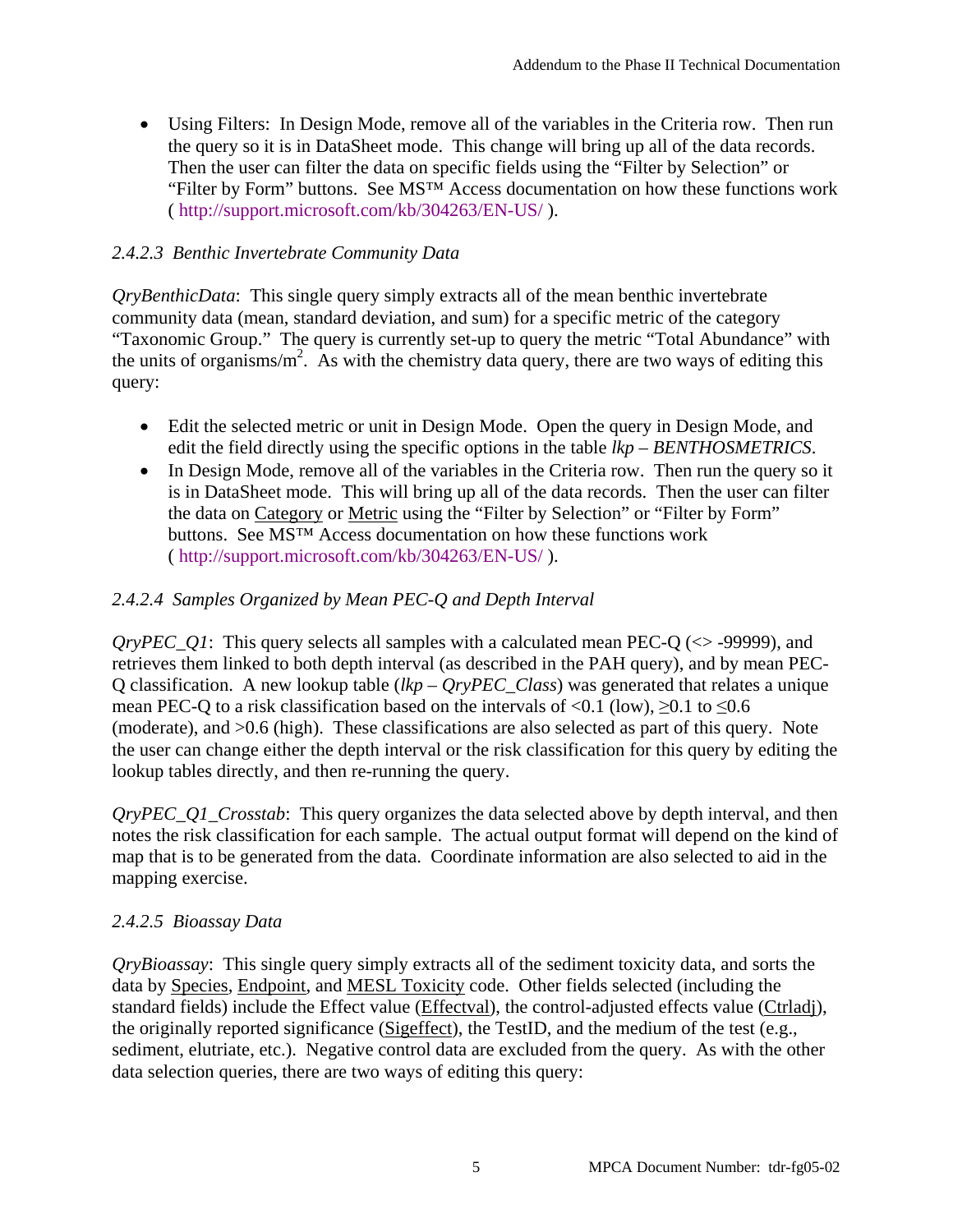- Edit the selected metric or unit in Design Mode. Open the query in Design Mode, and then type in the chemcode or other variable in the Criteria row.
- Using Filters In Design Mode, remove all of the variables in the Criteria row. Then run the query so it is in DataSheet mode. This will bring up all of the data records. Then the user can filter the data on specific fields using the "Filter by Selection" or "Filter by Form" buttons. See MS™ Access documentation on how these functions work ( [http://support.microsoft.com/kb/304263/EN-US/ \).](http://support.microsoft.com/kb/304263/EN-US/)

# *2.4.2.6 Comparison to Level I and Level II SQTs*

The queries that compare surficial sediment chemistry to corresponding Level I and Level II SQTs are prefaced by "QrySQT." To create a table of surficial samples and chemicals that show if the chemical is lower than (LT) or greater than (GT) the SQTs, it is only necessary to run the final query "QrySQT1&2\_Union Crosstab." This query organizes the samples by depth interval; a description of each query and any associated assumptions is provided below.

*QrySQT1*: This query selects all surficial samples (upper depth = 0 cm) and chemicals, and compares the values with the corresponding Level I SQTs. The chemical concentration value that is queried is the field MESL C CALC, containing the full value for data reported above detection, and one-half the reported detection limit for data reported below detection. It restricts the selection for records with reported concentration (no missing values), and excludes records that do not pass the Level II SQT benchmark for data reported as below detection (MESL\_EXCLUDE\_HIGH ND  $\ll$ "X"). The data that are retrieved are linked and sorted by depth interval, then by StudyID, StationID, SampleID, and Chemcode.

*QrySQT2*: This query selects all samples and chemicals, and compares the values with the Level II SQTs, in the same way as *QrySQT1*.

*QrySQT1&2\_Union*: This is a Union query, which merges the first two queries together.

*QryPEC\_Q1\_Crosstab*: This query takes the merged data, and pivots the results (crosstab query) so that the Level I and Level II SQT exceedances are in separate columns.

# **2.5 UPDATED PHASE II TABLE AND FIGURE**

Some documentation in the Phase II Help Section for Database Users (Smorong and Crane 2004) was updated to account for the addition of benthic invertebrate community data in the Phase III database. Figure 1 (Diagram showing the relationships between database components) and Table 1 (Detailed Description of Database Components) from the aforementioned Phase II document have been updated with similar caption titles in this Addendum document as Figure 4 and Table 5, respectively. For Figure 4, Peggy Myre (Exa Data & Mapping Services, Inc.) added primary key (PK) and foreign key (FK) designations to several fields. Since the MS<sup>™</sup> Access sediment quality database is a relational database, the database consists of several tables that can be linked together to facilitate retrieval of the data. Every record in a table must have a primary key that differentiates it from every other record in the table. Primary keys may consist of a single attribute or multiple attributes in combination. For chemistry data, the primary key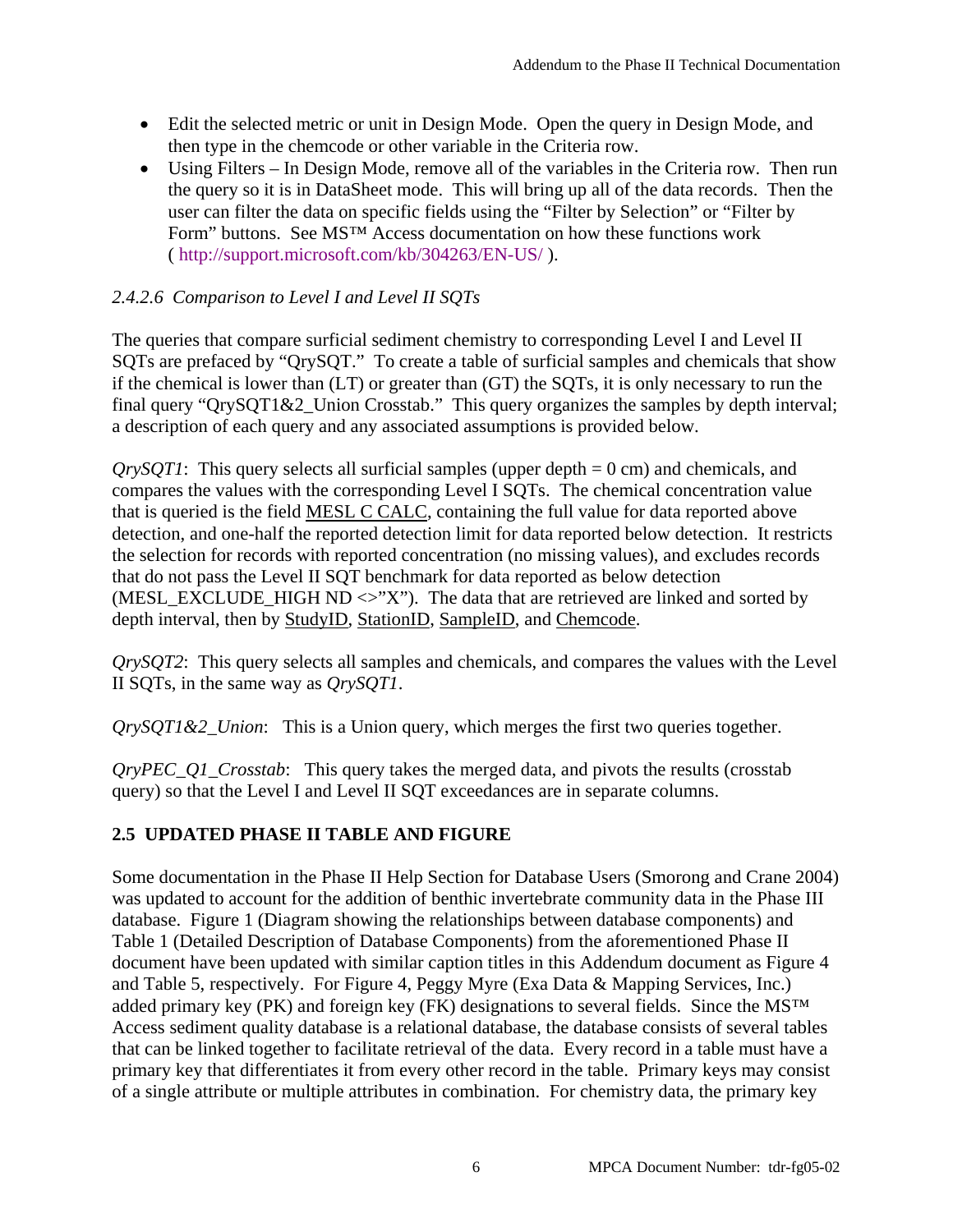fields are SiteID, StudyID, StationID, SampleID, Labrep, and Chemcode (Figure 4). The foreign key numbering system allows one to group the keys together into unique foreign keys. Thus, the primary key of one table is used in another table to establish a relationship. For example, for the chemistry table (ptbl – CHEM):

- FK1 describes the foreign key 'Chemcode'' that relates the look-up (lkp) table CHEMDICT;
- FK2 describes the foreign key 'Qualcode' that relates to  $lkp QUALIFY$ ;
- FK3 describes the foreign key 'Chemcode' that relates to  $lkp SOC$ ; and,
- FK4 describes the foreign key group (SiteID+StudyID+StationID+SampleID+Labrep) that relates to parent table ptbl – SAMPLE.

These fields were designed to be consistent with fields used in NOAA's Query Manager 2.56 software.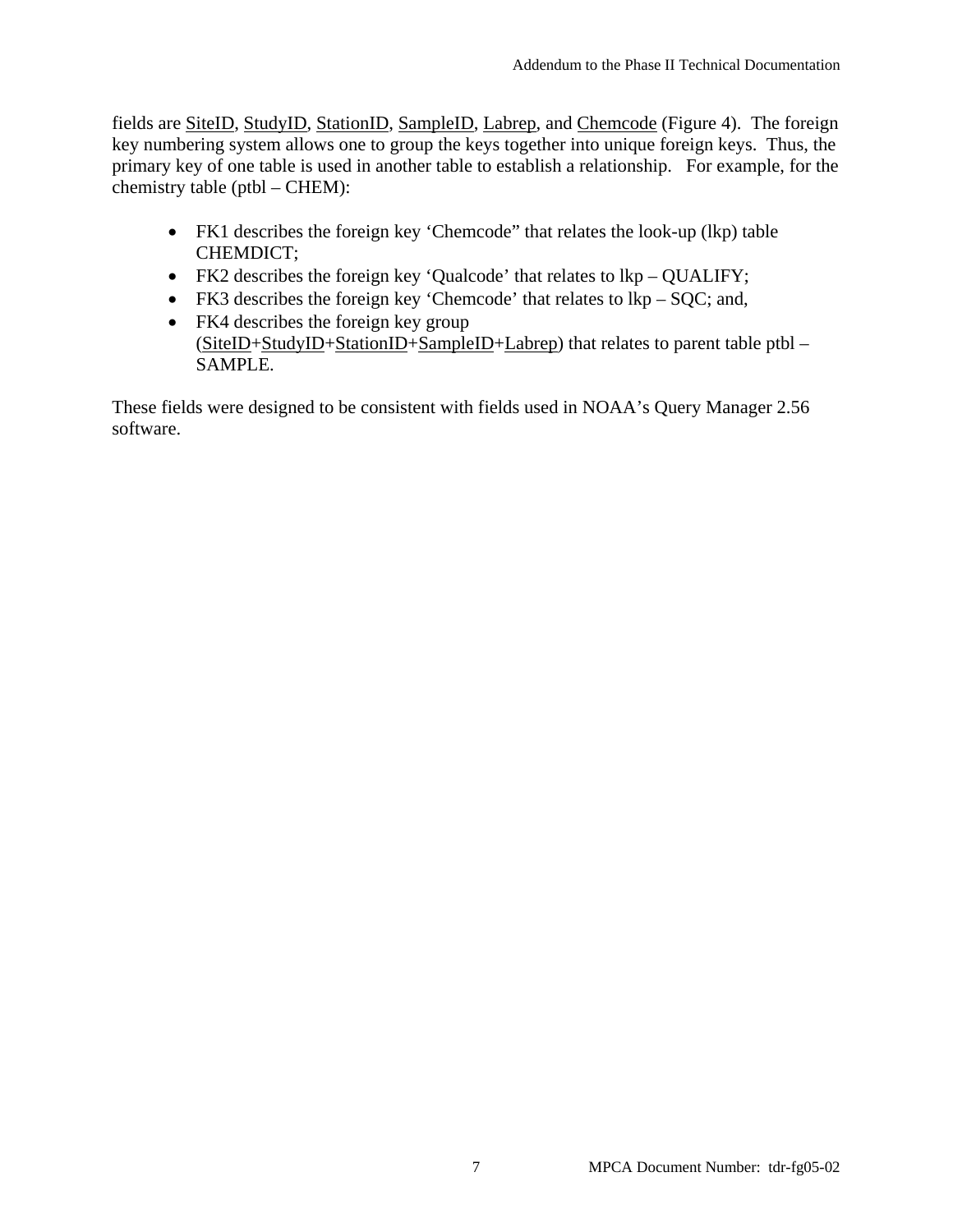# **CHAPTER 3**

# **LINKAGE OF THE PHASE III DATABASE WITH ARCMAP**

# **3.1 LINKAGE WITH ARCMAP 8.3**

Users with ArcMap 8.3 should follow the directions in Section 5.3 of the Phase II Help Section for ArcView Users (Smorong *et al*. 2004a) for how to link the MS™ Access 2000 database to the Phase II ArcMap 8.3 map documents.

# **3.2 LINKAGE WITH ARCMAP 9**

The MPCA now uses ArcMap 9 instead of ArcMap 8.3, so MPCA users will need to save the Phase II ArcMap 8.3 map documents to ArcMap 9. The directions in Section 5.3 of the Phase II Help Section for ArcView Users (Smorong *et al*. 2004a) will not work for users trying to link the MS<sup>TM</sup> Access 2000 database to the Phase II ArcMap 9 map documents. The below instructions should rectify this situation. The following directions provide step-by-step instructions for linking the MS™ Access 2000 database with the ArcMap 9 map documents.

### **I. Create an ODBC Connection to the Database**

This section will enable the database to be connected to other programs, via a communication protocol called **ODBC** (Open Database Connectivity). The actual steps will vary somewhat depending on the Operating System in use. Instructions have been provided for users who use either Windows 2000 or Windows XP (very similar).

- 1. From the START menu, go to Settings/Control Panel.
- 2. From Control Panel, select "Switch to Classic View" (for MPCA staff) and doubleclick on the Administrative Tools option.
- 3. From Administrative Tools, double-click on the Data Sources (ODBC) tool. This step will open the ODBC Data Source Administrator dialogue box.
- 4. The user will now need to set up a new User Data Source Name (DSN). From the User DSN tab (should be first tab), highlight MS Access Database and then click on the **Add…** button.
- 5. Next, open a dialogue box called Create New Data Source and "Select a driver for which you want to set up a data source." Highlight Microsoft Access Driver (\*.mdb) and then click on the button **Finish**.
- 6. A dialogue box called ODBC Microsoft Access Setup should now appear.
- 7. Next, enter a Data Source Name. This can be any name the user recognizes, like "St Louis River Database." The user can also add a Description, but this is optional.
- 8. After entering a Data Source Name, go to the center of the dialogue box where it says 'Database.' Click on the button labeled **Select…**.
- 9. This opens a dialogue box called Select Database and allows the user to browse to the location of the St Louis River database. Browse through the directories until the file is located; all \*.mdb files should show up on the left window of the dialogue box.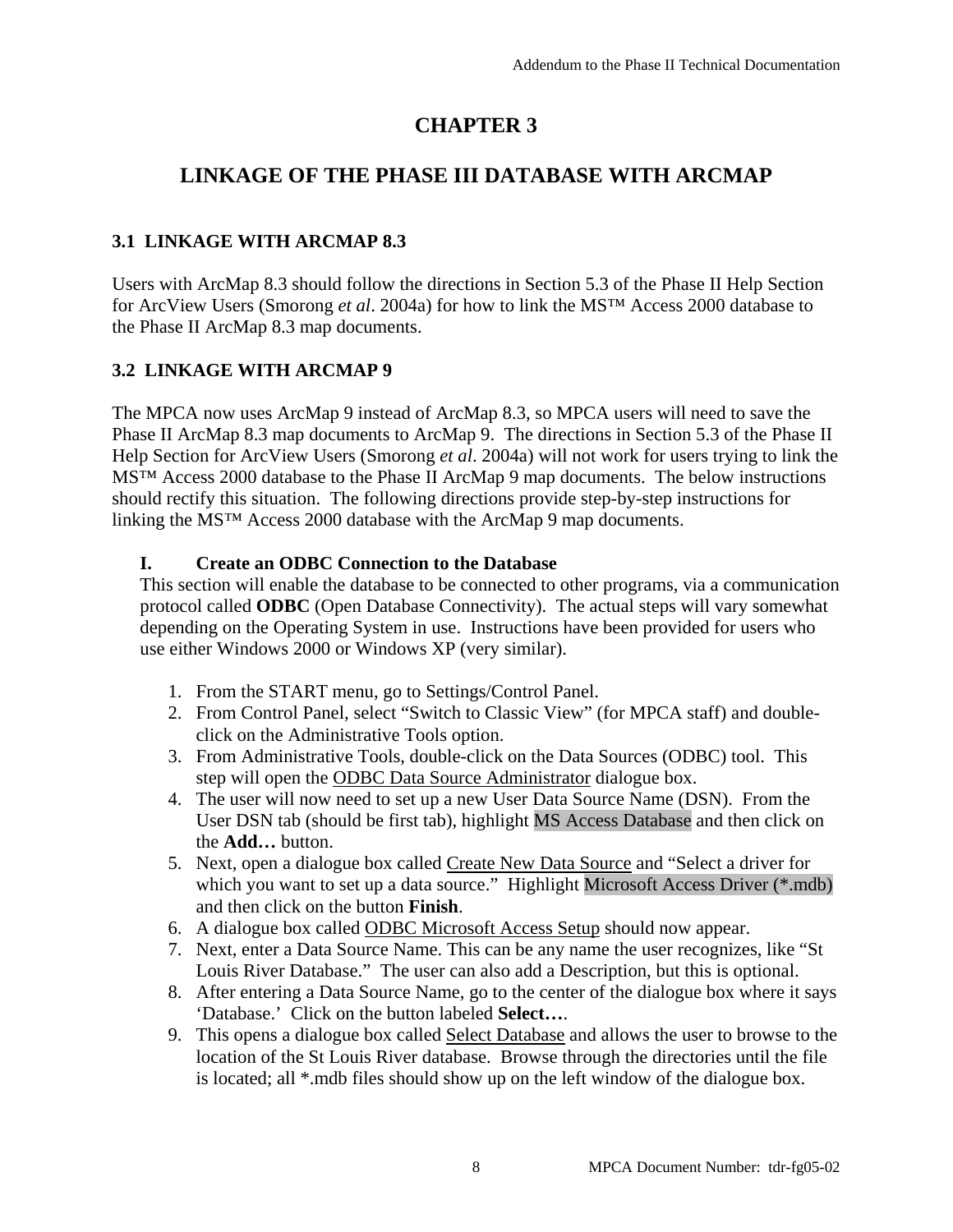When the correct file is located, highlight the name in the left window, and then click on the **OK** button.

- 10. The user should now be back to the ODBC Microsoft Access Setup dialogue box. The Data Source Name (top of the dialogue box) should be successfully related to the correct Database (middle of the dialogue box). If this is the case, click **OK**.
- 11. The user should now be back in ODBC Data Source Administrator, where the user's Data Source Name should appear in the list of User Data Sources. If this is correct, then click **OK**. Next, close the other Control Panel windows and continue to Step II.

*NOTE: Users only have to do this ONCE to connect their database. Thus, every time they open their ArcMap map document, the database will already have an ODBC connection and be ready to connect to ArcMap.* 

### **II. Make a Connection to a Phase II ArcMap Map Document**

- 12. Open an ArcMap 9 map document of interest (e.g., ContaminatedAreas.mxd).
- 13. Open ArcCatalog by clicking on the ArcCatalog button on the standard toolbar. Select "Database Connections" in the left window table.
- 14. In ArcCatalog, in the right window under the 'Contents' tab, there should be an option called "Add OLE DB Connection." Double click on this option.
- 15. A dialogue box called Data Link Properties will open up (under the tab 'Provider'). Highlight Microsoft OLE DB Provider for ODBC Drivers, and then click on the button **Next>>**.
- 16. The 'Connection' tab will appear and the user will need to "Specify the source of the data." Click on the down arrow from the drop-down list at the top of the dialogue box to view the Data Source Name set-up in Step I. Select the data source.
- 17. Here it is useful to click on the **Test Connection** button. This step will ensure that the ODBC connection is working properly. If the test connection succeeds, click on **OK**. If not, the database was probably not set-up properly in Step I.
- 18. The user should now be back in ArcCatalog since a new "OLE DB Connection" has been created. This connection will be highlighted. The user will now be prompted for a new name (the user can edit the name OLE DB Connection). The Data Source Name the user selected before will not be automatically assigned to the OLE DB Connection name. Re-name "OLE DB Connection" to the same or similar name as was used for the Data Source Name. The user is now ready to import data into ArcMap.

*NOTE: Once the user has set-up a database connection in ArcCatalog, he/she does not have to repeat this step; ArcCatalog will recognize the connections made previously and will re-connect each time it is opened. IF, however, the user makes new queries or tables, he/she will have to Refresh the connection by right-clicking on the connection in ArcCatalog and selecting 'Refresh.'* 

19. While still in ArcCatalog, double-click on the new database connection. The contents of the database will open up, and the user will see all of the tables (with a preface of "lkp" or "ptbl") and all of the queries (with the preface of "Qry"). The user can import either tables or queries into ArcMap.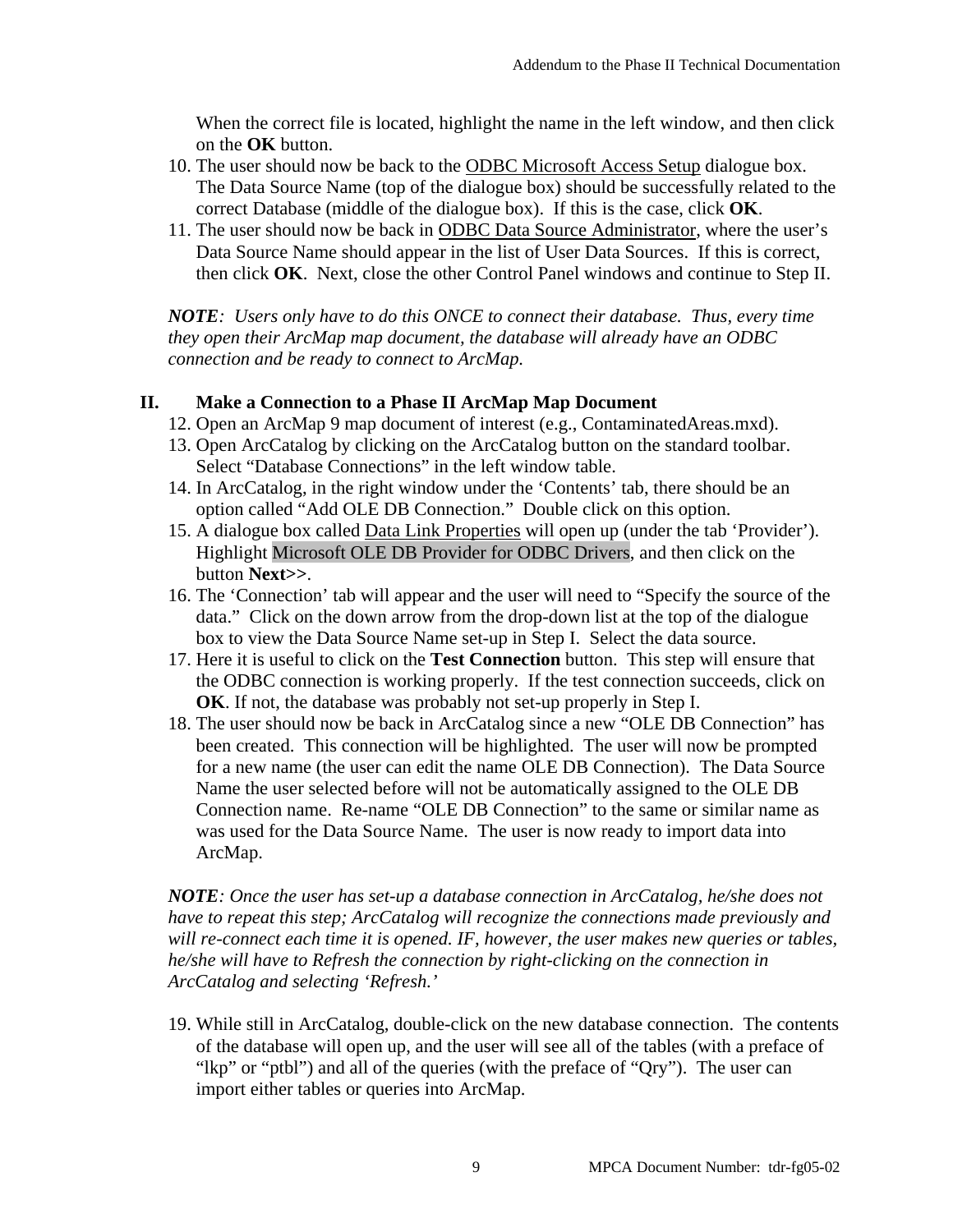*NOTE: The 'Type' will all be 'ACCESS Table' regardless of whether it is a table or query object in the database. ArcCatalog treats these similarly.* 

- 20. In order to import tables into ArcMap, geopositional coordinates must be present. Therefore, only the Station table, and any queries with station locations, can be brought into the users ArcMap map document.
- 21. First, start with the Station table by dragging the ptbl Station table and dropping it into the ArcMap Layers window (left window). As a result of this action, the tab will change from "Display" to "Source."
- 22. Right-click on the 'ptbl STATION' table icon, and then select **Display XY Data** (this can also be done through the Tools menu).
- 23. Next, specify the fields for the X and Y coordinates. Under the headings for X Field and Y Field, enter "X-coord" and "Y-coord", respectively. Click **OK**. Note: if this step does not work, try specifying "Longitude" for the X Field and "Latitude" for the Y Field.
- 24. The station locations should now appear as points on the top layer of the ArcMap map document. Since missing coordinates are coded as –9, points that appear to be located far away from the area of interest denote stations with missing geopositional coordinates. In case this step does not work, and the user is using a version of MS™ Access newer than the 2000 version, the user will need to truncate the Field Name column in the Access table to 8 characters or less. ArcMap may also encounter problems with spaces and unique characters in Access Field Names. All spaces will be removed from the Field Names in the Phase IV MS<sup>™</sup> Access 2000 database.
- 25. The user can also drag and drop a query from ArcCatalog to ArcMap, and add them following the same **Display XY Data** step as above.

*NOTE: If the user brings a query into his/her ArcMap map document and tries to view the data, this might be a slow process considering that the queries have to be run each time they are viewed in ArcMap. There is another option to save the query data out as a separate table, so that the process of working with the data are faster. These optional steps are provided below.* 

- 26. After importing the table or query into ArcMap, right-click on the table and select **Data/Export**. This will export the connected query into a \*.dbf file, which will be directly imported (rather than linked to) to the users ArcMap map document.
- 27. Choose 'All records' and then either type in, or browse, to determine the location of where to store the new file. The user can re-name the file, or keep it as the same name as the query. Note that the file is automatically given the extension \*.dbf. Click **OK**.
- 28. The user will then be prompted if he/she wants to add the new \*.dbf file to his/her ArcMap map document. Click on **Yes**.
- 29. To add the stations to the users view, follow the same steps given above to **Display XY Data**. The points and underlying data will appear to be exactly the same as the layer linked from Access, but the data will refresh more quickly as the queries do not have to be run in the database each time the view is refreshed in ArcMap.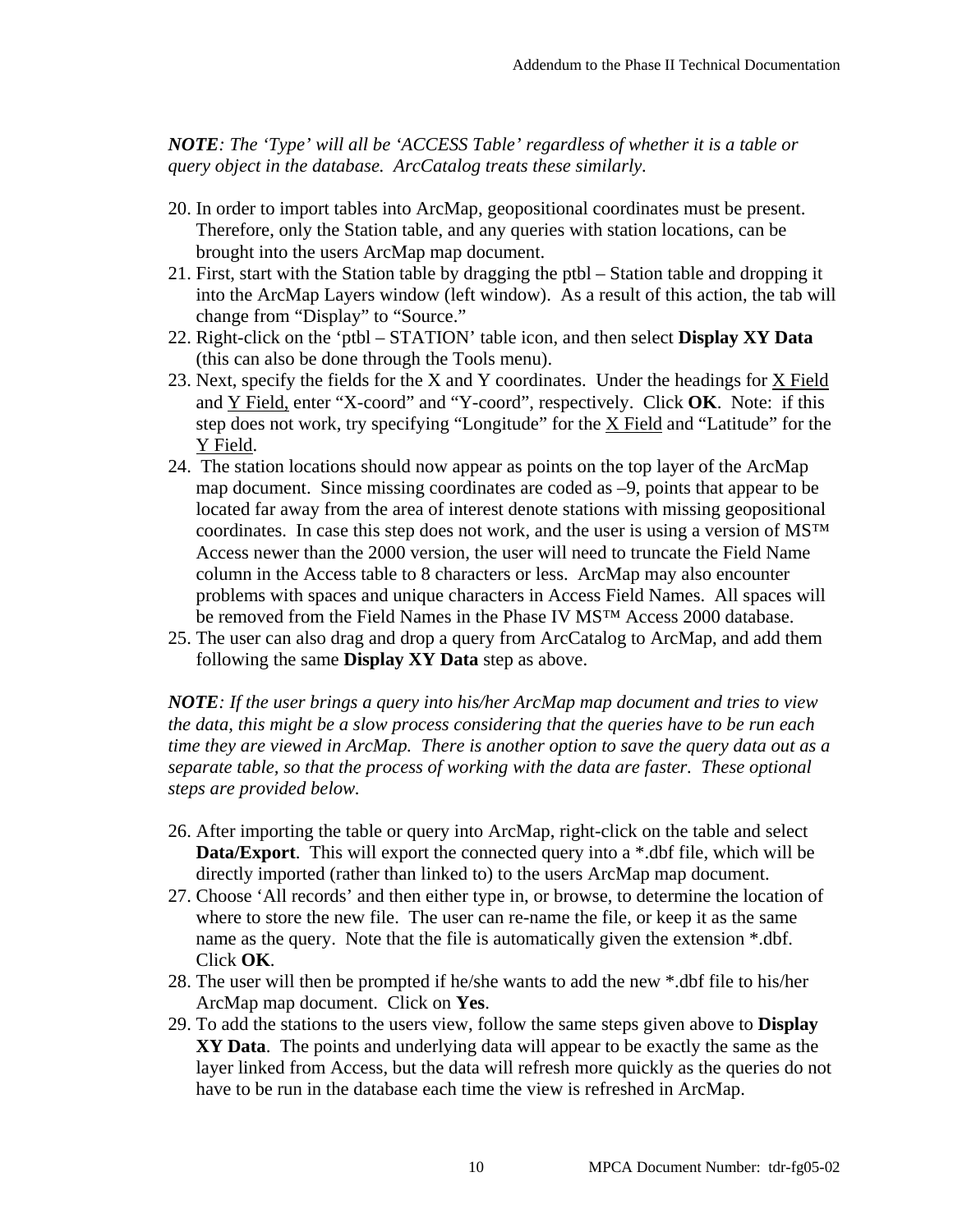# **CHAPTER 4**

# **TREATMENT OF NONDETECT DATA**

The treatment of nondetected data was discussed in Section 5.1 of the Phase II Technical Documentation (Smorong *et al*. 2004b). The GIS-based sediment quality database was designed with four data treatment options for censoring nondetected data:

- Substitute nondetected values with one-half the detection limit;
- Delete nondetected values:
- Substitute nondetected values with the detection limit; and
- Exclude nondetected values with high detection limits.

Nondetects are also labeled as left-censored data since their values lie somewhere to the left of the detection limit threshold. Users should be aware that bias may be introduced into the results when the above data treatment options are used. Users interested in better approaches for analyzing censored data should consider using maximum likelihood estimation (MLE), imputation, or the Kaplan-Meier method (Helsel 2005a). MLE solves a "likelihood equation" to find the values for mean and standard deviation that are most likely to have produced both nondetect and detected data (Helsel 2005a). Imputation methods fill in values for censored or missing observations without assigning them all the same value (Helsel 2005a). Kaplan-Meier is a nonparametric method designed to incorporate data with multiple censoring levels and does not require specification of an assumed distribution (Helsel 2005a). Additional information about these methods is available in Helsel (2005a,b).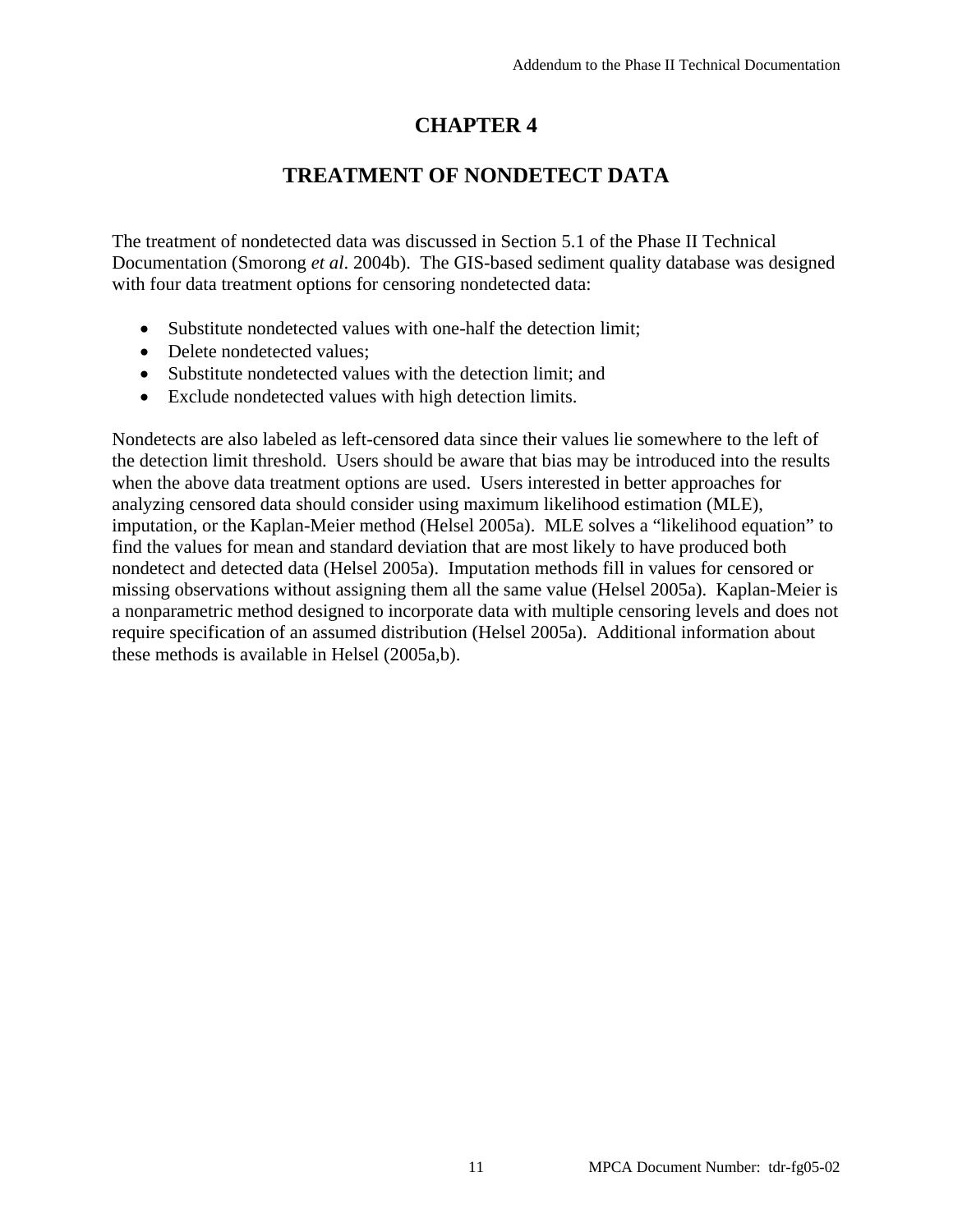# **CHAPTER 5**

# **PROJECT CONTACT**

For further information about the Phase III MS™ Access '97/2000 or Query Managercompatible sediment quality databases for the St. Louis River AOC—Minnesota focus, contact Judy Crane at:

Judy L. Crane, Ph.D., Research Scientist 3 Environmental Analysis and Outcomes Division MPCA 520 Lafayette Road North St. Paul, MN 55155-4194 Ph: 651-297-4068 Fax: 651-297-7709 Email: [judy.crane@pca.state.mn.us](mailto:judy.crane@pca.state.mn.us)

Documents from the Phase III project will be posted on the MPCA's Contaminated Sediments Web page at: [http://www.pca.state.mn.us/water/sediments/studies-stlouis.html#assessment .](http://www.pca.state.mn.us/water/sediments/studies-stlouis.html#assessment)  Users will be notified when the Phase IV MS™ Access '97/2000 and Query Managercompatible sediment quality databases for the St. Louis River AOC—Wisconsin focus, as well as the updated Phase IV ArcMap 9 map documents, have been completed by the spring of 2006.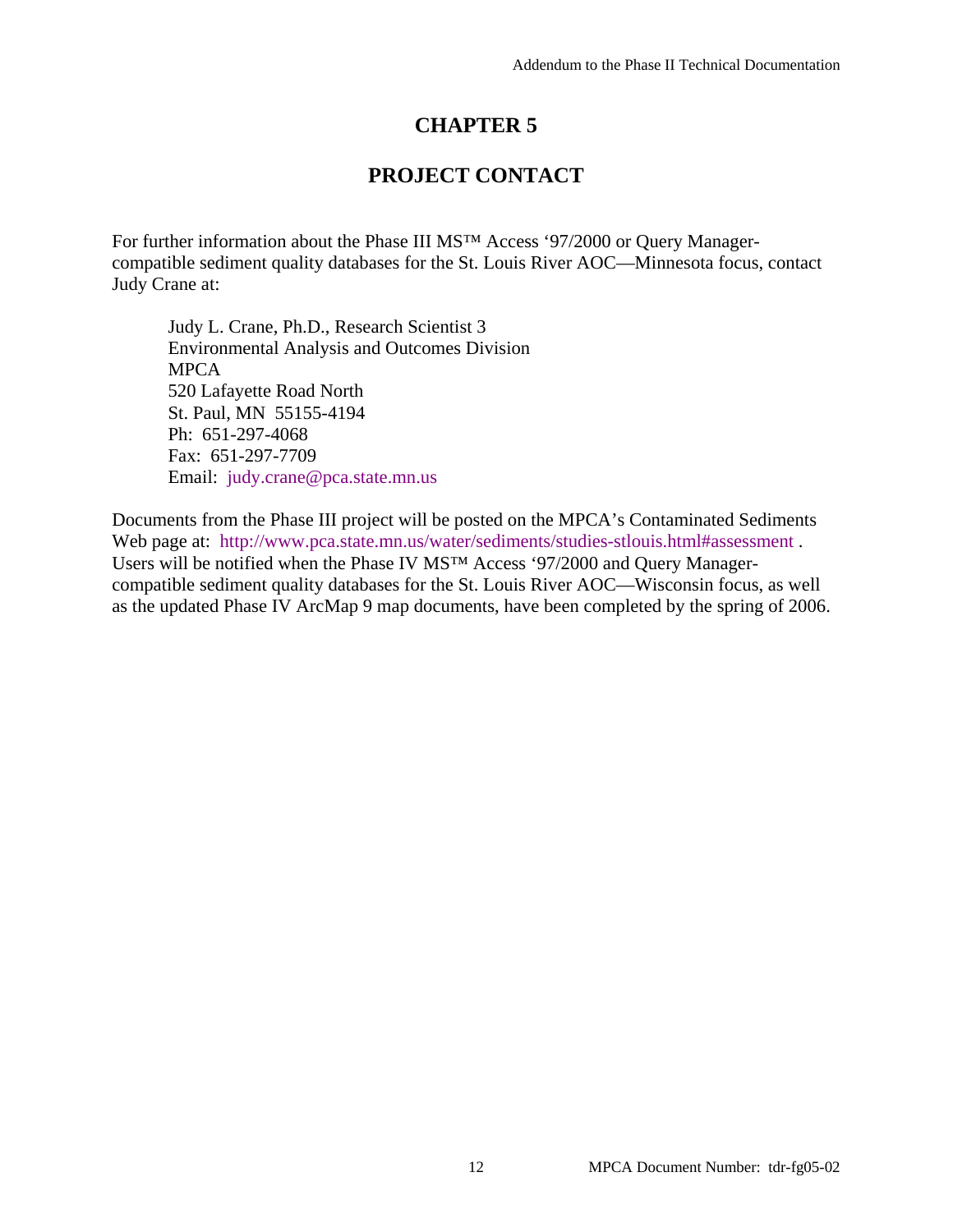# **REFERENCES**

- AScI Corporation. 1996. Results of chronic toxicity testing with whole sediment samples from IT Corporation – Interlake project. Prepared by AScI Corporation, AScI-Duluth Environmental Testing Division, Duluth, MN for International Technology (IT) Corporation, St. Paul, MN.
- AScI Corporation. 2000. Results of ten-day *Hyalella azteca* and *Chironomus tentans* toxicity tests with sediment samples for Fond du Lac Office of Water Protection received October 23, 2000. Prepared by AScI Corporation, Duluth, MN for Fond du Lac Reservation, Cloquet, MN.
- ASci Corporation. 2003. Results of ten-day *Hyalella azteca* and *Chironomus tentans* toxicity tests with sediment samples for Fond du Lac Office of Water Protection sediments received December 6, 2002. Prepared by ASci Corporation, Duluth, MN for Fond du Lac Reservation, Cloquet, MN.
- Bay West. 2001a. (from NOAA's St. Louis River Watershed database; reference citation unavailable)
- Bay West. 2001b. (from NOAA's St. Louis River Watershed database; reference citation unavailable)
- Breneman, D., C. Richards, and S. Lozano. 2000. Environmental influences on benthic community structure in a Great Lakes embayment. J. Great Lakes Res. 26:287-304.
- Budzinski, H., I. Jones, J. Bellocq, C. Pierard, and P. Garrigues. 1997. Evaluation of sediment contamination by polycyclic aromatic hydrocarbons in the Gironde estuary. Marine Chem. 58:85-97.
- Costa, N. 2000. Quality assurance project plan for sediment quality assessment of reservation lakes. Assistance ID No. GL-97504801-0. Fond du Lac Reservation, Office of Water Protection, Cloquet, MN.
- Costa, N. 2001. Final report. Sediment quality assessment of reservation lakes. GLNPO # GL-97504801-0. Fond du Lac Reservation, Cloquet, MN.
- Costa, N. 2002. Quality assurance project plan for Phase II sediment quality assessment. Assistance ID No. GL2001-047. Fond du Lac Reservation, Office of Water Protection, Cloquet, MN.
- Costa, N. 2004. Final project report. Phase II sediment quality assessment. GLNPO # GL-2001-047. Fond du Lac Reservation, Cloquet, MN.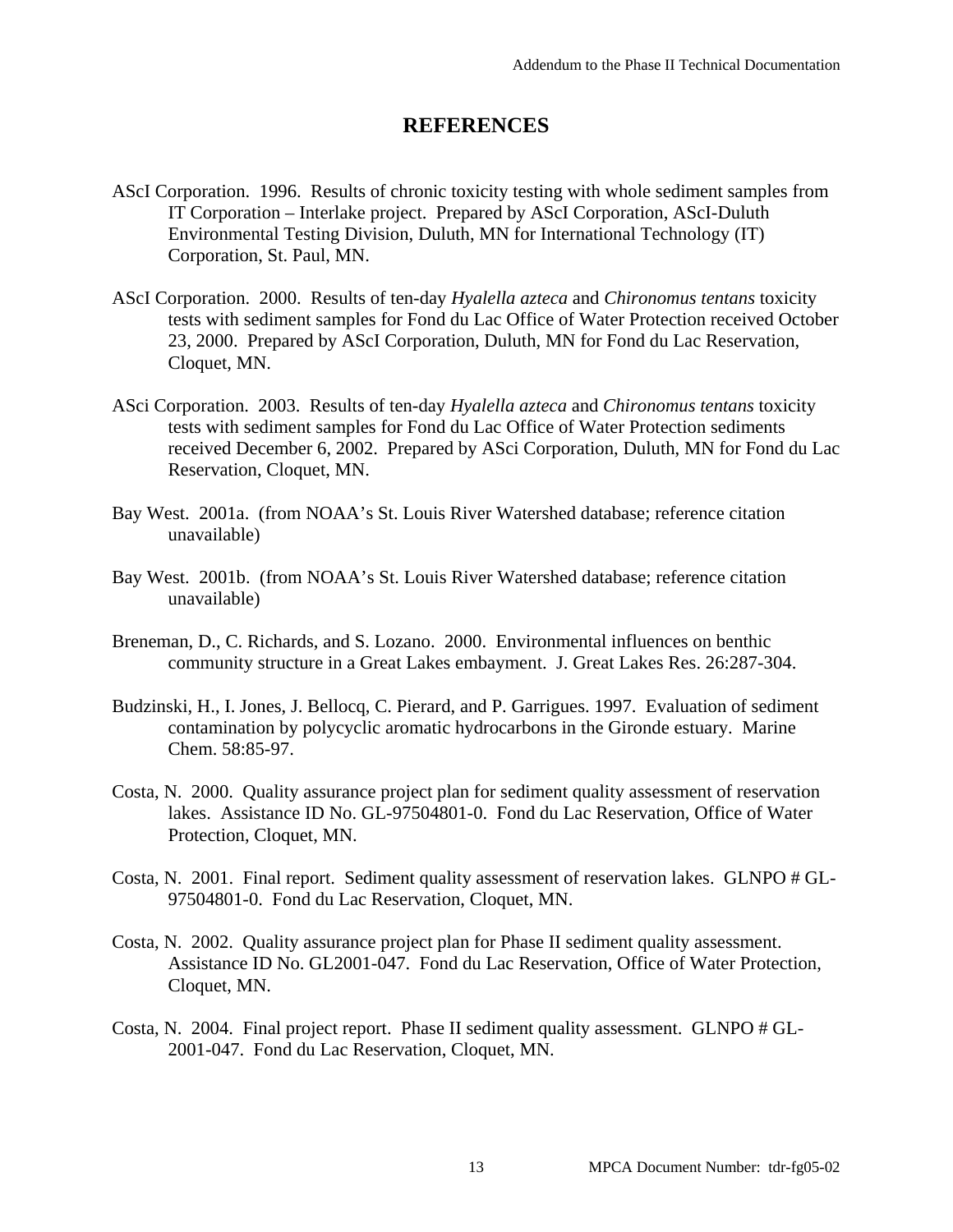- Costa, N., M. Watkins, E. Zabel, and P. McCann. 2001. Fond du Lac/Grand Portage fish consumption advisory project. Minnesota Department of Health, St. Paul, MN in collaboration with Fond du Lac Band of Lake Superior Chippewa and Grand Portage Band of Lake Superior Chippewa.
- Crane, J.L. 1997. Toxicity test results of sediment samples collected in 1993 from the Interlake/Duluth Tar and USX Superfund sites. MPCA technical memorandum sent March 25, 1997 to Steve Hennes, Brenda Winkler, John Betcher, Frank Wallner, and Eric Dott. Minnesota Pollution Control Agency, Water Quality Division, St. Paul, MN.
- Crane, J.L. 2005. Quality assurance project plan (QAPP): Phase III GIS-based sediment quality database for the St. Louis River Area of Concern. Minnesota Pollution Control Agency, Environmental Analysis and Outcomes Division, St. Paul, MN. MPCA Document Number tdr-fg04-05. ( [http://www.pca.state.mn.us/publications/tdr-fg04-05.pdf \)](http://www.pca.state.mn.us/publications/tdr-fg04-05.pdf)
- Crane, J.L. and P.L. Myre. 2005. Phase III GIS-based sediment quality database for the St. Louis River Area of Concern (AOC). Addendum to the Phase II help section for database users. Minnesota Pollution Control Agency, Environmental Analysis and Outcomes Division, St. Paul, MN and Exa Data & Mapping Services, Inc., Port Townsend, WA. ( [http://www.pca.state.mn.us/publications/tdr-fg05-01.pdf \)](http://www.pca.state.mn.us/publications/tdr-fg05-01.pdf)
- Crane, J.L., M. Schubauer-Berigan, and K. Schmude. 1997. Sediment assessment of hotspot areas in the Duluth/Superior Harbor. U.S. Environmental Protection Agency, Great Lakes National Program Office, Chicago, IL. EPA-905-R97-020. ( [http://www.pca.state.mn.us/water/sediments/94mudpuppy.pdf \)](http://www.pca.state.mn.us/water/sediments/94mudpuppy.pdf)
- Crane, J.L., C. Richards, D. Breneman, S. Lozano, and J.A Schuldt. 2005. Evaluating methods for assessing sediment quality in a Great Lakes embayment. Aquatic Ecosystem Health Manage. 8:1-27.
- Crane, J.L., D.D. MacDonald, C.G. Ingersoll, D.E. Smorong, R.A. Lindskoog, C.G. Severn, T.A. Berger, and L.J. Field. 2000. Development of a framework for evaluating numerical sediment quality targets and sediment contamination in the St. Louis River Area of Concern. U.S. Environmental Protection Agency, Great Lakes National Program Office, [Chicago, IL. EPA 905-R-00-008. \( h](http://www.pca.state.mn.us/water/sediments/sqt-slraoc.pdf)[ttp://www.pca.state.mn.us/water/sediments/](http://www.pca.state.mn.us/water/sediments/94mudpuppy.pdf)[sqt](http://www.pca.state.mn.us/water/sediments/sqt-slraoc.pdf)slraoc.pdf and [http://](http://www.pca.state.mn.us/water/sediments/94mudpuppy.pdf)[www.pca.state.mn.us/water/sediments/sqt-tables.pdf \)](http://www.pca.state.mn.us/water/sediments/sqt-tables.pdf)
- Crane, J.L., D.D. MacDonald, C.G. Ingersoll, D.E. Smorong, R.A. Lindskoog, C.G. Severn, T.A. Berger, and L.J. Field. 2002. Evaluation of numerical sediment quality targets for the St. Louis River Area of Concern. Arch. Environ. Contam. Toxicol. 43:1-10.
- Di Toro, D.M., J.A. McGrath, and D.J. Hansen. 2000. Technical basis for narcotic chemicals and polycyclic aromatic hydrocarbon criteria. I. Water and tissue. Environ. Toxicol. Chem. 19:1951-1970.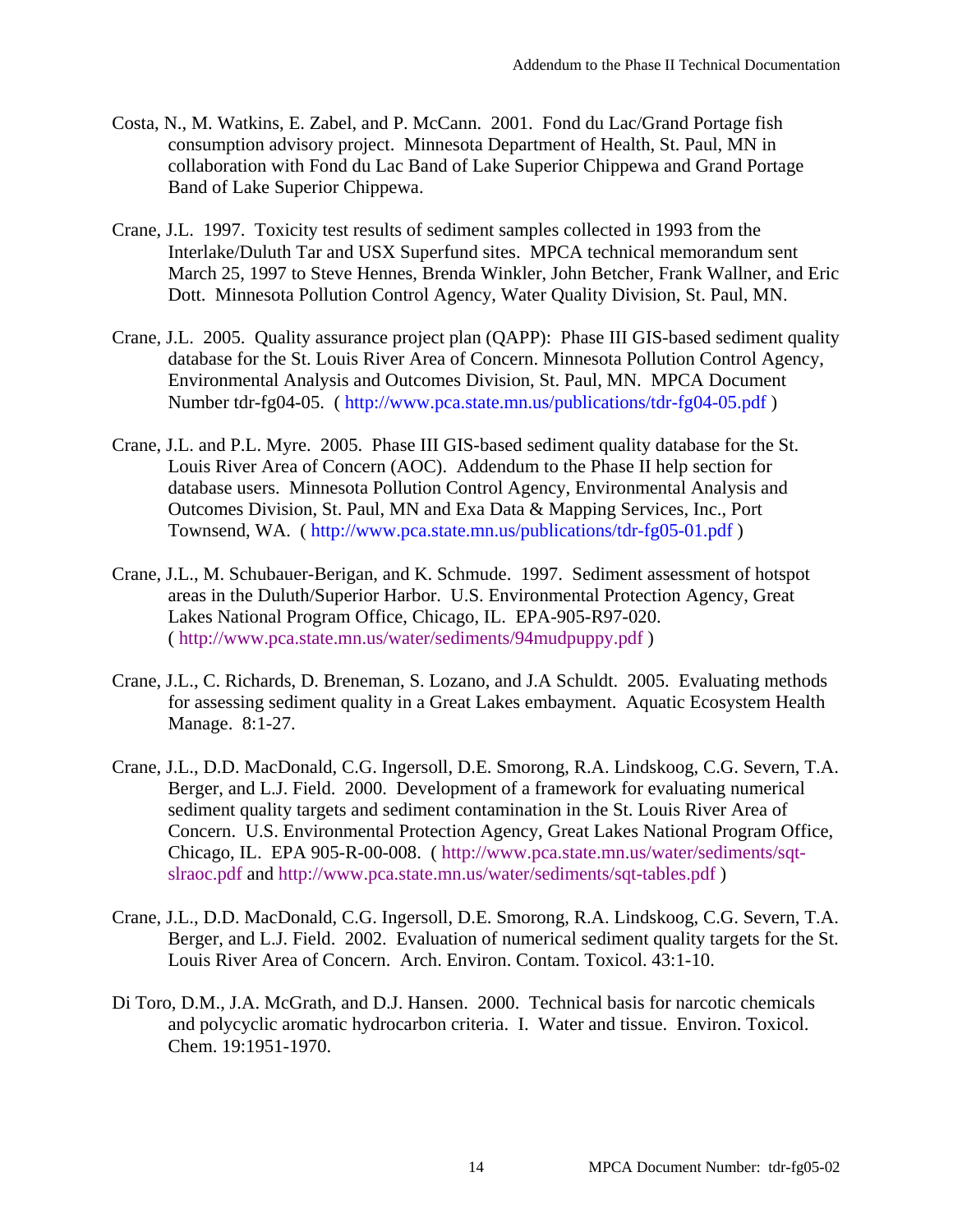- Field, L.J., D.D. MacDonald, S.B. Norton, C.G. Ingersoll, C.G. Severn, D. Smorong, and R. Lindskoog. 2002. Predicting amphipod toxicity from sediment chemistry using logistic regression models. Environ. Toxicol. Chem. 21:1993-2005.
- Helsel, D.R. 2005a. More than obvious: Better methods for interpreting nondetect data. Environ. Sci. Technol. 39:419A-423A.
- Helsel, D.R. 2005b. Nondetects and data analysis. Statistics for censored environmental data. Wiley-Interscience, Hoboken, NJ. 250 pp.
- IJC (International Joint Commission). 1989. Great Lakes water quality agreement of 1978 (as amended by Protocol signed November 18, 1987). International Joint Commission, Windsor, ON. ( [http://www.ijc.org/rel/agree/quality.html \)](http://www.ijc.org/rel/agree/quality.html)
- IT (International Technology). 1993. (from NOAA's St. Louis River Watershed database; reference citation unavailable)
- IT. 1994. (from NOAA's St. Louis River Watershed database; reference citation unavailable)
- IT. 1996. (from NOAA's St. Louis River Watershed database; reference citation unavailable)
- IT. 1997. (from NOAA's St. Louis River Watershed database; reference citation unavailable)
- IT Corporation. 1997. Remedial investigation data report, sediment operable unit, St. Louis River/Interlake/Duluth Tar site. Volume 1 of 5. Prepared by IT Corp., St. Paul, MN for the Interlake Corporation, Lisle, IL.
- IT. 1998. (from NOAA's St. Louis River Watershed database; reference citation unavailable)
- IT. 1999. (from NOAA's St. Louis River Watershed database; reference citation unavailable)
- Krueger, G. 1998. Superfund site assessment/brownfield activities in Minnesota. Quality assurance project plan. Minnesota Pollution Control Agency, Site Assessment Program, St. Paul, MN.
- MacDonald, D.D., C.G. Ingersoll, and T.A. Berger. 2000. Development and evaluation of consensus-based sediment quality guidelines for freshwater ecosystems. Arch. Environ. Contam. Toxicol. 39:20-31.
- McCann, P. 2001. Quality assurance project plan. Grand Portage/Fond du Lac fish consumption advisory project. Grant #X00562101-1. Minnesota Department of Health, St. Paul, MN.
- MPCA (Minnesota Pollution Control Agency). Unpublished data. Sediment quality data collected from the Interlake/Duluth Tar and USX Superfund sites during September 1993. Minnesota Pollution Control Agency, St. Paul, MN.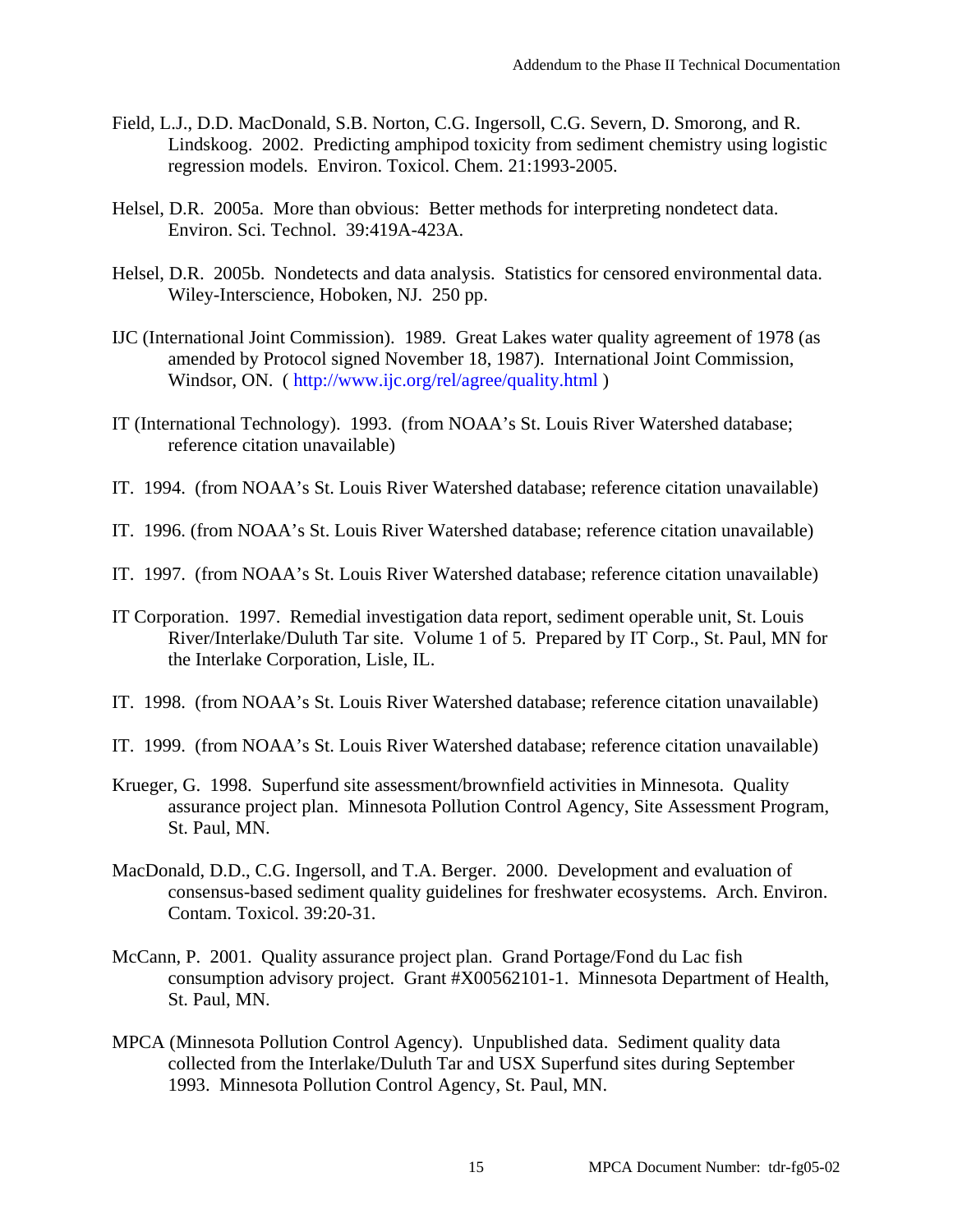- MPCA. Unpublished data. Sediment quality data collected from reference sites at the St. Louis River Interlake/Duluth Tar Superfund site during 2001. Minnesota Pollution Control Agency, Environmental Outcomes Division, St. Paul, MN.
- Myre, P.L. 2005. Draft user guide. Query descriptions developed for the GIS-based sediment quality database for the St. Louis River Area of Concern. Rev. October 11, 2005. Prepared by Exa Data & Mapping, Inc., Port Townsend, WA for Minnesota Pollution Control Agency, Environmental Analysis and Outcomes Division, St. Paul, MN.
- Service Engineering Group. 2000. (from NOAA's St. Louis River Watershed database; reference citation unavailable)
- Service Engineering Group. 2001a. (from NOAA's St. Louis River Watershed database; reference citation unavailable)
- Service Engineering Group. 2001b. (from NOAA's St. Louis River Watershed database; reference citation unavailable)
- Service Engineering Group. 2004. Remedial design/response action plan. St. Louis River/Interlake/Duluth Tar site remediation sediment operable unit. Prepared by Service Engineering Group, St. Paul, MN for XIK Corporation, Honeywell International, Inc., and Domtar Inc.
- Service Engineering Group. Unpublished data. Sediment chemistry data files for sediment samples collected from Stryker Bay and Slip 7 during 2003 and 2004. Service Engineering Group, St. Paul, MN.
- Service Engineering Group. Unpublished data. Sediment chemistry data files for sediment samples collected from the Cross Channel, Erie Pier, Kingsbury Bay, and Tallas Island areas of the lower St. Louis River Area of Concern (AOC) during 2004. Service Engineering Group, St. Paul, MN.
- Smorong, D.E. and J.L. Crane. 2004. Phase II GIS-based sediment quality database for the St. Louis River Area of Concern (AOC). Help section for database users. MacDonald Environmental Sciences Ltd., Nanaimo, BC and Minnesota Pollution Control Agency, Environmental Analysis and Outcomes Division, St. Paul, MN. MPCA Document Number tdr-fg04-01. ( [http://www.pca.state.mn.us/publications/tdr-fg04-01.pdf \)](http://www.pca.state.mn.us/publications/tdr-fg04-01.pdf)
- Smorong, D.E., C.L. Mackenzie, and J.L. Crane. 2004a. Phase II GIS-based sediment quality database for the St. Louis River Area of Concern (AOC). Help section for ArcView users. MacDonald Environmental Sciences Ltd., Nanaimo, BC and Minnesota Pollution Control Agency, Environmental Analysis and Outcomes Division, St. Paul, MN. MPCA Document Number tdr-fg04-02. ( [http://www.pca.state.mn.us/publications/tdr-fg04-](http://www.pca.state.mn.us/publications/tdr-fg04-02.pdf) [02.pdf \)](http://www.pca.state.mn.us/publications/tdr-fg04-02.pdf)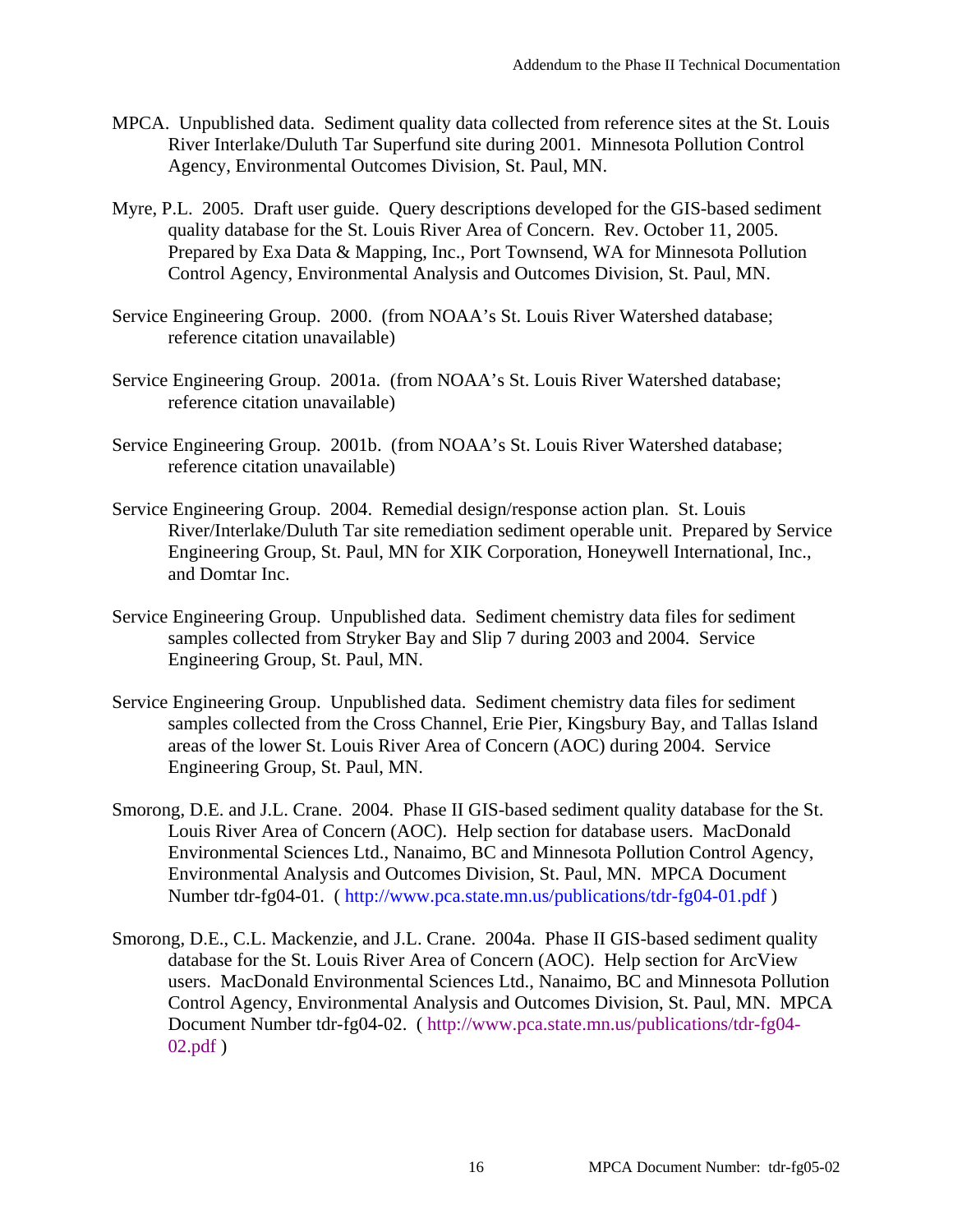- Smorong, D.E., C.L. Mackenzie, J.L. Crane, D.D. MacDonald, L.J. Fisher, and C.A. Huntington. 2004b. Phase II GIS-based sediment quality database for the St. Louis River Area of Concern (AOC). Technical documentation. MacDonald Environmental Sciences Ltd., Nanaimo, BC and Minnesota Pollution Control Agency, Environmental Analysis and Outcomes Division, St. Paul, MN. MPCA Document Number tdr-fg04-03. ( [http://www.pca.state.mn.us/publications/tdr-fg04-03.pdf \)](http://www.pca.state.mn.us/publications/tdr-fg04-03.pdf)
- St. Louis River Natural Resource Trustees. 2002. Fish exposure and injury study workplan for the St. Louis River/Interlake/Duluth Tar site. St. Louis River Natural Resource Trustees (composed of several state/federal government and tribal entities located in the Great [Lakes basin\). \( h](http://www.pca.state.mn.us/publications/reports/stlouisriver-interlake-fishstudy.pdf)[ttp://www.pca.state.mn.us/publications/reports/stlouisriver](http://www.pca.state.mn.us/publications/reports/stlouisriver-interlake-fishstudy.MPCADocumentNumber:tdr-fg05-17-02pdf)[-interlake](http://www.pca.state.mn.us/publications/reports/stlouisriver-interlake-fishstudy.pdf)fishstudy.[pdf \)](http://www.pca.state.mn.us/publications/reports/stlouisriver-interlake-fishstudy.MPCADocumentNumber:tdr-fg05-17-02pdf)
- Streitz, A. and S. Johnson. 2005. Detailed investigation of the Minnesota Slip featuring laser induced fluorescence. Minnesota Pollution Control Agency, Remediation Division, Duluth, MN. MPCA Document Number tdr-g1-01. ( [http://www.pca.state.mn.us/publications/tdr-g1-01.pdf \)](http://www.pca.state.mn.us/publications/tdr-g1-01.pdf)
- Swartz, R.C., D.W. Schults, R.J. Ozretich, J.O. Lamberson, F.A. Cole, T.H. DeWitt, M.S. Redmond, and S.P. Ferraro. 1995. ∑PAH: A model to predict the toxicity of polynuclear aromatic hydrocarbon mixtures in field-collected sediments. Environ. Toxicol. Chem. 14:1977-1987.
- URS Corporation. 2003. Former Duluth Works tier II risk assessment work plan. Prepared by URS Corporation, Franklin, TN for U.S. Steel, Pittsburgh, PA.
- U.S. Fish and Wildlife Service (USFWS). Unpublished data. Tissue residue data for mercury and PAHs analyzed from fish collected from the St. Louis River/Interlake/Duluth Tar Superfund site (Stryker Bay, Keene Creek/Slip 7), Kingsbury Bay, and North Bay during 2001 and 2002. U.S. Fish and Wildlife Service, Bloomington, MN.
- van den Berg, M., L. Birnbaum, A.T.C. Bosveld., B. Brunström, P. Cook, M. Feeley, J.P. Giesy, A. Hanberg, R. Hasegawa, S.W. Kennedy, T. Kubiak, J.C. Larsen, F.X. Rolaf van Leeuwen, A.K.D. Liem, C. Nolt, R.E. Peterson, L. Poellinger, S. Safe, D. Schrenk, D. Tillitt, M. Tysklind, M. Younes, F. Waern, and T. Zacharewski. 1998. Toxic equivalency factors (TEFs) for PCBs, PCDDs, PCDFs for humans and wildlife. Environ. Health Perspectives 106:775-792.
- WDNR (Wisconsin Department of Natural Resources). 2003. Consensus-based sediment quality guidelines. Recommendations for use and application. Interim guidance. Wisconsin Department of Natural Resources, Contaminated Sediment Standing Team, Madison, WI. WT-732 2003. ( [http://dnr.wi.gov/org/aw/rr/technical/cbsqg\\_interim\\_final.pdf \)](http://dnr.wi.gov/org/aw/rr/technical/cbsqg_interim_final.pdf)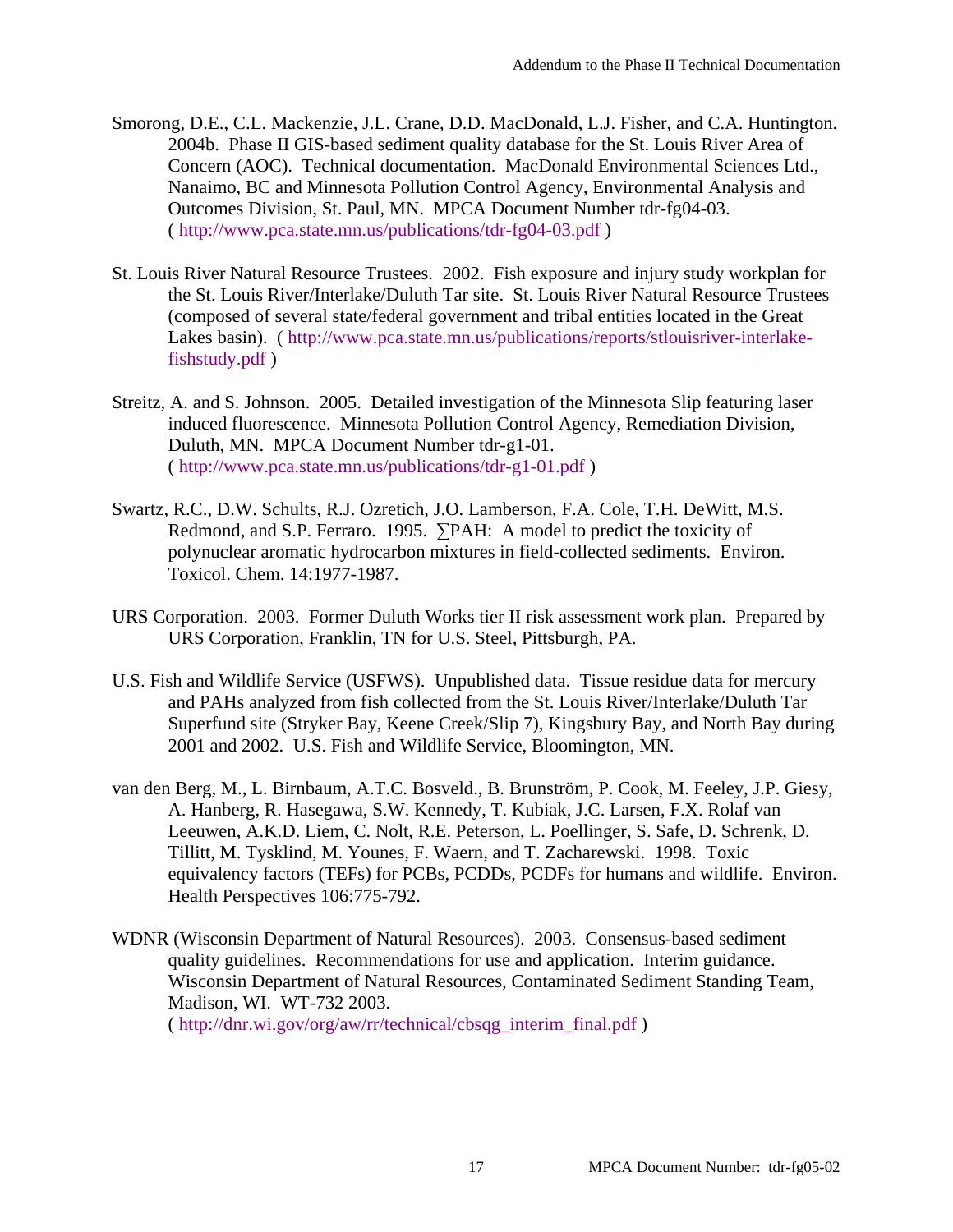West Central Environmental Consultants. 2004. Minnesota Slip site sediment sampling and analysis plan. Prepared by West Central Environmental Consultants, Morris, MN for Minnesota Pollution Control Agency, Duluth, MN. ( [http://www.pca.state.mn.us/water/sediments/slipsite-samplingplan.pdf \)](http://www.pca.state.mn.us/water/sediments/slipsite-samplingplan.pdf)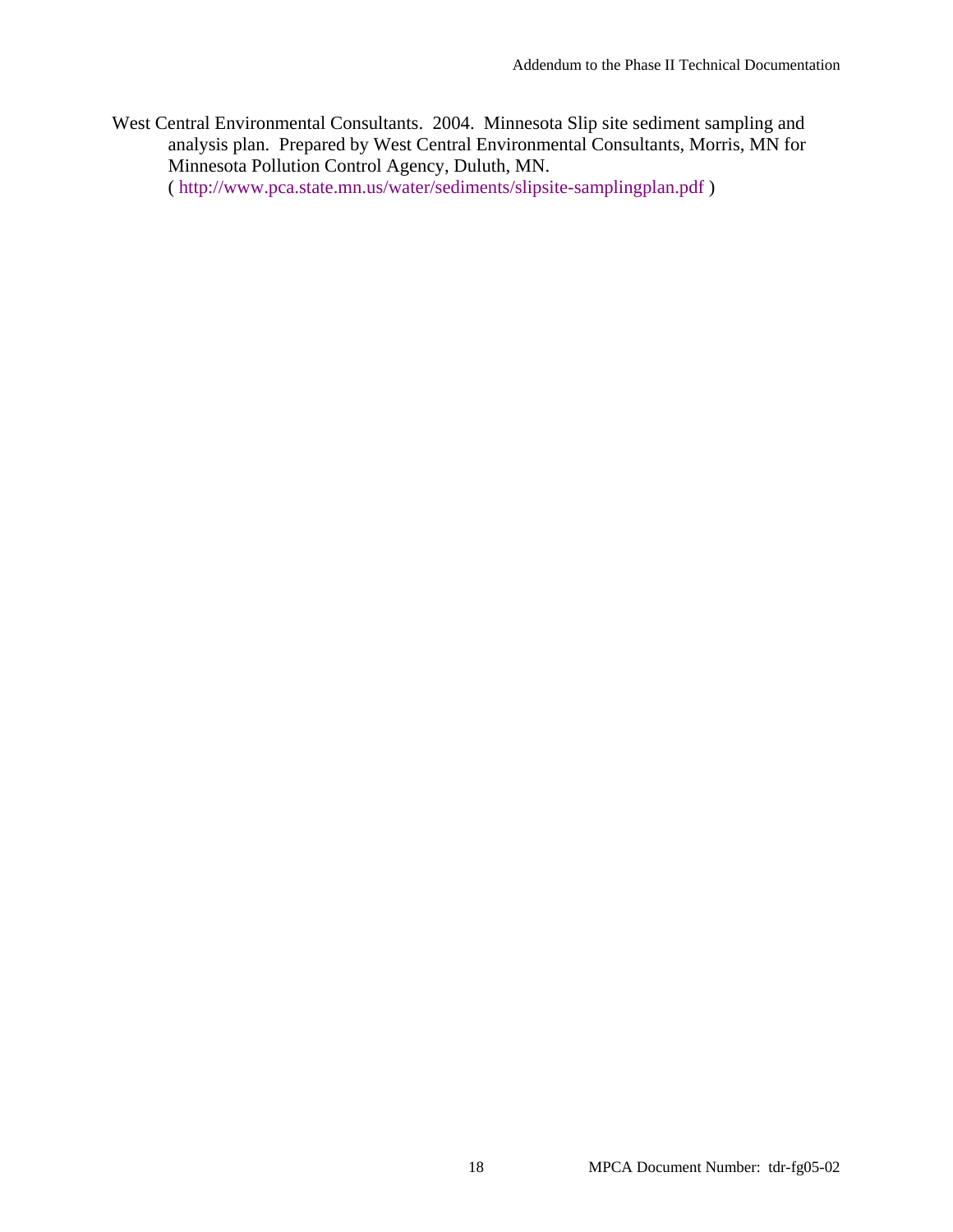

Figure 1. Map of the St. Louis River AOC.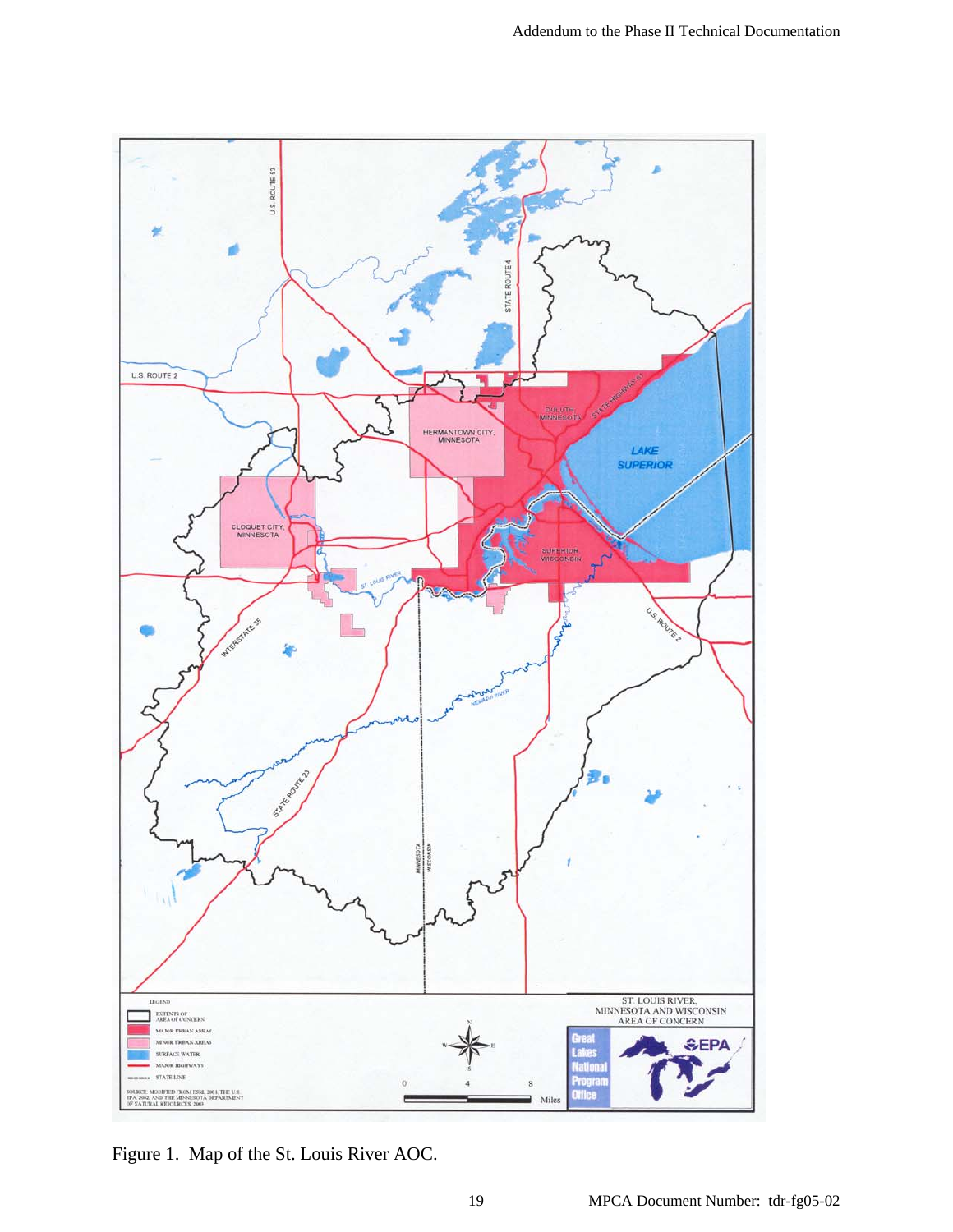

Figure 2. Example linkage of the Phase III MS™ Access 2000 database query results for mean probable effect concentration quotient (PEC-Q) ranges with the Phase II ArcMap 9 map document for Ecological Features within the lower St. Louis River AOC.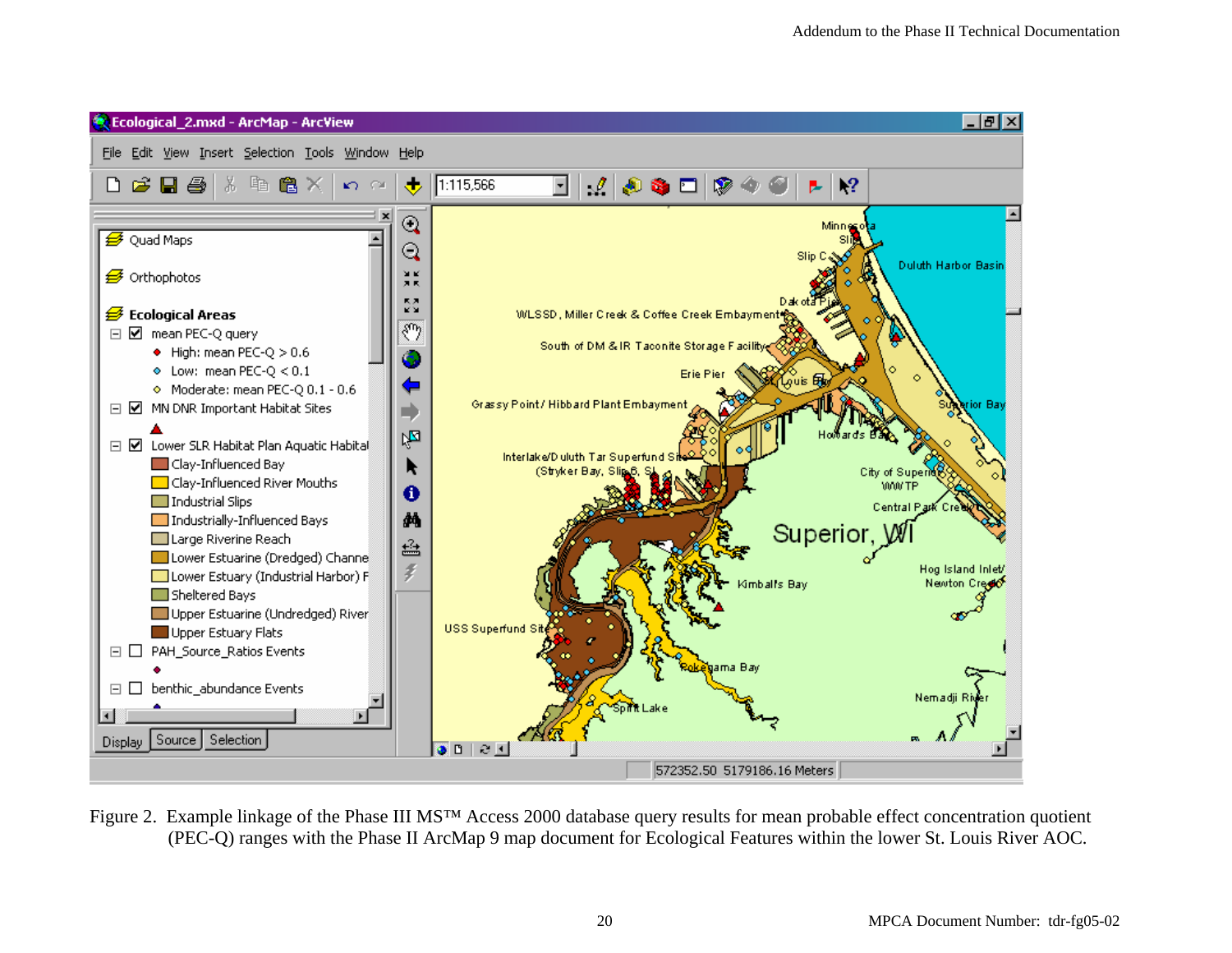

Figure 3. Project organization chart for the Phase III GIS-based sediment quality database project.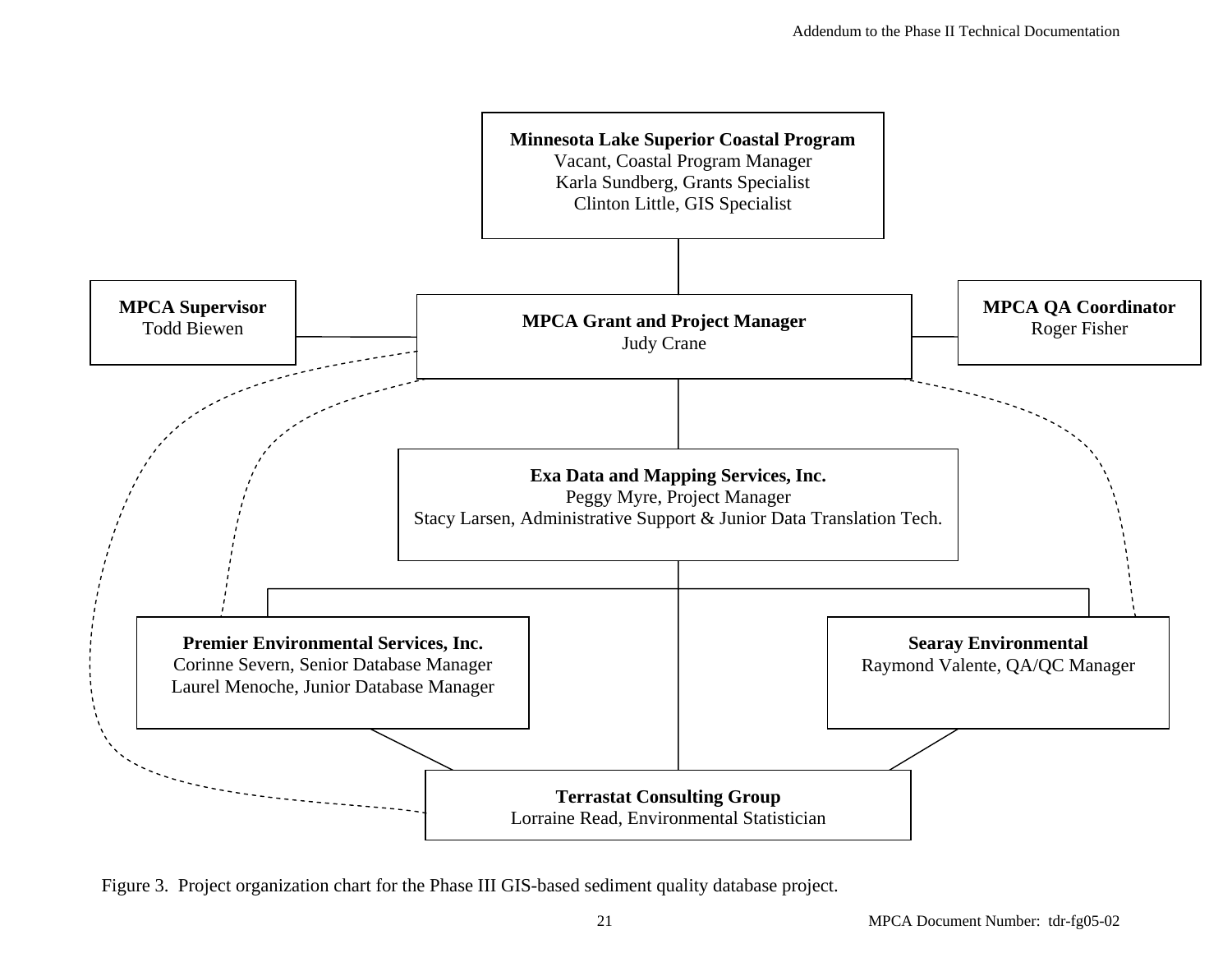

Figure 4. Diagram showing the relationships between components of the MS™ Access 2000 sediment quality database.

MESL\_LIBNO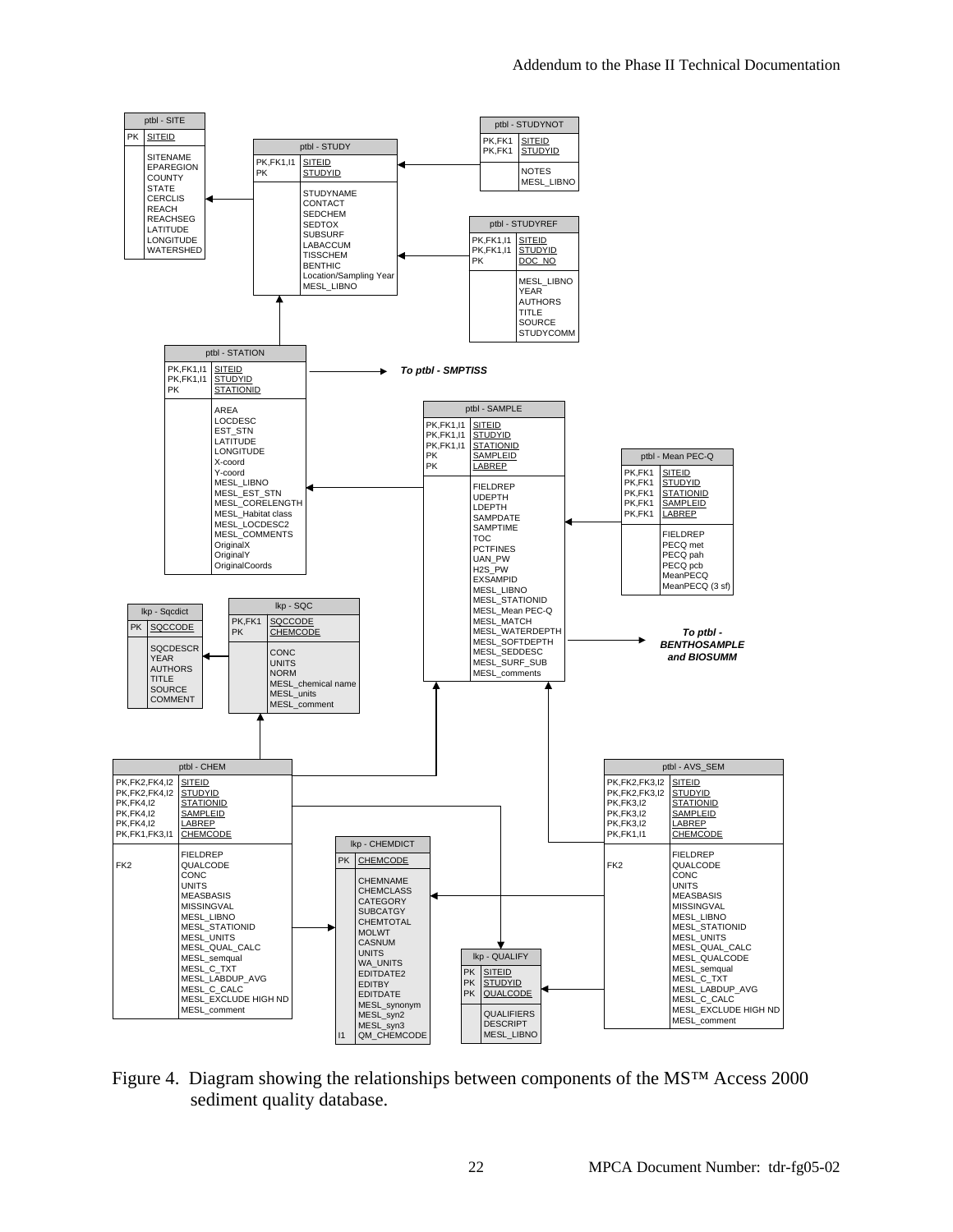

Figure 4. Continued.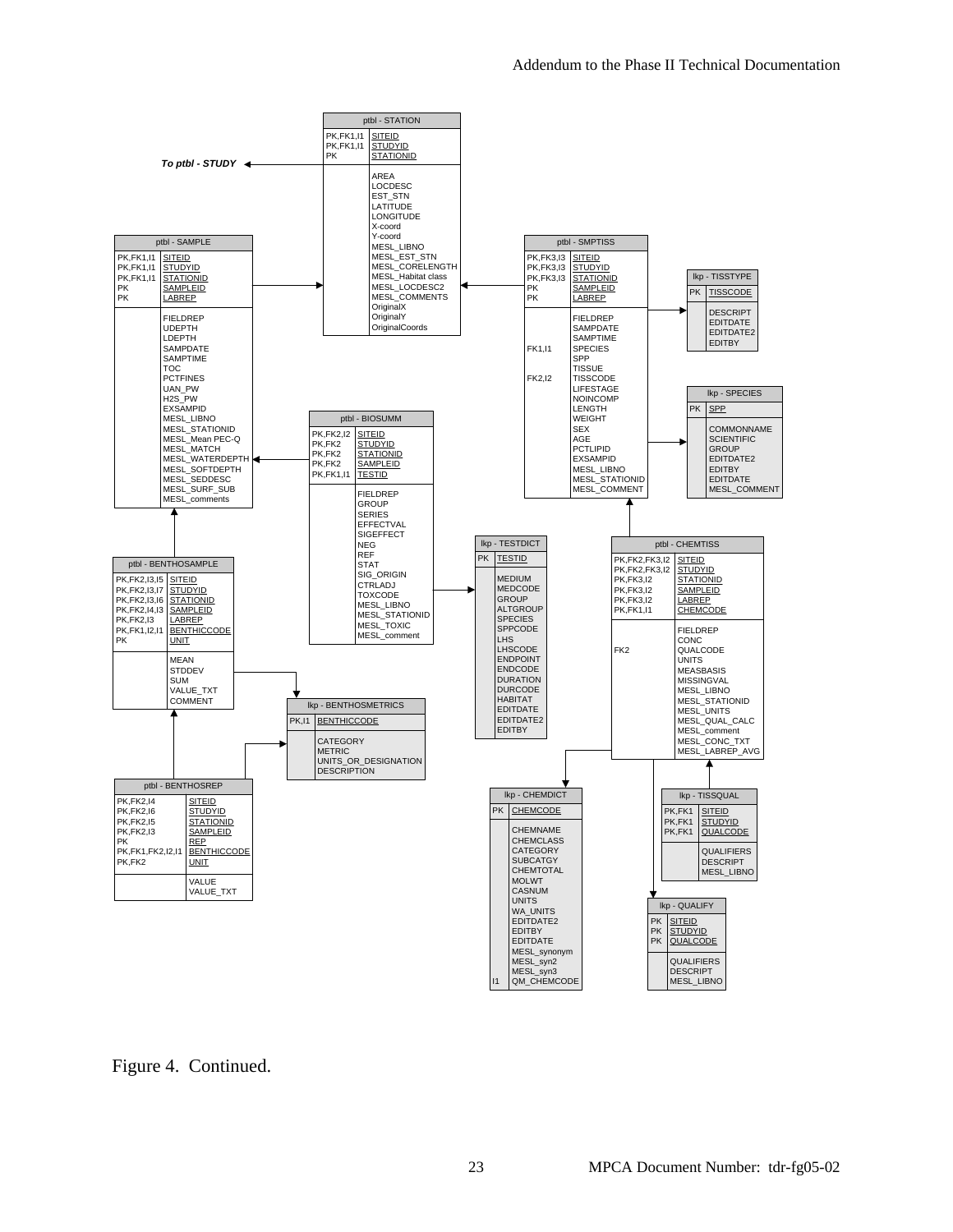| <b>Benthic Metric</b>                              | <b>Units or Designation</b>                |  |  |  |
|----------------------------------------------------|--------------------------------------------|--|--|--|
|                                                    |                                            |  |  |  |
| <b>Taxonomic Group</b>                             |                                            |  |  |  |
| Amphipoda abundance                                | no. of organisms/m <sup>2</sup> or percent |  |  |  |
| Chironomidae abundance                             | no. of organisms/ $m2$ or percent          |  |  |  |
| Coenagrionidae abundance                           | no. of organisms/ $m2$ or percent          |  |  |  |
| Coleoptera abundance                               | no. of organisms/ $m2$ or percent          |  |  |  |
| Corixidae abundance                                | no. of organisms/ $m2$ or percent          |  |  |  |
| Crustacea abundance                                | no. of organisms/ $m2$ or percent          |  |  |  |
| Diptera abundance                                  | no. of organisms/ $m2$ or percent          |  |  |  |
| Dytiscidae abundance                               | no. of organisms/ $m2$ or percent          |  |  |  |
| Ephemeroptera abundance                            | no. of organisms/ $m2$ or percent          |  |  |  |
| Hemiptera abundance                                | no. of organisms/ $m2$ or percent          |  |  |  |
| Mollusca abundance                                 | no. of organisms/m <sup>2</sup> or percent |  |  |  |
| Odonata abundance                                  | no. of organisms/ $m2$ or percent          |  |  |  |
| Oligochaeta abundance                              | no. of organisms/ $m2$ or percent          |  |  |  |
| Plecoptera abundance                               | no. of organisms/ $m2$ or percent          |  |  |  |
| Polychaeta abundance                               | no. of organisms/ $m2$ or percent          |  |  |  |
| Sphaeriidae abundance                              | no. of organisms/m <sup>2</sup> or percent |  |  |  |
| Tanytarsini abundance                              | no. of organisms/ $m2$ or percent          |  |  |  |
| Trichoptera abundance                              | no. of organisms/ $m2$ or percent          |  |  |  |
| Non-insect abundance                               | no. of organisms/ $m2$ or percent          |  |  |  |
| total abundance                                    | no. of organisms/ $m2$ or percent          |  |  |  |
| total taxa                                         | no. of taxa/m <sup>2</sup>                 |  |  |  |
| Stream index abundance: Ephemeroptera, Plecoptera, |                                            |  |  |  |
| and Trichoptera                                    | no. of organisms/ $m2$ or percent          |  |  |  |
| Wetland index abundance: Ephemeroptera,            |                                            |  |  |  |
| Trichoptera, Sphaeriidae, and Odonata              | no. of organisms/ $m2$ or percent          |  |  |  |
| <b>Behavioral Group</b>                            |                                            |  |  |  |
| burrower abundance                                 | no. of organisms/ $m2$ or percent          |  |  |  |
| climber abundance                                  | no. of organisms/ $m2$ or percent          |  |  |  |
| clinger abundance                                  | no. of organisms/ $m2$ or percent          |  |  |  |
|                                                    |                                            |  |  |  |
| <b>Functional Group</b>                            |                                            |  |  |  |
| collector abundance                                | no. of organisms/ $m2$ or percent          |  |  |  |
| grazer abundance                                   | no. of organisms/ $m2$ or percent          |  |  |  |
| predator abundance                                 | no. of organisms/ $m2$ or percent          |  |  |  |
| shredder abundance                                 | no. of organisms/ $m2$ or percent          |  |  |  |

Table 1. Benthic Invertebrate Community Metrics for Individual Field Replicate Samples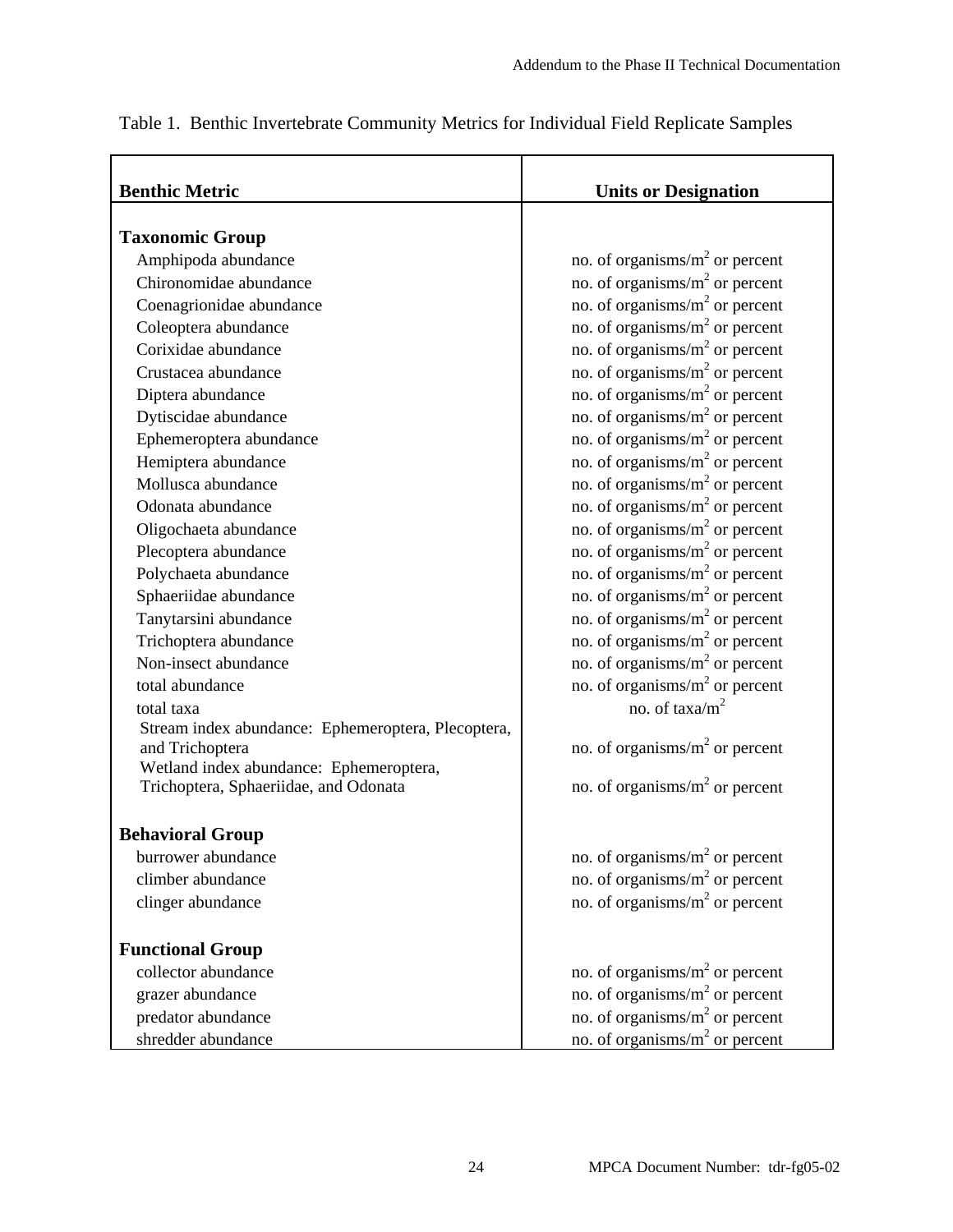| <b>Benthic Metric</b>                      | <b>Units or Designation</b>       |
|--------------------------------------------|-----------------------------------|
| <b>Habitat Preference*</b>                 |                                   |
| taxa associated with erosional habitats    | percent                           |
| taxa associated with depositional habitats | percent                           |
| <b>Mechanism</b>                           |                                   |
| engulfer abundance                         | no. of organisms/ $m2$ or percent |
| filterer abundance                         | no. of organisms/ $m2$ or percent |
| gatherer abundance                         | no. of organisms/ $m2$ or percent |
| scraper abundance                          | no. of organisms/ $m2$ or percent |
| <b>Mobility</b>                            |                                   |
| non-mobile abundance                       | no. of organisms/ $m2$ or percent |
| mobile abundance                           | no. of organisms/ $m2$ or percent |
| <b>Tolerance</b>                           |                                   |
| tolerance abundance                        | no. of organisms/ $m2$ or percent |
| <b>Trophic Group</b>                       |                                   |
| carnivore abundance                        | no. of organisms/ $m2$ or percent |
| detritivore abundance                      | no. of organisms/ $m2$ or percent |
| herbivore abundance                        | no. of organisms/ $m2$ or percent |
| omnivore abundance                         | no. of organisms/ $m2$ or percent |
|                                            |                                   |

#### **Notes:**

 $no. = number$ 

\* Habitat preference data are only available for the 1995 R-EMAP samples (Breneman *et al*. 2000; Crane *et al*. 2005).

Percentage abundance measurements represent a percentage of the total abundance. Percentage taxa measurements represent a percentage of the total number of taxa.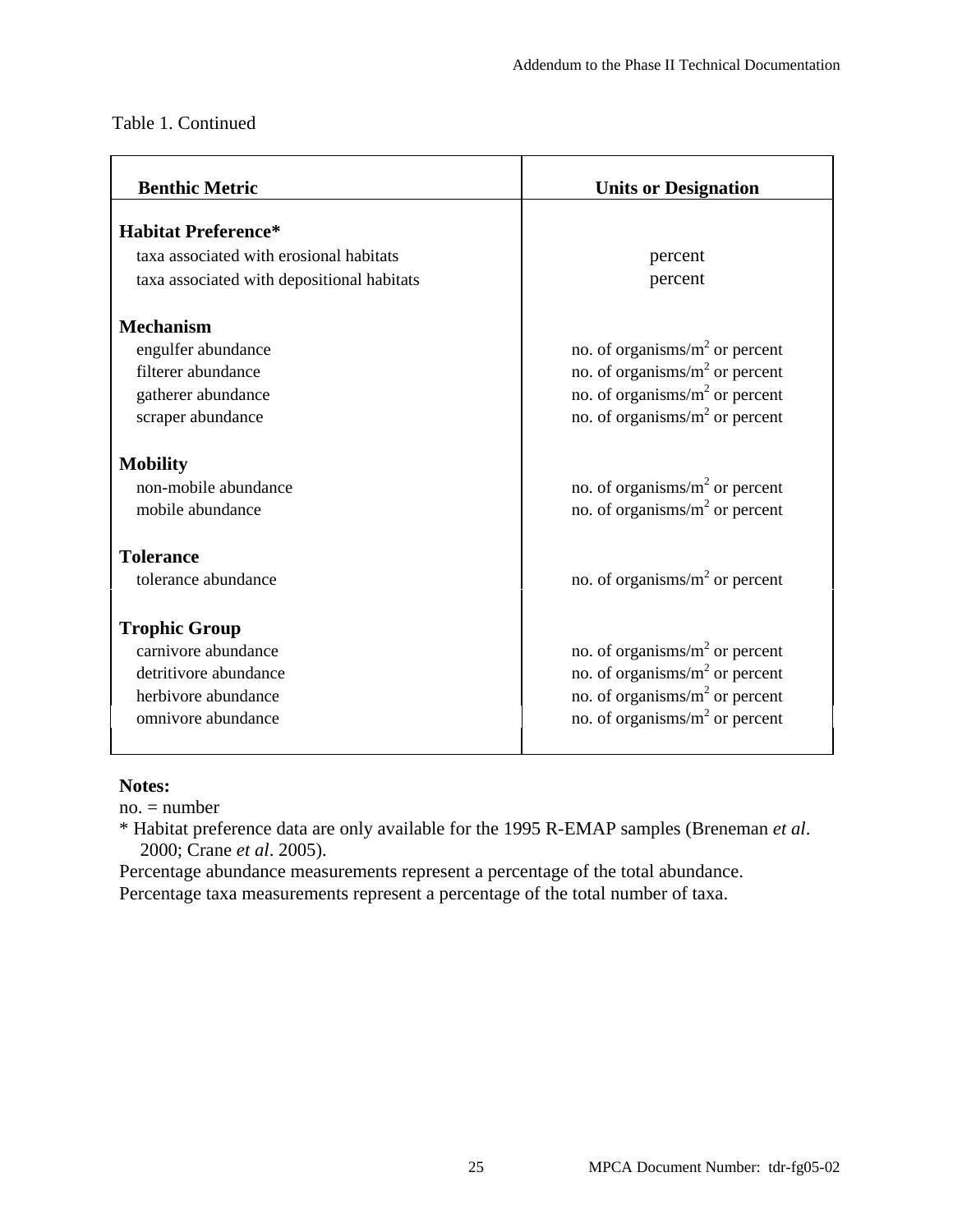| <b>Benthic Metric</b>                                                                    | <b>Units or Designation</b>                |
|------------------------------------------------------------------------------------------|--------------------------------------------|
|                                                                                          |                                            |
| <b>Taxonomic Group</b>                                                                   |                                            |
| mean/SD Amphipoda abundance                                                              | no. of organisms/ $m2$ or percent          |
| mean/SD Chironomidae abundance                                                           | no. of organisms/ $m2$ or percent          |
| mean/SD Coenagrionidae abundance                                                         | no. of organisms/ $m2$ or percent          |
| mean/SD Coleoptera abundance                                                             | no. of organisms/ $m2$ or percent          |
| mean/SD Corixidae abundance                                                              | no. of organisms/ $m2$ or percent          |
| mean/SD Crustacea abundance                                                              | no. of organisms/ $m2$ or percent          |
| mean/SD Diptera abundance                                                                | no. of organisms/ $m2$ or percent          |
| mean/SD Dytiscidae abundance                                                             | no. of organisms/ $m2$ or percent          |
| mean/SD Ephemeroptera abundance                                                          | no. of organisms/ $m2$ or percent          |
| mean/SD Hemiptera abundance                                                              | no. of organisms/ $m2$ or percent          |
| mean/SD Mollusca abundance                                                               | no. of organisms/ $m2$ or percent          |
| mean/SD Odonata abundance                                                                | no. of organisms/m <sup>2</sup> or percent |
| mean/SD Oligochaeta abundance                                                            | no. of organisms/ $m2$ or percent          |
| mean/SD Plecoptera abundance                                                             | no. of organisms/ $m2$ or percent          |
| mean/SD Polychaeta abundance                                                             | no. of organisms/ $m2$ or percent          |
| mean/SD Sphaeriidae abundance                                                            | no. of organisms/ $m2$ or percent          |
| mean/SD Tanytarsini abundance                                                            | no. of organisms/ $m2$ or percent          |
| mean/SD Trichoptera abundance                                                            | no. of organisms/ $m2$ or percent          |
| mean/SD non-insect abundance                                                             | no. of organisms/ $m2$ or percent          |
| mean/SD total abundance                                                                  | no. of organisms/ $m2$ or percent          |
| mean/SD total taxa                                                                       | no. of taxa/m <sup>2</sup>                 |
| mean/SD Stream index abundance: Ephemeroptera,                                           |                                            |
| Plecoptera, and Trichoptera                                                              | no. of organisms/ $m2$ or percent          |
| mean/SD Wetland index abundance: Ephemeroptera,<br>Trichoptera, Sphaeriidae, and Odonata | no. of organisms/ $m2$ or percent          |
|                                                                                          |                                            |
| <b>Behavioral Group</b>                                                                  |                                            |
| mean/SD burrower abundance                                                               | no. of organisms/ $m2$ or percent          |
| mean/SD climber abundance                                                                | no. of organisms/ $m2$ or percent          |
| mean/SD clinger abundance                                                                | no. of organisms/ $m2$ or percent          |
|                                                                                          |                                            |
| <b>Functional Group</b>                                                                  |                                            |
| mean/SD collector abundance                                                              | no. of organisms/ $m2$ or percent          |
| mean/SD grazer abundance                                                                 | no. of organisms/ $m2$ or percent          |
| mean/SD predator abundance                                                               | no. of organisms/ $m2$ or percent          |
| mean/SD shredder abundance                                                               | no. of organisms/ $m2$ or percent          |
|                                                                                          |                                            |

Table 2. Benthic Invertebrate Community Metrics for the Mean and Standard Deviation (SD) of Field Replicate Data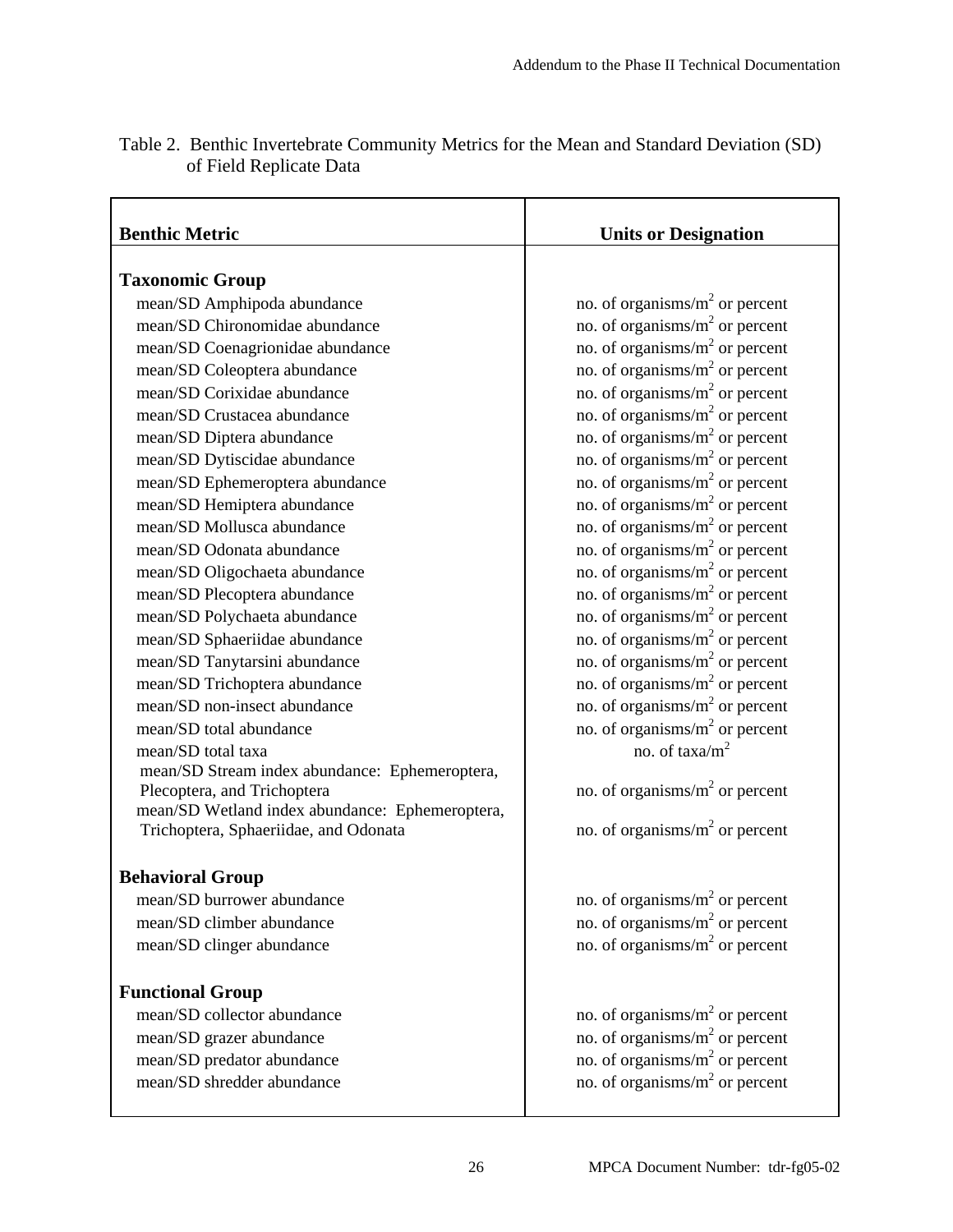| <b>Benthic Metric</b>                              | <b>Units or Designation</b>                |  |  |  |
|----------------------------------------------------|--------------------------------------------|--|--|--|
|                                                    |                                            |  |  |  |
| <b>Habitat Preference*</b>                         |                                            |  |  |  |
| mean/SD taxa associated with erosional habitats    | percent                                    |  |  |  |
| mean/SD taxa associated with depositional habitats | percent                                    |  |  |  |
| <b>Mechanism</b>                                   |                                            |  |  |  |
| mean/SD engulfer abundance                         | no. of organisms/ $m2$ or percent          |  |  |  |
| mean/SD filterer abundance                         | no. of organisms/ $m2$ or percent          |  |  |  |
| mean/SD gatherer abundance                         | no. of organisms/ $m2$ or percent          |  |  |  |
| mean/SD scraper abundance                          | no. of organisms/ $m2$ or percent          |  |  |  |
| <b>Mobility</b>                                    |                                            |  |  |  |
| mean/SD non-mobile abundance                       | no. of organisms/ $m2$ or percent          |  |  |  |
| mean/SD mobile abundance                           | no. of organisms/ $m2$ or percent          |  |  |  |
| <b>Tolerance</b>                                   |                                            |  |  |  |
| mean/SD tolerance abundance                        | no. of organisms/ $m2$ or percent          |  |  |  |
| <b>Trophic Group</b>                               |                                            |  |  |  |
| mean/SD carnivore abundance                        | no. of organisms/ $m2$ or percent          |  |  |  |
| mean/SD detritivore abundance                      | no. of organisms/m <sup>2</sup> or percent |  |  |  |
| mean/SD herbivore abundance                        | no. of organisms/ $m2$ or percent          |  |  |  |
| mean/SD omnivore abundance                         | no. of organisms/ $m2$ or percent          |  |  |  |
| <b>Benthic Classification**</b>                    |                                            |  |  |  |
| <b>Multimetric Classification</b>                  | Low Impact, Indeterminant, High Impact     |  |  |  |
| <b>Discriminant Function Analysis</b>              | Low Impact, High Impact                    |  |  |  |

#### **Notes:**

 $SD = standard deviation$ 

 $no. = number$ 

\* Habitat preference data are only available for the 1995 R-EMAP samples (Breneman *et al*. 2000; Crane *et al*. 2005).

\*\* Benthic classification data are only available for the 1995 R-EMAP samples collected from the lower St. Louis River estuary and harbor (i.e., excludes the reservoir samples; Crane *et al*. 2005).

Percentage abundance measurements represent a percentage of the total abundance. Percentage taxa measurements represent a percentage of the total number of taxa.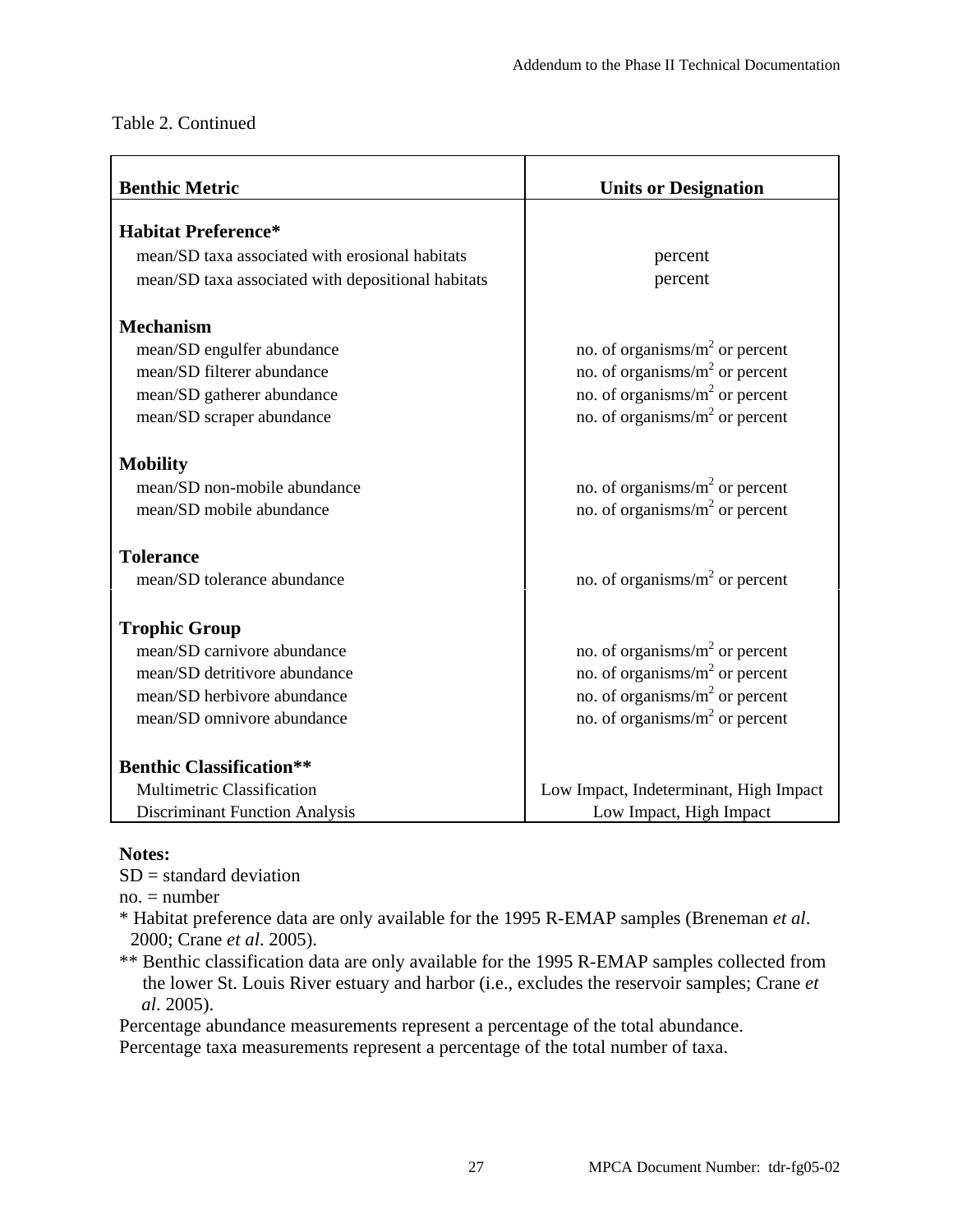| <b>Benthic Metric</b>                       | <b>Units or Designation</b>     |
|---------------------------------------------|---------------------------------|
|                                             |                                 |
| <b>Taxonomic Group</b>                      |                                 |
| sum Amphipoda abundance                     | no. of organisms/ $m^2$         |
| sum Chironomidae abundance                  | no. of organisms/ $m^2$         |
| sum Coenagrionidae abundance                | no. of organisms/ $m^2$         |
| sum Coleoptera abundance                    | no. of organisms/ $m^2$         |
| sum Corixidae abundance                     | no. of organisms/ $m^2$         |
| sum Crustacea abundance                     | no. of organisms/ $m^2$         |
| sum Diptera abundance                       | no. of organisms/ $m^2$         |
| sum Dytiscidae abundance                    | no. of organisms/ $m^2$         |
| sum Ephemeroptera abundance                 | no. of organisms/ $m^2$         |
| sum Hemiptera abundance                     | no. of organisms/ $m^2$         |
| sum Mollusca abundance                      | no. of organisms/ $m^2$         |
| sum Odonata abundance                       | no. of organisms/ $m^2$         |
| sum Oligochaeta abundance                   | no. of organisms/ $m^2$         |
| sum Plecoptera abundance                    | no. of organisms/ $m^2$         |
| sum Polychaeta abundance                    | no. of organisms/ $m^2$         |
| sum Sphaeriidae abundance                   | no. of organisms/ $m^2$         |
| sum Tanytarsini abundance                   | no. of organisms/ $m^2$         |
| sum Trichoptera abundance                   | no. of organisms/ $m^2$         |
| sum Non-insect abundance                    | no. of organisms/ $m^2$         |
| sum total abundance                         | no. of organisms/ $m^2$         |
| sum Stream index abundance: Ephemeroptera,  |                                 |
| Plecoptera, and Trichoptera                 | no. of organisms/m <sup>2</sup> |
| sum Wetland index abundance: Ephemeroptera, |                                 |
| Trichoptera, Sphaeriidae, and Odonata       | no. of organisms/ $m2$          |
|                                             |                                 |
| <b>Behavioral Group</b>                     |                                 |
| sum burrower abundance                      | no. of organisms/ $m^2$         |
| sum climber abundance                       | no. of organisms/ $m2$          |
| sum clinger abundance                       | no. of organisms/ $m2$          |
| <b>Functional Group</b>                     |                                 |
| sum collector abundance                     | no. of organisms/ $m^2$         |
| sum grazer abundance                        | no. of organisms/ $m2$          |
| sum predator abundance                      | no. of organisms/ $m^2$         |
| sum shredder abundance                      | no. of organisms/ $m^2$         |
|                                             |                                 |

Table 3. Benthic Invertebrate Community Metrics for the Sum of Field Replicate Samples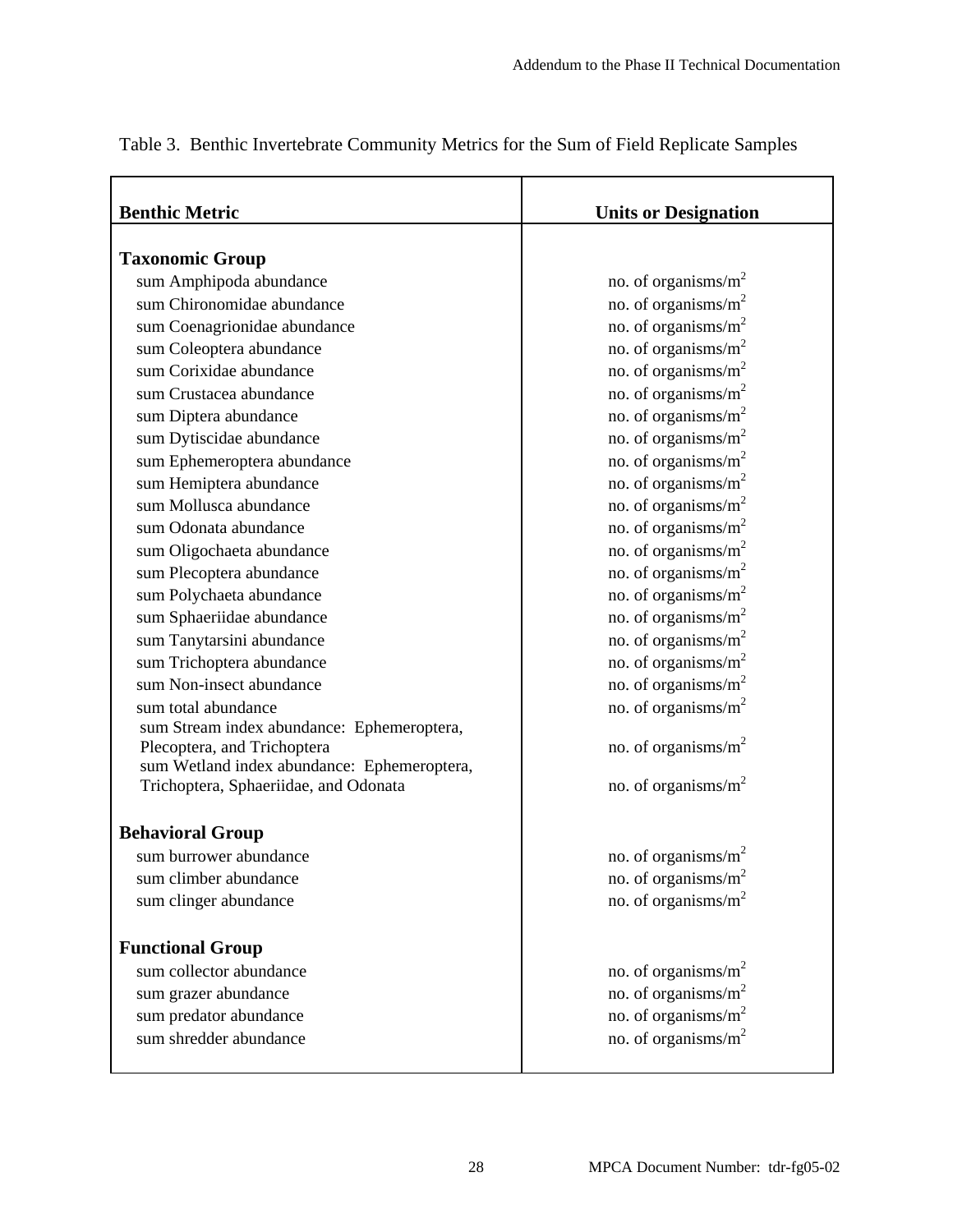| <b>Benthic Metric</b>                                                                                                   | <b>Units or Designation</b>                                                                              |
|-------------------------------------------------------------------------------------------------------------------------|----------------------------------------------------------------------------------------------------------|
| <b>Mechanism</b><br>sum engulfer abundance<br>sum filterer abundance<br>sum gatherer abundance<br>sum scraper abundance | no. of organisms/ $m^2$<br>no. of organisms/ $m^2$<br>no. of organisms/ $m^2$<br>no. of organisms/ $m^2$ |
| <b>Mobility</b><br>sum non-mobile abundance<br>sum mobile abundance                                                     | no. of organisms/ $m^2$<br>no. of organisms/ $m2$                                                        |
| <b>Tolerance</b><br>sum tolerance abundance                                                                             | no. of organisms/ $m^2$                                                                                  |
| <b>Trophic Group</b><br>sum carnivore abundance<br>sum detritivore abundance<br>sum herbivore abundance                 | no. of organisms/ $m2$<br>no. of organisms/ $m2$<br>no. of organisms/m <sup>2</sup>                      |
| sum omnivore abundance                                                                                                  | no. of organisms/ $m2$                                                                                   |

#### **Notes:**

no. = number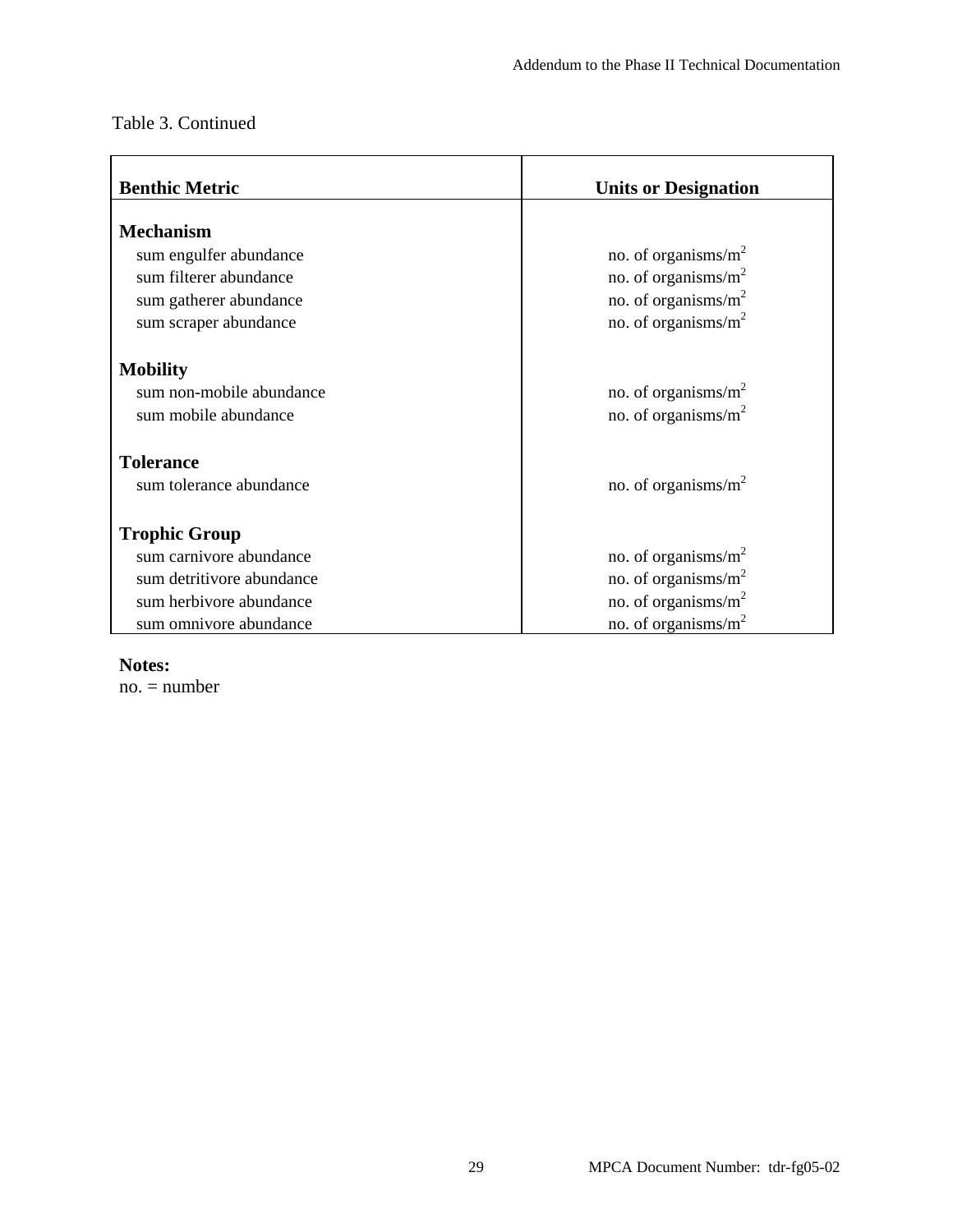|                                                    |                                                                                                                                                                                                                           |                            | DESCRIPTION OF DATA AND DATA TYPES                                                                                                |                                     |                        |                           |                                   |
|----------------------------------------------------|---------------------------------------------------------------------------------------------------------------------------------------------------------------------------------------------------------------------------|----------------------------|-----------------------------------------------------------------------------------------------------------------------------------|-------------------------------------|------------------------|---------------------------|-----------------------------------|
| Reference                                          | Location                                                                                                                                                                                                                  | <b>Sampling</b><br>Year(s) | <b>Sediment Chemistry</b>                                                                                                         | <b>Toxicity</b><br><b>Test Data</b> | <b>Benthic</b><br>Data | Bioaccumu-<br>lation Data | <b>Total Number</b><br>of Samples |
| AScI Corporation (1996)                            | St. Louis River<br>Interlake/Duluth Tar<br>(SLRIDT) Superfund site                                                                                                                                                        | 1996                       | Grain size, ammonia, SEM<br>metals, AVS, metals, PAHs                                                                             | Yes                                 | No                     | N <sub>o</sub>            | 16                                |
| Bay West (2001a)                                   | <b>SLRIDT</b> Superfund site                                                                                                                                                                                              | 2001                       | TOC, solids, grain size, metals,<br>PAHs and other semi-volatiles,<br>volatiles                                                   | N <sub>o</sub>                      | N <sub>o</sub>         | N <sub>o</sub>            | 34                                |
| Bay West (2001b)                                   | <b>SLRIDT</b> Superfund site                                                                                                                                                                                              | 2001                       | TOC, grain size, solids, cyanide,<br>metals, PAHs and other semi-<br>volatiles, volatiles, dioxins/furans,<br>organo-metals, PCBs | Yes                                 | N <sub>o</sub>         | Yes                       | 47                                |
| Breneman et al. (2000);<br>Crane et al. $(2005)^*$ | Minnesota side of the St.<br>Louis River AOC                                                                                                                                                                              | 1995;<br>1996              | SEM metals, AVS, Hg, PAHs,<br>TOC, particle size                                                                                  | Yes                                 | Yes                    | N <sub>o</sub>            | 306                               |
| Costa (2000, 2001); AScI<br>Corporation (2000)     | Reservation lakes near St.<br>Louis River: Big Lake,<br>Deadfish Lake, Lost Lake,<br>Joe Martin Lake, Pat<br>Martin Lake, Perch Lake,<br>Rice Portage Lake, Simian<br>Lake, Sofie Lake, Third<br>Lake, and West Twin Lake | 2000                       | PCBs, Pb, Hg, total solids, total<br>volatile solids, particle size                                                               | Yes                                 | N <sub>o</sub>         | N <sub>o</sub>            | 104                               |
| Costa et al. (2001) and<br>McCann (2001)           | St. Louis Bay and upper St.<br>Louis River                                                                                                                                                                                | 2000                       | N <sub>o</sub>                                                                                                                    | N <sub>o</sub>                      | N <sub>o</sub>         | Yes                       | 99                                |

Table 4. Summary of Data Sets Incorporated into the Phase III GIS-based Sediment Quality Database for the St. Louis River AOC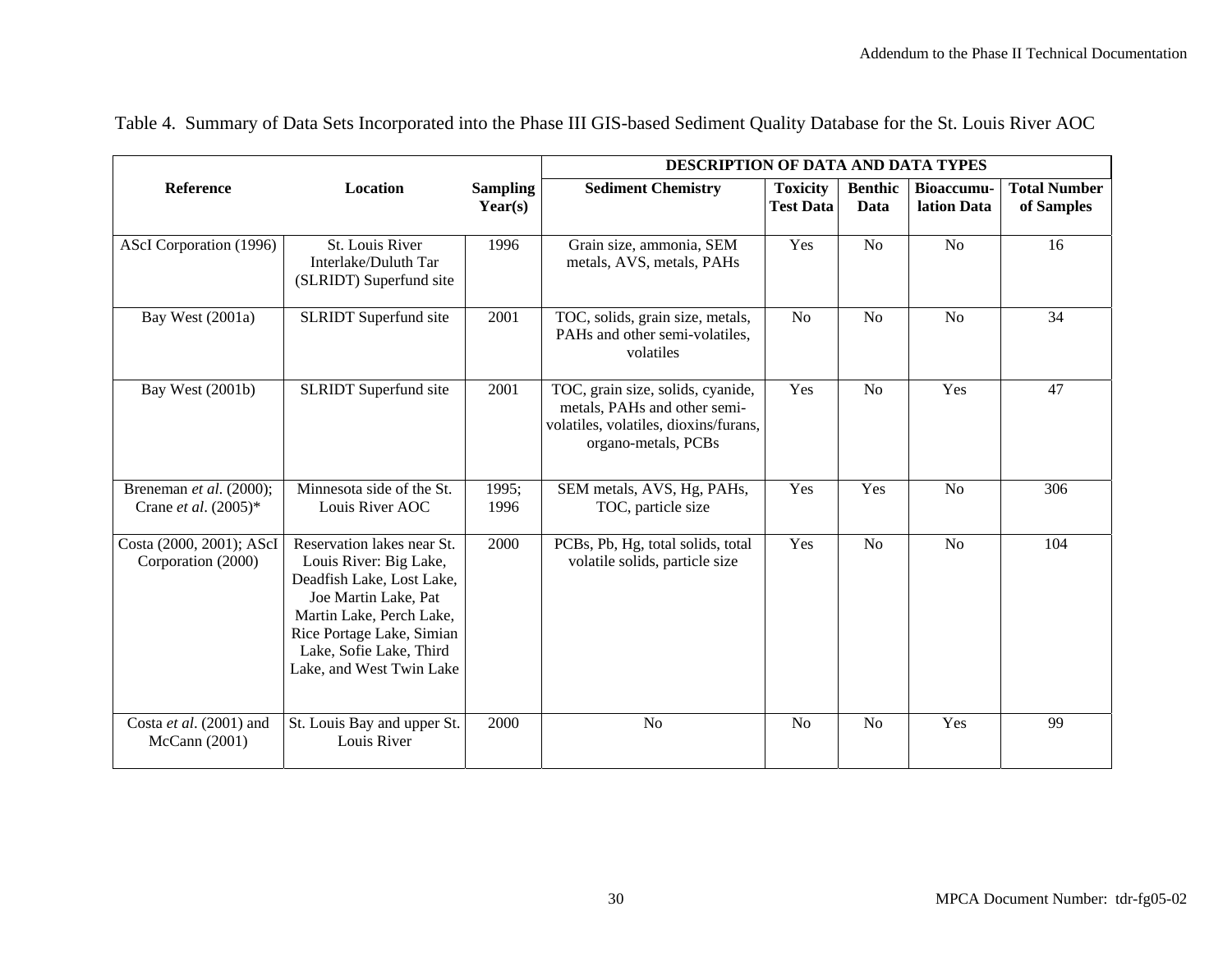$\mathcal{L}_{\mathcal{L}}$ 

|                                                |                                                                           |                            | DESCRIPTION OF DATA AND DATA TYPES                                                                                                                                                                                      |                                     |                        |                                  |                                   |
|------------------------------------------------|---------------------------------------------------------------------------|----------------------------|-------------------------------------------------------------------------------------------------------------------------------------------------------------------------------------------------------------------------|-------------------------------------|------------------------|----------------------------------|-----------------------------------|
| Reference                                      | Location                                                                  | <b>Sampling</b><br>Year(s) | <b>Sediment Chemistry</b>                                                                                                                                                                                               | <b>Toxicity</b><br><b>Test Data</b> | <b>Benthic</b><br>Data | <b>Bioaccumu-</b><br>lation Data | <b>Total Number</b><br>of Samples |
| Costa (2002, 2004); ASci<br>Corporation (2003) | St. Louis River and<br>reservation lakes listed for<br>Costa (2000, 2001) | 2002                       | Pb, Hg, methyl Hg, PCBs,<br>particle size, total solids, total<br>volatile solids (methyl Hg was<br>also analyzed on archived<br>reservation lake samples collected<br>in 2000 as part of Phase I study;<br>Costa 2001) | Yes                                 | N <sub>o</sub>         | No                               | $\overline{21}$                   |
| Crane et al. (1997)*                           | Minnesota side of the lower<br>St. Louis River AOC                        | 1994                       | SEM metals, AVS, As, Pb, Hg,<br>TCDDs, TCDFs, PAHs, PCBs,<br>Ammonia, TOC, particle size                                                                                                                                | Yes                                 | Yes                    | N <sub>o</sub>                   | 225                               |
| IT(1993)                                       | <b>SLRIDT</b> Superfund site                                              | 1993                       | TOC, ammonia, cyanide,<br>moisture, solids, metals, PAHs,<br>volatiles                                                                                                                                                  | N <sub>o</sub>                      | N <sub>o</sub>         | N <sub>o</sub>                   | 22                                |
| IT $(1994)$                                    | SLRIDT Superfund site                                                     | 1994                       | PAHs                                                                                                                                                                                                                    | N <sub>o</sub>                      | N <sub>o</sub>         | N <sub>o</sub>                   | $\mathbf{1}$                      |
| IT (1996)                                      | <b>SLRIDT</b> Superfund site                                              | 1996                       | Grain size, ammonia, cyanide,<br>solids, sulfate, TOC, metals,<br>PAHs, volatiles                                                                                                                                       | N <sub>o</sub>                      | N <sub>o</sub>         | N <sub>o</sub>                   | 56                                |
| IT (1997)                                      | SLRIDT Superfund site                                                     | 1997                       | Solids, ammonia, cyanide,<br>moisture, TOC, metals, PAHs,<br>volatiles                                                                                                                                                  | N <sub>o</sub>                      | N <sub>o</sub>         | N <sub>o</sub>                   | 6                                 |
| IT (1998)                                      | SLRIDT Superfund site                                                     | 1998                       | Grain size, solids, specific<br>gravity, TOC, metals, PAHs                                                                                                                                                              | N <sub>o</sub>                      | N <sub>o</sub>         | N <sub>o</sub>                   | 26                                |
| IT (1999)                                      | SLRIDT Superfund site                                                     | 1999                       | Grain size, pH, solids, specific<br>gravity, TOC, metals, SEM<br>metals, PAHs                                                                                                                                           | N <sub>o</sub>                      | N <sub>o</sub>         | N <sub>o</sub>                   | 656                               |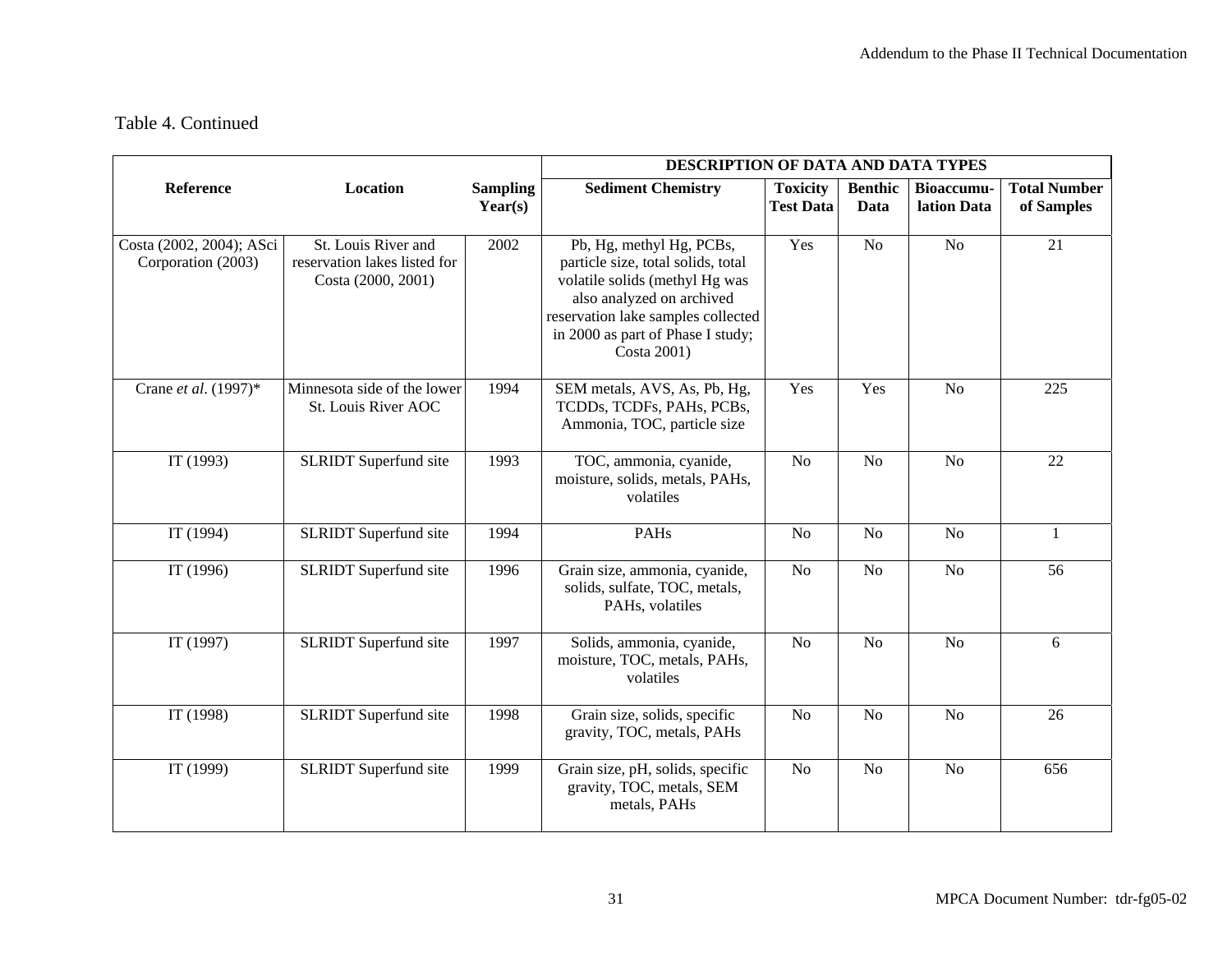$\sim$ 

|                                                             |                                                              |                            | DESCRIPTION OF DATA AND DATA TYPES                                                                                                                       |                                     |                        |                                  |                                   |
|-------------------------------------------------------------|--------------------------------------------------------------|----------------------------|----------------------------------------------------------------------------------------------------------------------------------------------------------|-------------------------------------|------------------------|----------------------------------|-----------------------------------|
| Reference                                                   | Location                                                     | <b>Sampling</b><br>Year(s) | <b>Sediment Chemistry</b>                                                                                                                                | <b>Toxicity</b><br><b>Test Data</b> | <b>Benthic</b><br>Data | <b>Bioaccumu-</b><br>lation Data | <b>Total Number</b><br>of Samples |
| MPCA (unpublished data<br>files - 1993); Crane<br>(1997)    | <b>USX</b> Superfund site                                    | 1993                       | PAHs, phenol, metals, Hg,<br>ammonia, CN, oil & grease, TOC<br>(matching sediment<br>chemistry/toxicity data were<br>previously added to the database)   | Yes                                 | No                     | $\overline{No}$                  | $\overline{41}$                   |
| MPCA (unpublished data<br>$-2001$                           | SLRIDT Superfund site:<br>Reference sites                    | 2001                       | TOC, moisture, metals, PAHs and<br>other semi-volatiles, volatiles                                                                                       | N <sub>o</sub>                      | No                     | No                               | 20                                |
| Service Engineering<br>Group (2000)                         | SLRIDT Superfund site                                        | 2000                       | TOC, volatiles                                                                                                                                           | N <sub>o</sub>                      | N <sub>o</sub>         | N <sub>o</sub>                   | 17                                |
| Service Engineering<br>Group $(2001a)$                      | SLRIDT Superfund site                                        | 2001                       | Grain size, moisture                                                                                                                                     | N <sub>o</sub>                      | No                     | No                               | 256                               |
| Service Engineering<br>Group (2001b)                        | <b>SLRIDT</b> Superfund site<br>2001                         |                            | Grain size, pH, solids, TOC,<br>conductivity, alkalinity, sulfate,<br>metals, PAHs and other semi-<br>volatiles, volatiles, organo-metals                | N <sub>o</sub>                      | No                     | N <sub>o</sub>                   | 100                               |
| Service Engineering<br>Group (2004) and<br>unpublished data | <b>SLRIDT</b> Superfund site:<br>Stryker Bay and Slip 7      | 2003;<br>2004              | PAHs, PCBs, metals, Hg, cation<br>exchange capacity, organic<br>matter, pH, total Kjeldahl<br>nitrogen, total nitrogen,<br>phosphorus, TOC, total solids | N <sub>o</sub>                      | N <sub>o</sub>         | No                               | 52                                |
| Service Engineering<br>Group (2004) and<br>unpublished data | Tallas Island, Kingsbury<br>Bay, Erie Pier, Cross<br>Channel | 2004                       | PAHs, PCBs, pesticides and<br>herbicides, metals, Hg,<br>nitrate/nitrite, phosphorus, pH,<br>TOC, organic matter, % solids                               | N <sub>o</sub>                      | No                     | No                               | 31                                |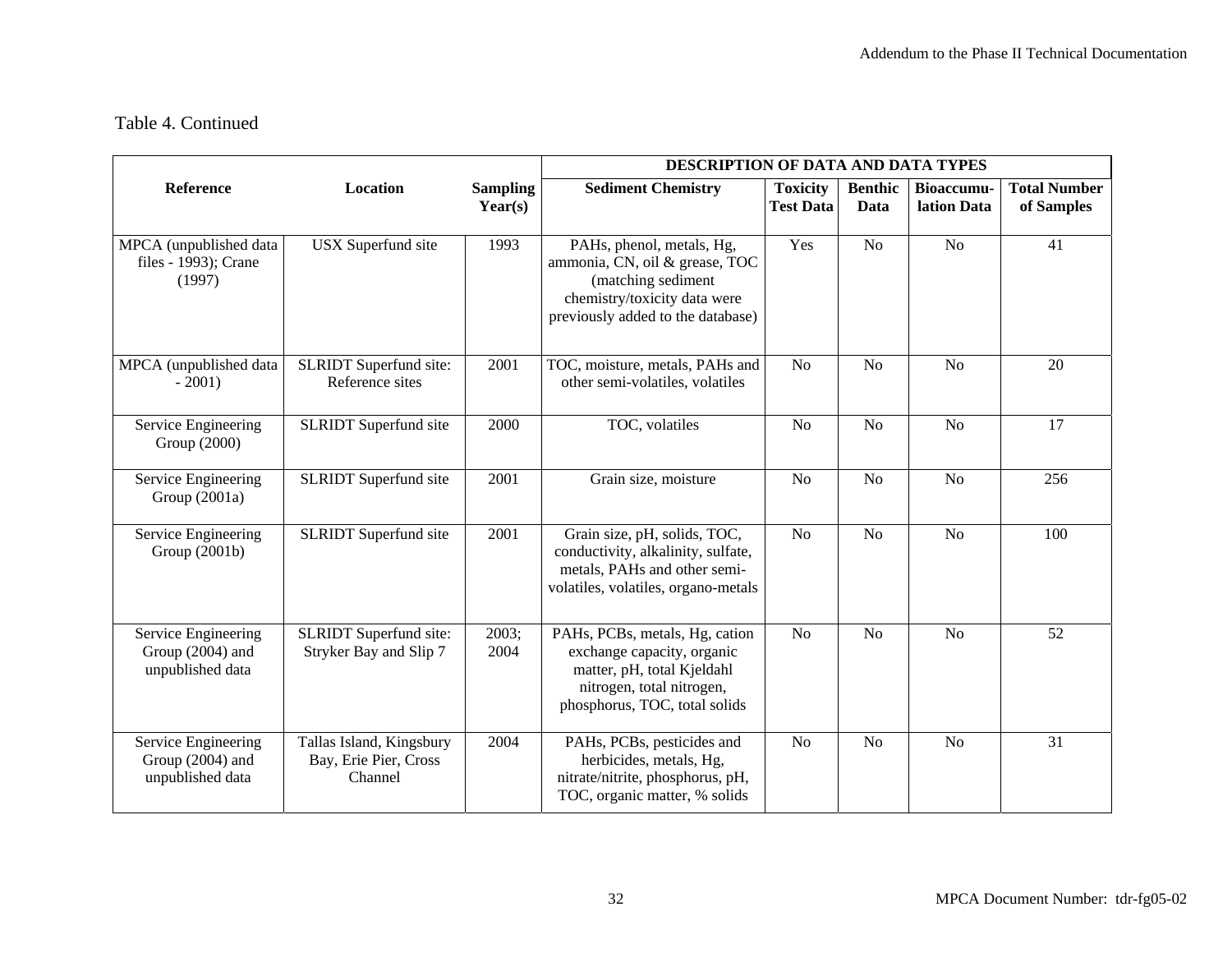|                                                                                                          |                                                                                                   |                            | DESCRIPTION OF DATA AND DATA TYPES                                                                                                           |                                     |                        |                           |                                   |
|----------------------------------------------------------------------------------------------------------|---------------------------------------------------------------------------------------------------|----------------------------|----------------------------------------------------------------------------------------------------------------------------------------------|-------------------------------------|------------------------|---------------------------|-----------------------------------|
| Reference                                                                                                | <b>Location</b>                                                                                   | <b>Sampling</b><br>Year(s) | <b>Sediment Chemistry</b>                                                                                                                    | <b>Toxicity</b><br><b>Test Data</b> | <b>Benthic</b><br>Data | Bioaccumu-<br>lation Data | <b>Total Number</b><br>of Samples |
| St. Louis River Natural<br><b>Resource Trustees</b><br>$(2002)$ ; USFWS $(in$<br>preparation)            | <b>SLRIDT</b> Superfund site<br>(Stryker Bay, Keene<br>Creek/Slip 7); North Bay,<br>Kingsbury Bay | 2001;<br>2002              | No                                                                                                                                           | N <sub>o</sub>                      | No                     | Yes                       | 180                               |
| Streitz and Johnson<br>$(2005)$ ; West Central<br>Environmental<br>Consultants (2004);<br>Krueger (1998) | Minnesota Slip                                                                                    | 2004                       | PAHs, PCBs, DROs, metals, Hg,<br>boron, particle size, TOC, bulk<br>density                                                                  | N <sub>o</sub>                      | N <sub>o</sub>         | N <sub>o</sub>            | 14                                |
| URS Corp. (2003); report<br>in preparation                                                               | USS Superfund site                                                                                | 2003                       | PAHs, PCBs, DROs,<br>dioxins/furans, carbazole,<br>dibenzofuran, OCS, HCB, VOCs,<br>metals, Hg, AVS, SEM, CN,<br>TOC, ammonia, particle size | N <sub>o</sub>                      | N <sub>0</sub>         | N <sub>0</sub>            | 41                                |
| URS Corp. (2003);<br>MPCA split samples                                                                  | USS Superfund site                                                                                | 2003                       | PAHs, PCBs, DROs,<br>dioxins/furans, carbazole,<br>dibenzofuran, OCS, HCB, VOCs,<br>metals, Hg, AVS, SEM, CN,<br>TOC, ammonia, particle size | N <sub>o</sub>                      | N <sub>o</sub>         | No                        | 16                                |

As = Arsenic;  $AVS = acid$  volatile sulfides;  $CN =$  cyanide;  $DRO =$  diesel range organics;  $HCB =$  hexachlorobenzene;  $Hg =$  mercury;

 $OCS =$  octachlorostyrene; PAH = polycyclic aromatic hydrocarbons; Pb = lead, PCBs = polychlorinated biphenyls;

SEM = simultaneously extractable metals; TCDD = tetrachlorodibenzo-p-dioxins; TCDF = tetrachlorodibenzofurans; TOC = total organic carbon; VOCs = volatile organic compounds.

\* Sediment chemistry and sediment toxicity data were added to previous phases of the sediment quality database.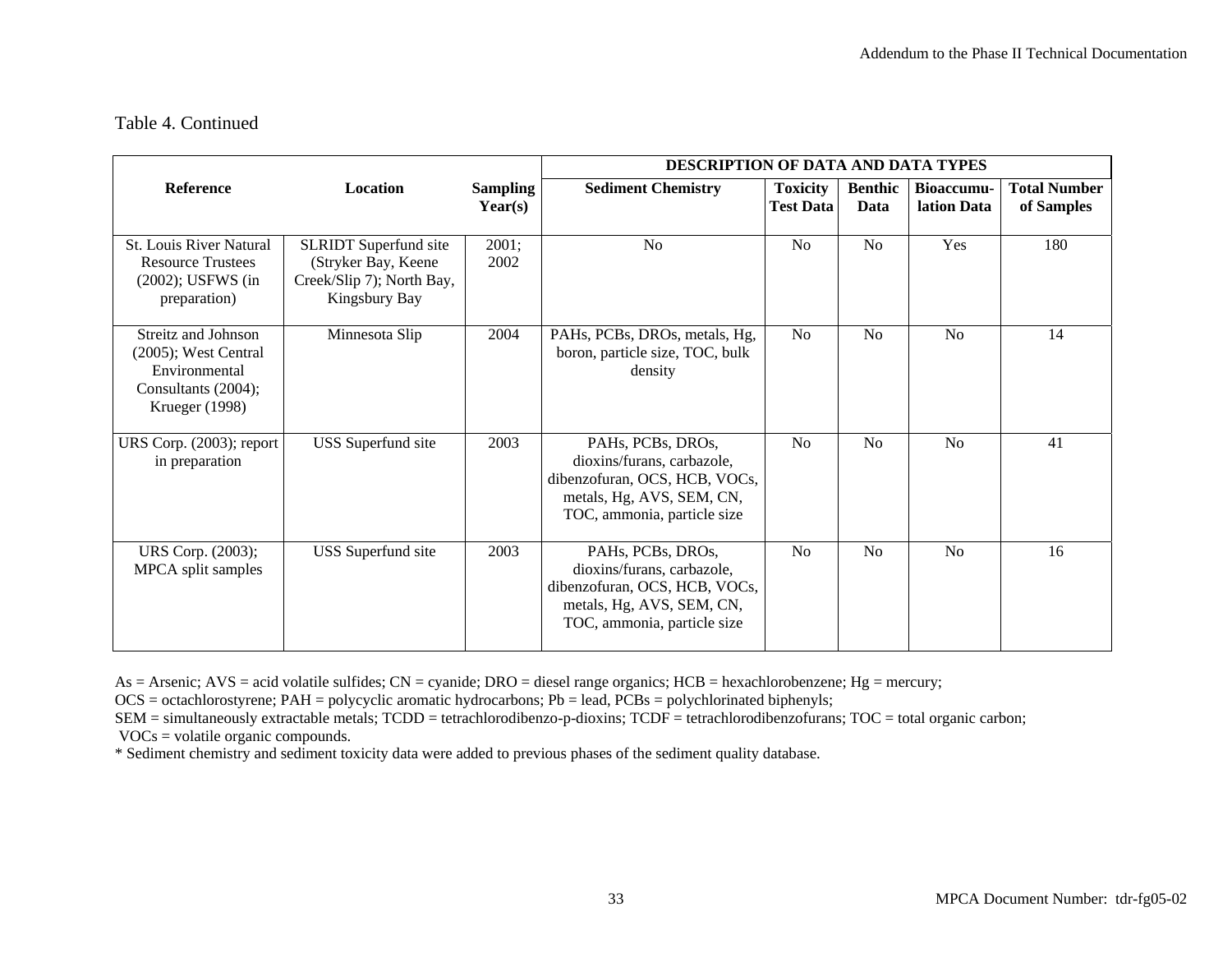# Table 5. Detailed Description of Database Components

| <b>Table</b><br><b>Name</b> | <b>Field Name</b>           | Data Type      | Field<br><b>Size</b> | <b>Table Description / Field Description</b>            |
|-----------------------------|-----------------------------|----------------|----------------------|---------------------------------------------------------|
|                             | <b>lkp - BENTHOSMETRICS</b> |                |                      | Lookup table for benthic data parameters.               |
|                             | <b>BENTHICCODE</b>          | Text           | 4                    | Code for benthic parameter.                             |
|                             | <b>CATEGORY</b>             | Text           | 25                   | General category or grouping for the benthic parameter. |
|                             | <b>METRIC</b>               | Text           | 50                   | Measurement of the benthic parameter.                   |
|                             | UNITS_OR_DESIGNATION        | Text           | 50                   | Possible units or designation for the parameter.        |
|                             | <b>DESCRIPTION</b>          | Text           | 200                  | Description of the benthic parameter.                   |
| lkp - CHEMDICT              |                             |                |                      | Lookup table with chemical dictionary.                  |
|                             | <b>CHEMCODE</b>             | Text           | 10                   | Chemical code.                                          |
|                             | <b>CHEMNAME</b>             | Text           | 45                   | Chemical name.                                          |
|                             | <b>CHEMCLASS</b>            | Text           | 8                    | Chemical class.                                         |
|                             | <b>CATEGORY</b>             | Text           | 8                    | Query Manager field.                                    |
|                             | <b>SUBCATGY</b>             | Text           | 10                   | Query Manager field.                                    |
|                             | <b>CHEMTOTAL</b>            | Text           | 10                   | Query Manager field.                                    |
|                             | <b>MOLWT</b>                | Number, Double | 8                    | Molecular weight of chemical.                           |
|                             | <b>CASNUM</b>               | Text           | 24                   | Chemical abstract services number.                      |
|                             | <b>UNITS</b>                | Text           | 6                    | Units of chemical concentration.                        |
|                             | WA UNITS                    | Text           | 6                    | Query Manager field.                                    |
|                             | EDITDATE2                   | Text           | 8                    | Query Manager field.                                    |
|                             | <b>EDITBY</b>               | Text           | 15                   | Query Manager field.                                    |
|                             | <b>EDITDATE</b>             | Date/Time      | 8                    | Query Manager field.                                    |
|                             | MESL_synonym                | Text           | 150                  | Synonym for chemical name.                              |
|                             | MESL_syn2                   | Text           | 150                  | Synonym for chemical name.                              |
|                             | MESL_syn3                   | Text           | 150                  | Synonym for chemical name.                              |
|                             | QM_CHEMCODE                 | Text           | 50                   | Equivalent chemcode for Query Manager.                  |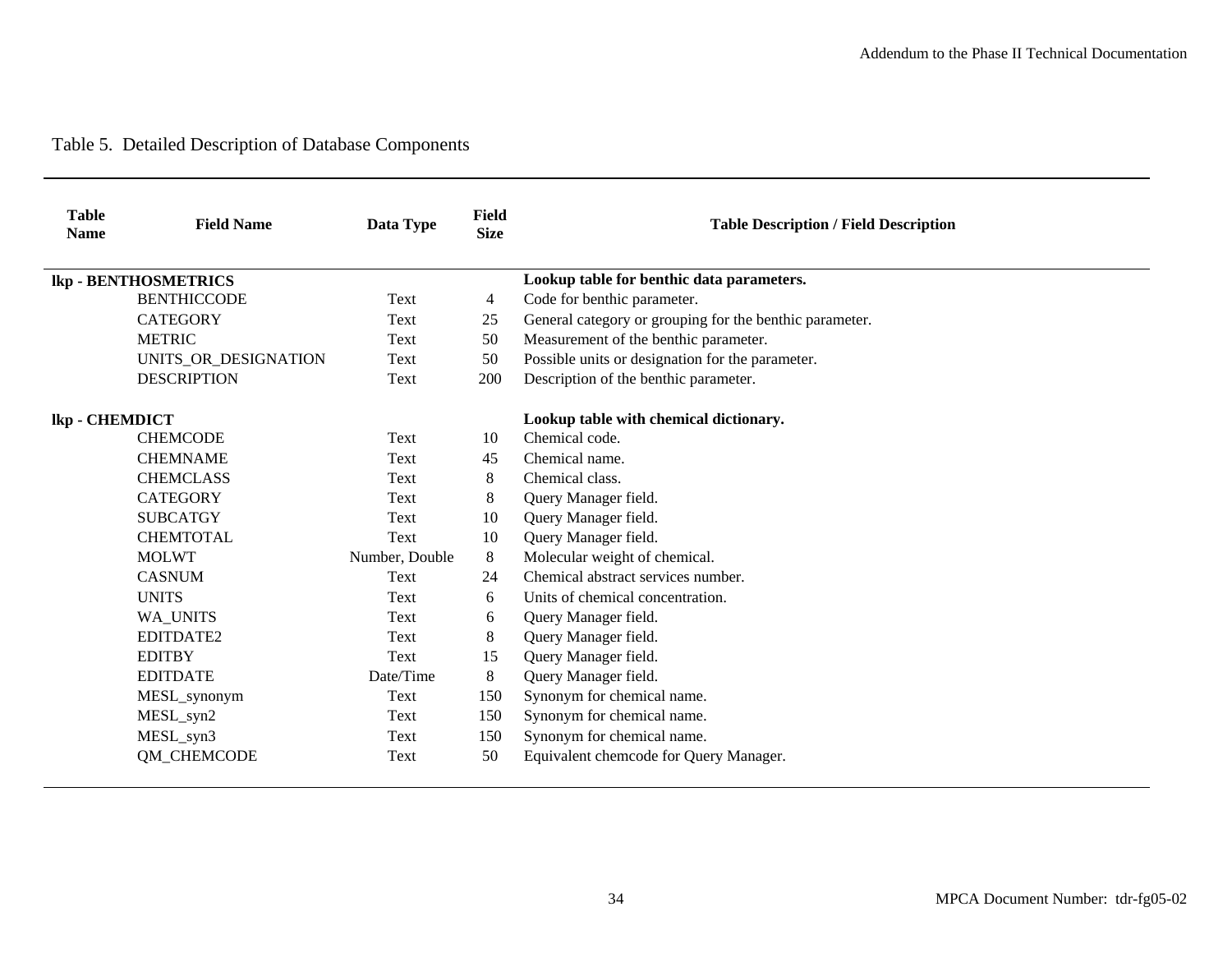Table 5. Continued

| <b>Table</b><br><b>Name</b> | <b>Field Name</b>     | Data Type               | <b>Field</b><br><b>Size</b> | <b>Table Description / Field Description</b>                                                                                   |
|-----------------------------|-----------------------|-------------------------|-----------------------------|--------------------------------------------------------------------------------------------------------------------------------|
| lkp - QryDepthBin           |                       |                         |                             | Lookup table used to classify data into sediment depth bins.                                                                   |
|                             | <b>UDEPTH</b>         | Number, Single          | 4                           | Upper sampling depth (cm).                                                                                                     |
|                             | <b>LDEPTH</b>         | Number, Single          | $\overline{4}$              | Lower sampling depth (cm).                                                                                                     |
|                             | <b>SORTORDER</b>      | Number, Long<br>Integer | 4                           | Used in queries to sort results by depth bin.                                                                                  |
|                             | <b>DEPTHBIN</b>       | Text                    | 15                          | Sediment depth bin category used in queries.                                                                                   |
| lkp - QryPEC_Class          |                       |                         |                             | Lookup table used to classify data into risk categories.                                                                       |
|                             | MESL_Mean PEC-Q       | Number, Single          | 4                           | A unique list of PEC quotients from sediment quality database, rounded to 3 significant digits.                                |
|                             | <b>CLASSIFICATION</b> | Text                    | 20                          | Classification of risk.                                                                                                        |
| lkp - QUALIFY               |                       |                         |                             | Lookup table for sediment chemistry qualifiers (QUALCODE).                                                                     |
|                             | <b>SITEID</b>         | Text                    | 4                           | Site ID code (from Query Manager).                                                                                             |
|                             | <b>STUDYID</b>        | Text                    | 2                           | Study ID code.                                                                                                                 |
|                             | <b>QUALCODE</b>       | Text                    | 5                           | Qualifier code for concentration value, modified to be compatible with Query Manager (all ND<br>data has a "U" in this field). |
|                             | <b>QUALIFIERS</b>     | Text                    | 30                          | Qualifier code for concentration value, as designated in report.                                                               |
|                             | <b>DESCRIPT</b>       | Text                    | 80                          | Description of the meaning of the qualifier, as indicated in the original report or data file.                                 |
|                             | MESL_LIBNO            | Text                    | 50                          | MESL - library number.                                                                                                         |
| lkp - SPECIES               |                       |                         |                             | Lookup table for tissue samples species type (SPP).                                                                            |
|                             | <b>SPP</b>            | Text                    | 5                           | Species code.                                                                                                                  |
|                             | <b>COMMONNAME</b>     | Text                    | 25                          | Common name.                                                                                                                   |
|                             | <b>SCIENTIFIC</b>     | Text                    | 40                          | Scientific name.                                                                                                               |
|                             | <b>GROUP</b>          | Text                    | 25                          | Query Manager field.                                                                                                           |
|                             | EDITDATE2             | Text                    | 8                           | Query Manager field.                                                                                                           |
|                             | <b>EDITBY</b>         | Text                    | 15                          | Query Manager field.                                                                                                           |
|                             | <b>EDITDATE</b>       | Date/Time               | 8                           | Query Manager field.                                                                                                           |
|                             | MESL_COMMENT          | Text                    | 50                          | MESL - comments.                                                                                                               |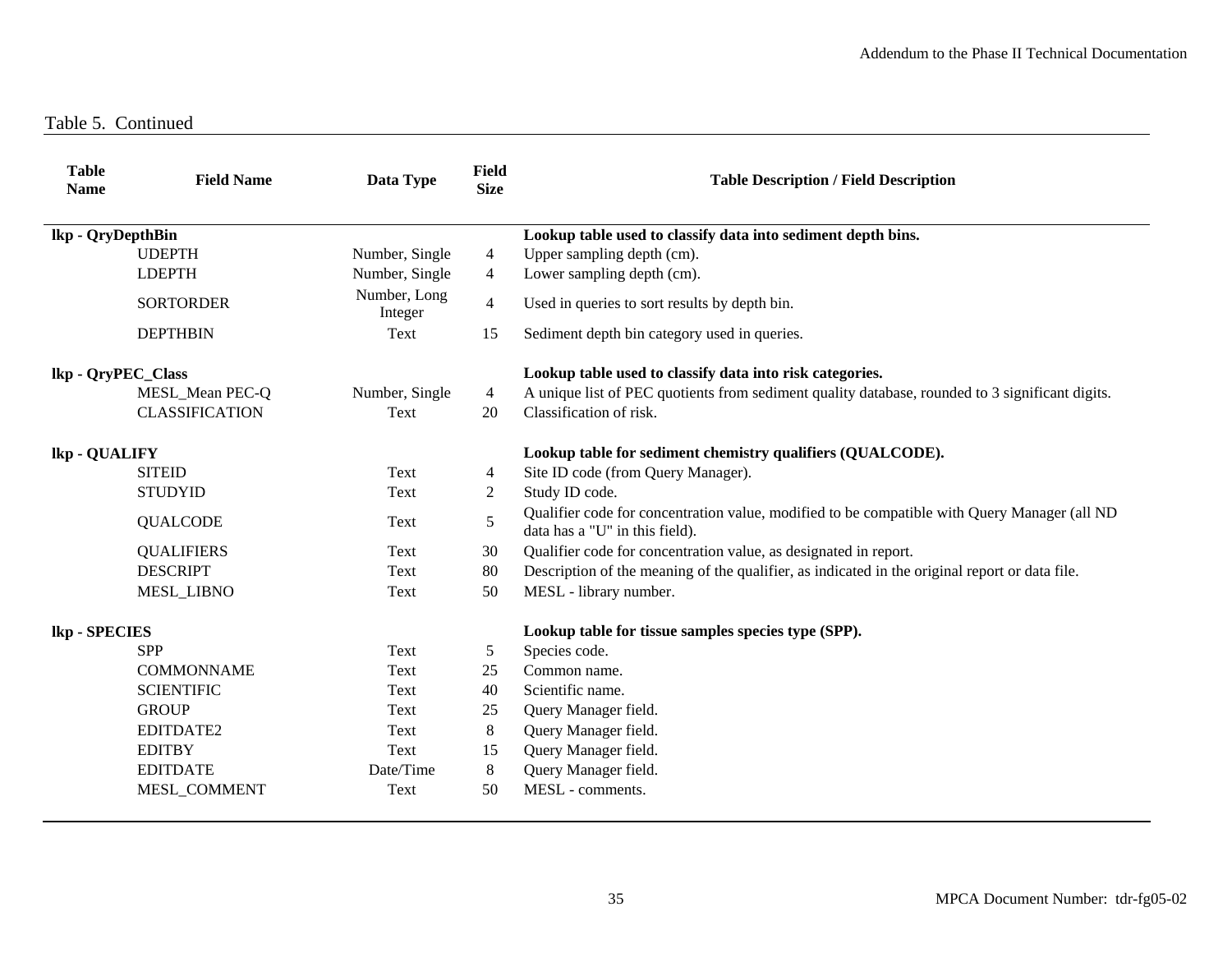| <b>Table</b><br><b>Name</b> | <b>Field Name</b>  | Data Type       | Field<br><b>Size</b> | <b>Table Description / Field Description</b>                                                      |
|-----------------------------|--------------------|-----------------|----------------------|---------------------------------------------------------------------------------------------------|
| lkp - SQC                   |                    |                 |                      | Sediment Quality Criteria: Level I and Level II SQTs (Crane et al. 2000) and SQGs (WDNR<br>2003). |
|                             | <b>SQCCODE</b>     | Text            | 10                   | Code for Sediment Quality Criteria (see lkp - Sqcdict for a description of the codes).            |
|                             | <b>CHEMCODE</b>    | Text            | 10                   | Chemical code (defined in lkp - chemdict).                                                        |
|                             | <b>CONC</b>        | Number, Double  | 8                    | Chemical concentration.                                                                           |
|                             | <b>UNITS</b>       | Text            | 6                    | Units of SQC is reported in.                                                                      |
|                             | <b>NORM</b>        | Text            | 2                    | Indicates measurement basis SQC are reported in.                                                  |
|                             | MESL_chemical name | Text            | 50                   | MESL - chemical name.                                                                             |
|                             | MESL_units         | Text            | 50                   | MESL - units.                                                                                     |
|                             | MESL_comment       | Text            | 100                  | MESL - comments.                                                                                  |
| lkp - Sqcdict               |                    |                 |                      | Lookup table for Sediment Quality Criteria references (SQCCODE).                                  |
|                             | <b>SQCCODE</b>     | Text            | 10                   | Code for Sediment Quality Criteria.                                                               |
|                             | <b>SQCDESCR</b>    | Text            | 90                   | Description of the SQCCODE.                                                                       |
|                             | <b>YEAR</b>        | Text            | $\overline{4}$       | Year of publishing for study reporting the sediment quality criteria.                             |
|                             | <b>AUTHORS</b>     | Text            | 160                  | Authors for study reporting the sediment quality criteria.                                        |
|                             | <b>TITLE</b>       | Text            | 160                  | Title of the study reporting the sediment quality criteria.                                       |
|                             | <b>SOURCE</b>      | Text            | 160                  | Source (location) for study reporting the sediment quality criteria.                              |
|                             | <b>COMMENT</b>     | Text            | 160                  | Comments.                                                                                         |
| lkp - SQCPAIRS              |                    |                 |                      | Lookup table for identifying Sediment Quality Criteria pairs.                                     |
|                             | <b>PAIRNAME</b>    | Text            | 50                   | High and low Sediment Quality Criteria (how Query Manager will reference the pair).               |
|                             | <b>SQCLOW</b>      | Text            | 10                   | SQCCODE of low Sediment Quality Criteria.                                                         |
|                             | <b>SQCHIGH</b>     | Text            | 10                   | SQCCODE of high Sediment Quality Criteria.                                                        |
|                             | LOW_NAME           | Text            | $8\,$                | Low Sediment Quality Criteria (how Query Manager will reference the SQC).                         |
|                             | <b>HIGH_NAME</b>   | Text            | 8                    | High Sediment Quality Criteria (how Query Manager will reference the SQC).                        |
|                             | <b>SORT ORDER</b>  | Number, Integer | $\overline{2}$       | Query Manager field.                                                                              |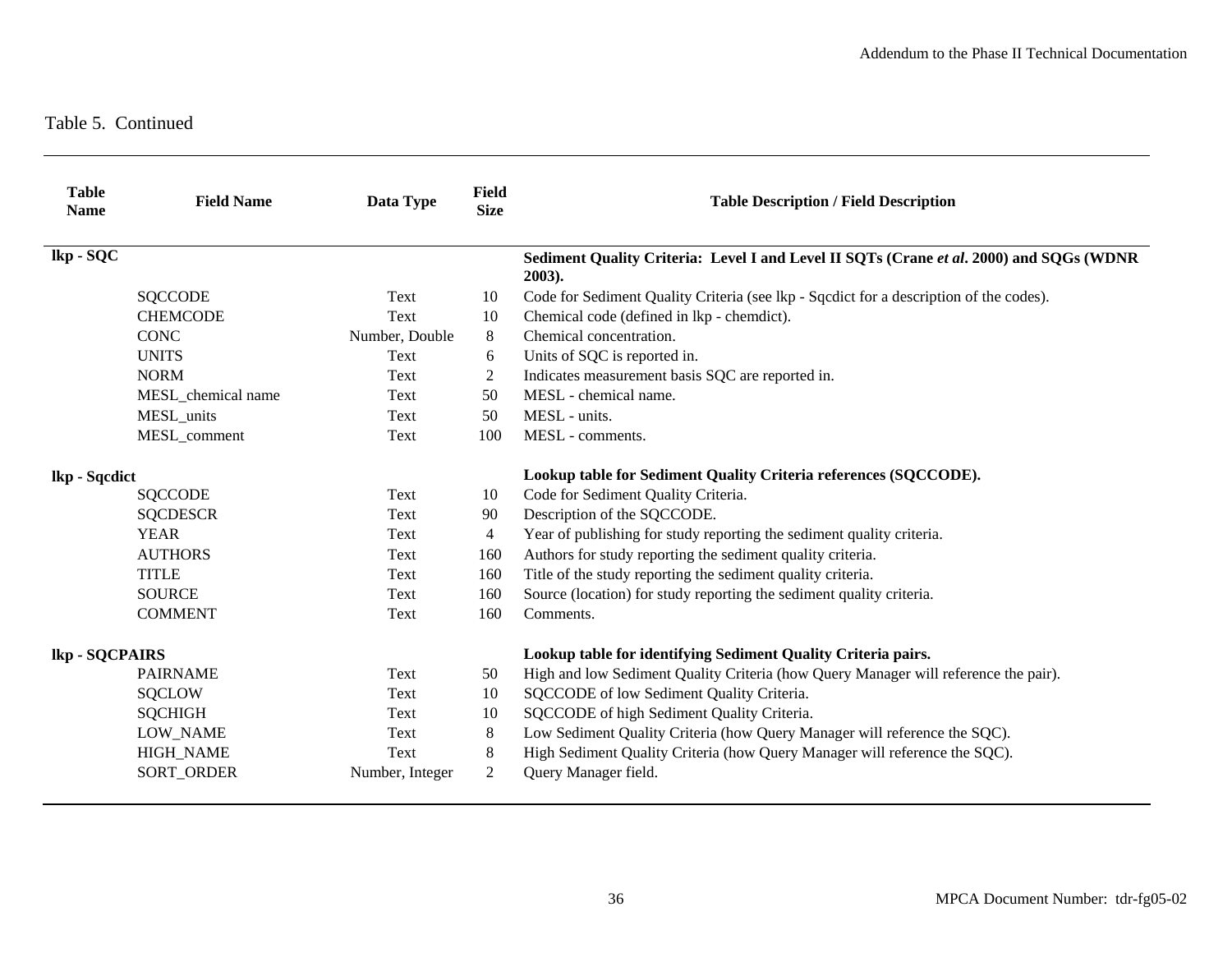| <b>Table</b><br><b>Name</b> | <b>Field Name</b> | Data Type | <b>Field</b><br><b>Size</b> | <b>Table Description / Field Description</b>                                                                                   |
|-----------------------------|-------------------|-----------|-----------------------------|--------------------------------------------------------------------------------------------------------------------------------|
| lkp - TESTDICT              |                   |           |                             | Lookup table for toxicity test dictionary (TESTID).                                                                            |
|                             | <b>TESTID</b>     | Text      | 12                          | Code describing the bioassay.                                                                                                  |
|                             | <b>MEDIUM</b>     | Text      | 15                          | Medium used in toxicity test (e.g., bulk sediment or pore water).                                                              |
|                             | <b>MEDCODE</b>    | Text      | 2                           | Code used to indicate medium used in toxicity test.                                                                            |
|                             | <b>GROUP</b>      | Text      | 20                          | Group of organism used in toxicity test (e.g., bacteria or amphipod).                                                          |
|                             | <b>ALTGROUP</b>   | Text      | 20                          | Group of organism used in toxicity test - alternate.                                                                           |
|                             | <b>SPECIES</b>    | Text      | 40                          | Species used in toxicity test.                                                                                                 |
|                             | <b>SPPCODE</b>    | Text      | 3                           | Code used to indicate species used in toxicity test.                                                                           |
|                             | <b>LHS</b>        | Text      | 10                          | Life stage of organism used in toxicity test.                                                                                  |
|                             | <b>LHSCODE</b>    | Text      | 1                           | Code used to indicate life stage of organism used in toxicity test.                                                            |
|                             | <b>ENDPOINT</b>   | Text      | 30                          | Endpoint of toxicity test (e.g., growth or survival).                                                                          |
|                             | <b>ENDCODE</b>    | Text      | 2                           | Code used to indicate endpoint of toxicity test.                                                                               |
|                             | <b>DURATION</b>   | Text      | 10                          | Duration of toxicity test.                                                                                                     |
|                             | <b>DURCODE</b>    | Text      | 4                           | Code used to indicate duration of toxicity test.                                                                               |
|                             | <b>HABITAT</b>    | Text      | 2                           | Query Manager field.                                                                                                           |
|                             | <b>EDITDATE</b>   | Date/Time | 8                           | Query Manager field.                                                                                                           |
|                             | EDITDATE2         | Text      | 8                           | Query Manager field.                                                                                                           |
|                             | <b>EDITBY</b>     | Text      | 15                          | Query Manager field.                                                                                                           |
| lkp - TISSQUAL              |                   |           |                             | Lookup table for tissue chemistry qualifiers (QUALCODE).                                                                       |
|                             | <b>SITEID</b>     | Text      | 4                           | Site ID code (from Query Manager).                                                                                             |
|                             | <b>STUDYID</b>    | Text      | 2                           | Study ID code.                                                                                                                 |
|                             | <b>QUALCODE</b>   | Text      | 5                           | Qualifier code for concentration value, modified to be compatible with Query Manager (all ND<br>data has a "U" in this field). |
|                             | <b>QUALIFIERS</b> | Text      | 30                          | Qualifier code for concentration value, as designated in report.                                                               |
|                             | <b>DESCRIPT</b>   | Text      | 80                          | Description of the meaning of the qualifier, as indicated in the original report or data file.                                 |
|                             | <b>MESL_LIBNO</b> | Text      | 50                          | MESL - library number.                                                                                                         |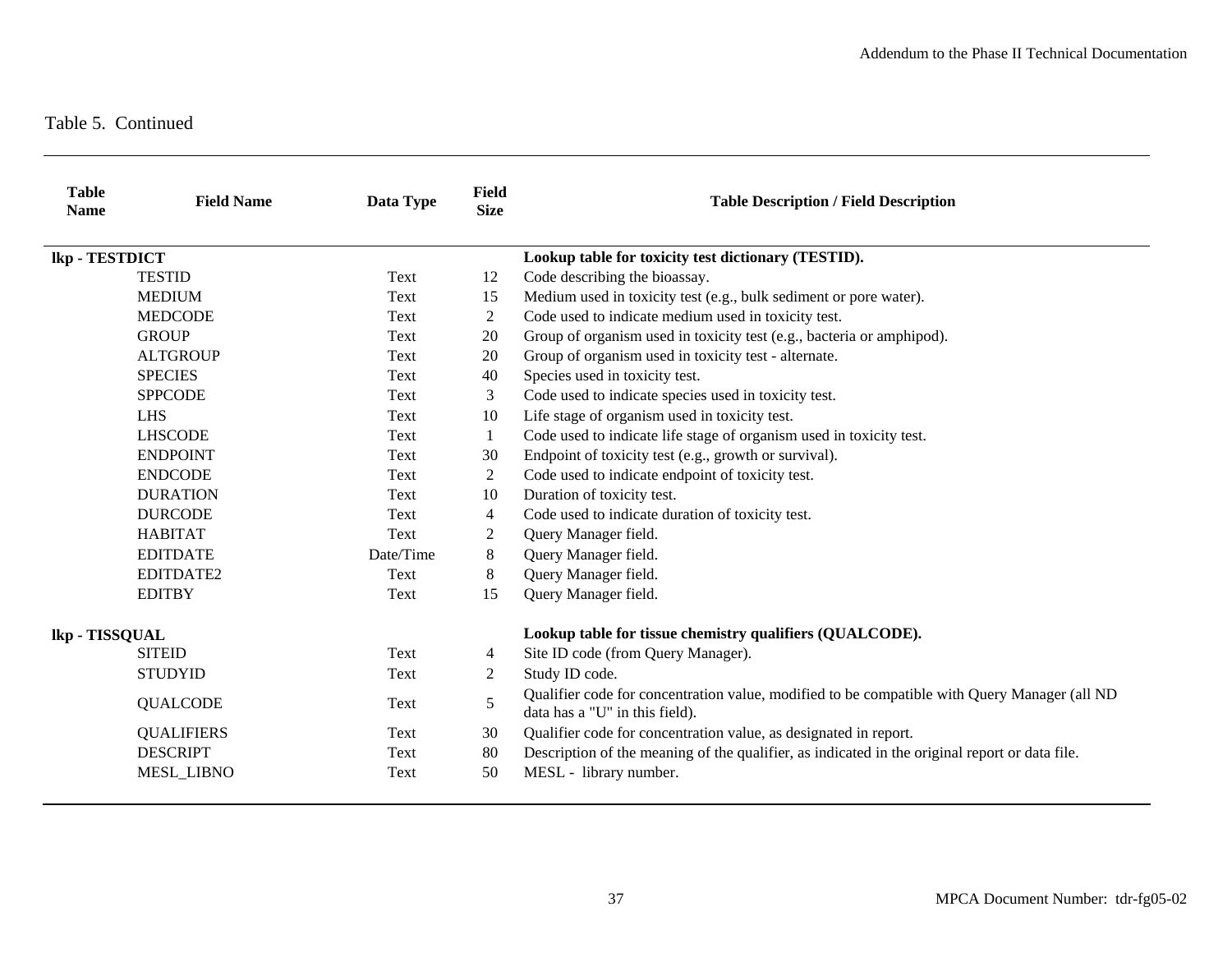| <b>Table</b><br><b>Name</b> | <b>Field Name</b> | Data Type      | <b>Field</b><br><b>Size</b> | <b>Table Description / Field Description</b>                                                                                                                      |
|-----------------------------|-------------------|----------------|-----------------------------|-------------------------------------------------------------------------------------------------------------------------------------------------------------------|
| lkp - TISSTYPE              |                   |                |                             | Lookup table for tissue sample tissue types (TISSCODE).                                                                                                           |
|                             | <b>TISSCODE</b>   | Text           | 6                           | Tissue type code.                                                                                                                                                 |
|                             | <b>DESCRIPT</b>   | Text           | 50                          | Description of tissue type.                                                                                                                                       |
|                             | <b>EDITDATE</b>   | Date/Time      | 8                           | Query Manager field.                                                                                                                                              |
|                             | EDITDATE2         | Text           | 8                           | Query Manager field.                                                                                                                                              |
|                             | <b>EDITBY</b>     | Text           | 15                          | Query Manager field.                                                                                                                                              |
| ptbl - AVS_SEM              |                   |                |                             | Sediment chemistry results for Acid Volatile Sulfides and Simultaneously Extracted Metals<br>(units of $\mu$ mol/g).                                              |
|                             | <b>SITEID</b>     | Text           | 4                           | Site ID code (from Query Manager).                                                                                                                                |
|                             | <b>STUDYID</b>    | Text           | 2                           | Study ID code.                                                                                                                                                    |
|                             | <b>STATIONID</b>  | Text           | 10                          | Station ID code (this is the MESL_STATIONID, unless it exceeded 6 characters, then the<br>QM_STATIONID was substituted).                                          |
|                             | <b>SAMPLEID</b>   | Text           | 6                           | Sample ID code.                                                                                                                                                   |
|                             | <b>FIELDREP</b>   | Text           | 2                           | Identifies field replicate samples (samples collected in close proximity).                                                                                        |
|                             | <b>LABREP</b>     | Text           | $\overline{2}$              | This field will not be populated (lab dups will be averaged and the MESL_LABREP_AVG field<br>identifies these averaged results).                                  |
|                             | <b>CHEMCODE</b>   | Text           | 10                          | Chemical code (defined in lkp - CHEMDICT).                                                                                                                        |
|                             | <b>QUALCODE</b>   | Text           | 5                           | Qualifier code for concentration value, modified to be compatible with Query Manager (all ND<br>data has a "U" in this field).                                    |
|                             | <b>CONC</b>       | Number, Double | 8                           | Chemical concentration (dry weight basis).                                                                                                                        |
|                             | <b>UNITS</b>      | Text           | 6                           | Units of chemical concentration.                                                                                                                                  |
|                             | <b>MEASBASIS</b>  | Text           | 2                           | Measurement basis - dry weight (DW).                                                                                                                              |
|                             | <b>MISSINGVAL</b> | Yes/No         | $\mathbf{1}$                | 'Yes' indicates a missing value (i.e., not reported, not sampled, lost, etc; -9 entered in CONC<br>field).                                                        |
|                             | <b>MESL_LIBNO</b> | Text           | 20                          | MESL - library number.                                                                                                                                            |
|                             | MESL_STATIONID    | Text           | 50                          | MESL - station ID (retains the Station ID code as it appears in the original datafiles and/or<br>reports).                                                        |
|                             | <b>MESL_UNITS</b> | Text           | 7                           | MESL - units of concentration value.                                                                                                                              |
|                             | MESL_QUAL_CALC    | Text           | 10                          | MESL - qualifier code for concentration value - used for calculation purposes (NUM - value, U -<br>less than detect value; $X$ - do not include in calculations). |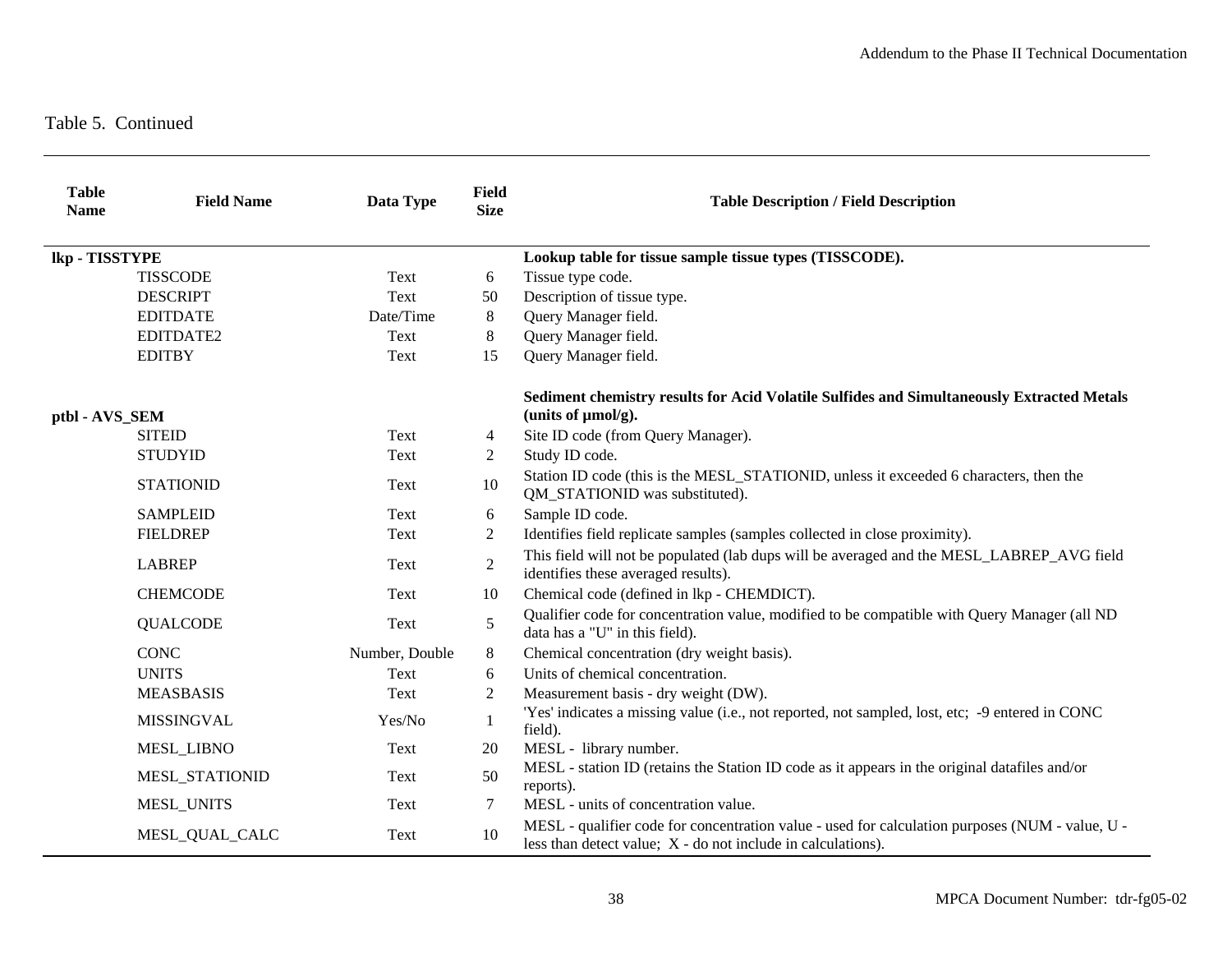| <b>Table</b><br><b>Name</b> | <b>Field Name</b>      | Data Type      | <b>Field</b><br><b>Size</b> | <b>Table Description / Field Description</b>                                                                                                                                              |
|-----------------------------|------------------------|----------------|-----------------------------|-------------------------------------------------------------------------------------------------------------------------------------------------------------------------------------------|
|                             | ptbl - AVS_SEM (cont.) |                |                             | Sediment chemistry results for Acid Volatile Sulfides and Simultaneously Extracted Metals<br>(units of $\mu$ mol/g).                                                                      |
|                             | MESL_QUALCODE          | Text           | 5                           | MESL - qualifier code for concentration value, as designated in report, with modifications.                                                                                               |
|                             | MESL_semqual           | Text           | 50                          | MESL - qualifier code to indicate whether to use SEM metal conc. or total metal conc. (B entered<br>in this field indicates that both are measured, therefore do not use the SEM result.) |
|                             | MESL_C_TXT             | Text           | 50                          | MESL - concentration value represented in a text field (nondetected results include a "<").                                                                                               |
|                             | <b>MESL LABDUP AVG</b> | Yes/No         | 1                           | MESL - indicates if results for laboratory duplicate samples were averaged.                                                                                                               |
|                             | MESL_C_CALC            | Number, Double | $8\,$                       | MESL - concentration value represented in a number field (nondetected results included as 1/2 the<br>detection limit).                                                                    |
|                             | MESL_EXCLUDE HIGH ND   | Text           | 50                          | MESL - X entered in this field indicates a nondetected result with a detection limit greater than the<br>Level II SQT.                                                                    |
|                             | MESL_comment           | Text           | 250                         | MESL - comments.                                                                                                                                                                          |
|                             | ptbl - BENTHOSAMPLE    |                |                             | Benthic infaunal data including mean, standard deviation, and summary data.                                                                                                               |
|                             | <b>SITEID</b>          | Text           | $\overline{4}$              | Site ID code (from Query Manager).                                                                                                                                                        |
|                             | <b>STUDYID</b>         | Text           | 2                           | Study ID code.                                                                                                                                                                            |
|                             | <b>STATIONID</b>       | Text           | 10                          | Station ID code (this is the MESL_STATIONID, unless it exceeded 6 characters, then the<br>QM_STATIONID was substituted).                                                                  |
|                             | <b>SAMPLEID</b>        | Text           | 6                           | Sample ID code.                                                                                                                                                                           |
|                             | <b>LABREP</b>          | Text           | $\mathfrak{2}$              | This field will not be populated, necessary to link to sample table.                                                                                                                      |
|                             | <b>BENTHICCODE</b>     | Text           | 4                           | Benthic code, linked to lkp - BenthosMetrics.                                                                                                                                             |
|                             | <b>UNIT</b>            | Text           | 10                          | Unit for the benthic metric.                                                                                                                                                              |
|                             | <b>MEAN</b>            | Number, Single | $\overline{4}$              | Mean value.                                                                                                                                                                               |
|                             | <b>STDDEV</b>          | Number, Single | $\overline{4}$              | Standard deviation of the mean value.                                                                                                                                                     |
|                             | <b>SUM</b>             | Number, Single | $\overline{4}$              | Abundance sum for the sample.                                                                                                                                                             |
|                             | <b>VALUE_TXT</b>       | Text           | 35                          | Text result value (if applicable).                                                                                                                                                        |
|                             | <b>COMMENT</b>         | Text           | 35                          | Comment                                                                                                                                                                                   |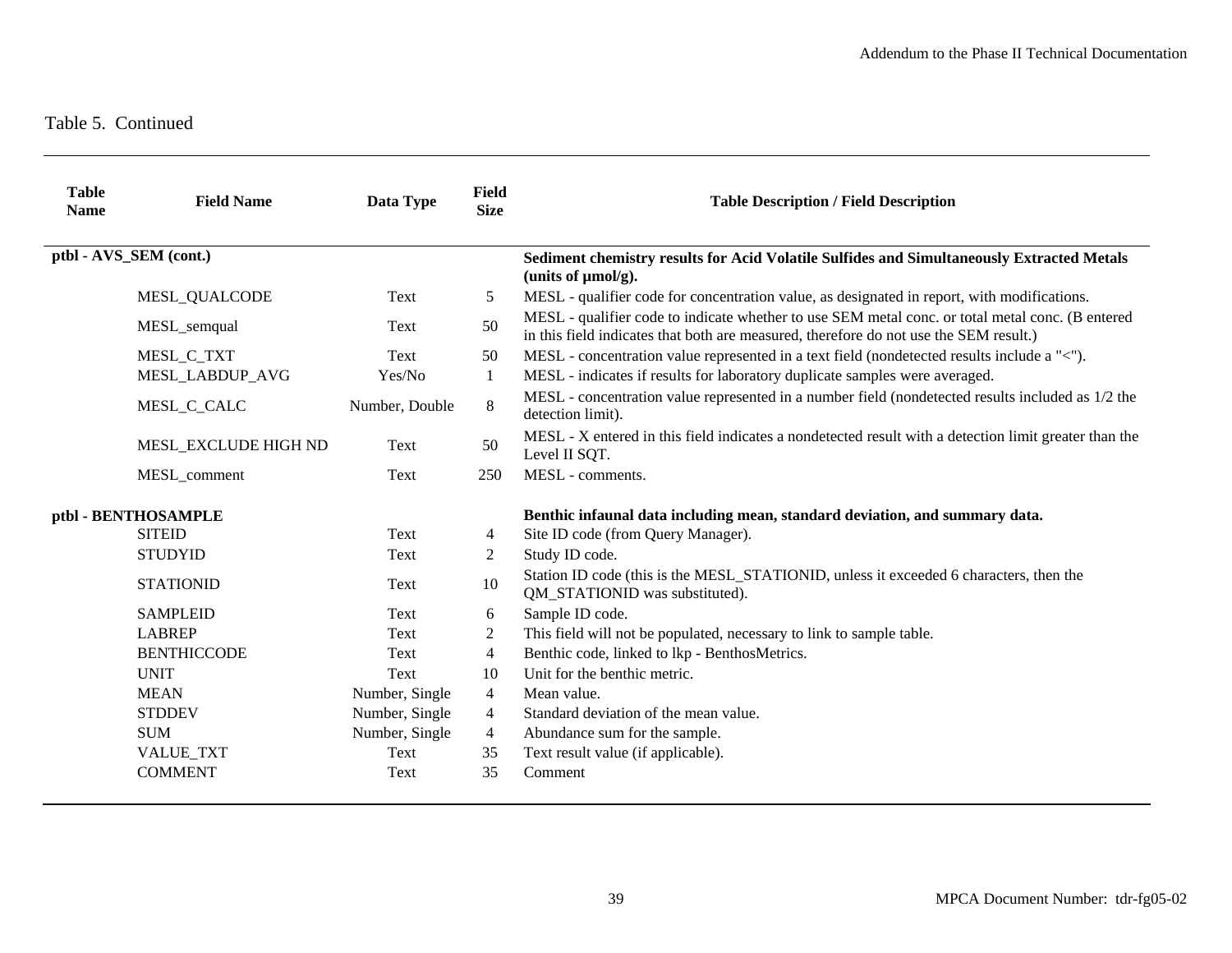| <b>Table</b><br><b>Name</b> | <b>Field Name</b>  | Data Type      | <b>Field</b><br><b>Size</b> | <b>Table Description / Field Description</b>                                                                                                                               |
|-----------------------------|--------------------|----------------|-----------------------------|----------------------------------------------------------------------------------------------------------------------------------------------------------------------------|
|                             | ptbl - BENTHOSREP  |                |                             | Benthic infaunal replicate data.                                                                                                                                           |
|                             | <b>SITEID</b>      | Text           | $\overline{4}$              | Site ID code (from Query Manager).                                                                                                                                         |
|                             | <b>STUDYID</b>     | Text           | 2                           | Study ID code.                                                                                                                                                             |
|                             | <b>STATIONID</b>   | Text           | 10                          | Station ID code (this is the MESL_STATIONID, unless it exceeded 6 characters, then the<br>QM_STATIONID was substituted).                                                   |
|                             | <b>SAMPLEID</b>    | Text           | 6                           | Sample ID code.                                                                                                                                                            |
|                             | <b>REP</b>         | Text           | 2                           | Replicate designator.                                                                                                                                                      |
|                             | <b>BENTHICCODE</b> | Text           | $\overline{4}$              | Benthic code, linked to lkp - BenthosMetrics.                                                                                                                              |
|                             | <b>UNIT</b>        | Text           | 10                          | Unit for the benthic metric.                                                                                                                                               |
|                             | <b>VALUE</b>       | Number, Single | $\overline{4}$              | Numeric result.                                                                                                                                                            |
|                             | VALUE_TXT          | Text           | 35                          | Text result value (if applicable).                                                                                                                                         |
| ptbl - BIOSUMM              |                    |                |                             | Sediment toxicity test and bioaccumulation test results.                                                                                                                   |
|                             | <b>SITEID</b>      | Text           | $\overline{4}$              | Site ID code (from Query Manager).                                                                                                                                         |
|                             | <b>STUDYID</b>     | Text           | 2                           | Study ID code.                                                                                                                                                             |
|                             | <b>STATIONID</b>   | Text           | 10                          | Station ID code (this is the MESL_STATIONID, unless it exceeded 6 characters, then the<br>QM_STATIONID was substituted).                                                   |
|                             | <b>SAMPLEID</b>    | Text           | 6                           | Sample ID code.                                                                                                                                                            |
|                             | <b>FIELDREP</b>    | Text           | $\overline{2}$              | Identifies field replicate samples (samples collected in close proximity).                                                                                                 |
|                             | <b>TESTID</b>      | Text           | 12                          | Code describing the bioassay (see lkp - TESTDICT table for a description of the codes).                                                                                    |
|                             | <b>GROUP</b>       | Text           | 2                           | Query Manager field.                                                                                                                                                       |
|                             | <b>SERIES</b>      | Text           | 2                           | Associates control sample results with test results.                                                                                                                       |
|                             | <b>EFFECTVAL</b>   | Number, Double | 8                           | Toxicity test result (e.g., percent survival).                                                                                                                             |
|                             | <b>SIGEFFECT</b>   | Yes/No         | 1                           | Toxic $(-1)$ or Not toxic $(0)$ .                                                                                                                                          |
|                             | <b>NEG</b>         | Yes/No         | 1                           | Negative control sample? Yes $(-1)$ or No $(0)$ .                                                                                                                          |
|                             | <b>REF</b>         | Yes/No         | 1                           | Reference sample? Yes $(-1)$ or No $(0)$ .                                                                                                                                 |
|                             | <b>STAT</b>        | Yes/No         | 1                           | Identifies sample used to determine significance (T/NT) - ND results (i.e., growth endpoint not<br>measured because of low survival) from SQT database added as NOT TOXIC. |
|                             | SIG_ORIGIN         | Text           | 50                          | Original significance designations - from Query Manager.                                                                                                                   |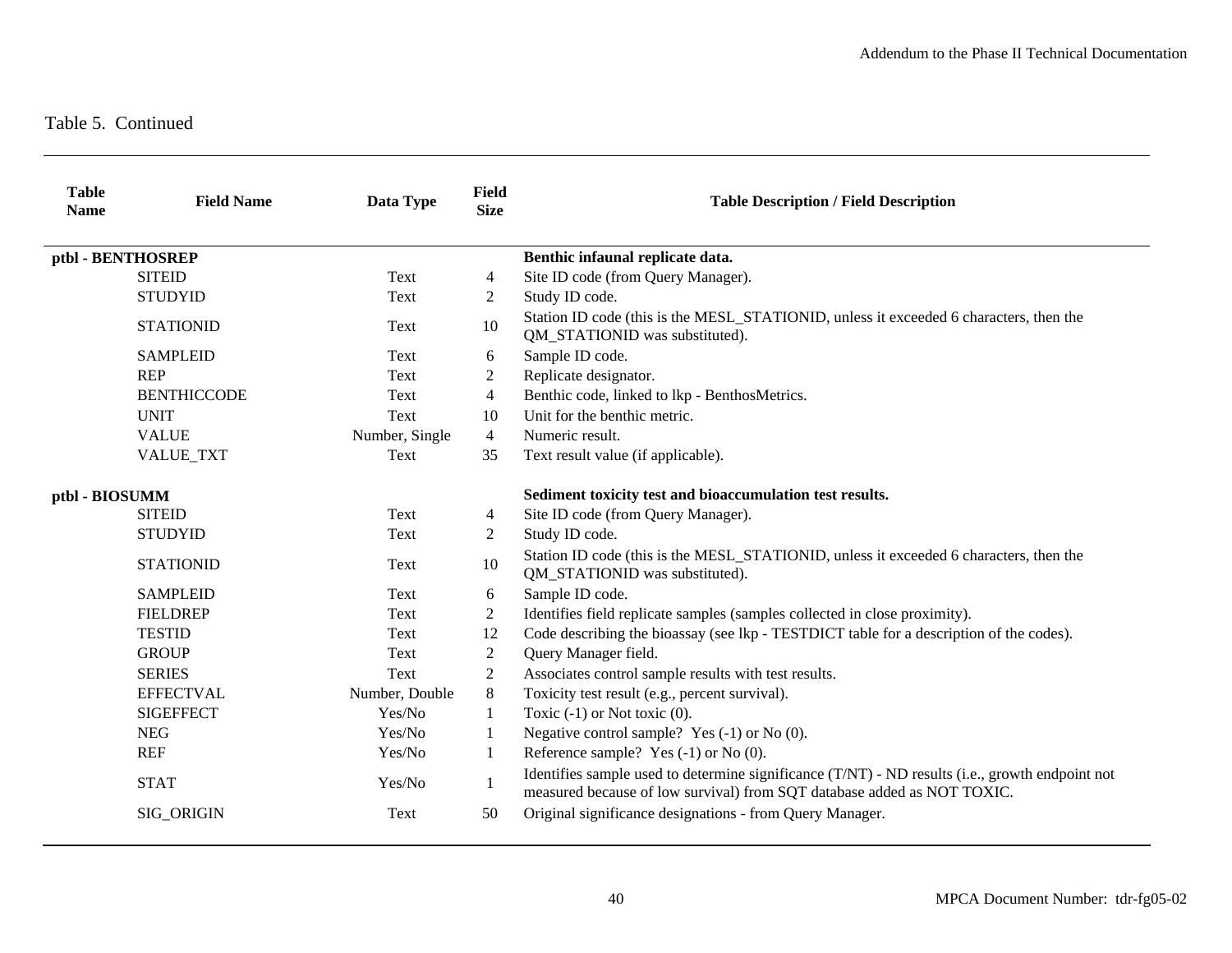| <b>Table</b><br><b>Name</b> | <b>Field Name</b>      | Data Type      | <b>Field</b><br><b>Size</b> | <b>Table Description / Field Description</b>                                                                                     |
|-----------------------------|------------------------|----------------|-----------------------------|----------------------------------------------------------------------------------------------------------------------------------|
|                             | ptbl - BIOSUMM (cont.) |                |                             | Sediment toxicity test and bioaccumulation test results.                                                                         |
|                             | <b>CTRLADJ</b>         | Number, Double | 8                           | Control adjusted result (test result/control result*100).                                                                        |
|                             | <b>TOXCODE</b>         | Text           | $\mathbf{1}$                | Query Manager field.                                                                                                             |
|                             | <b>MESL LIBNO</b>      | Text           | 50                          | MESL - library number.                                                                                                           |
|                             | MESL_STATIONID         | Text           | 50                          | MESL - Station ID (retains the Station ID code as it appears in the original datafiles and/or<br>reports).                       |
|                             | MESL_TOXIC             | Text           | 2                           | Toxic (T), Not toxic (NT), or ND (growth endpoint not measured because of low survival).                                         |
|                             | MESL_comment           | Text           | 250                         | MESL - comments.                                                                                                                 |
| ptbl - CHEM                 |                        |                |                             | Chemistry results for sediment samples.                                                                                          |
|                             | <b>SITEID</b>          | Text           | 4                           | Site ID code (from Query Manager).                                                                                               |
|                             | <b>STUDYID</b>         | Text           | 2                           | Study ID code.                                                                                                                   |
|                             | <b>STATIONID</b>       | Text           | 10                          | Station ID code (this is the MESL_STATIONID, unless it exceeded 6 characters, then the<br>QM_STATIONID was substituted).         |
|                             | <b>SAMPLEID</b>        | Text           | 6                           | Sample ID code.                                                                                                                  |
|                             | <b>FIELDREP</b>        | Text           | 2                           | Identifies field replicate samples (samples collected in close proximity).                                                       |
|                             | <b>LABREP</b>          | Text           | $\sqrt{2}$                  | This field will not be populated (lab dups will be averaged and the MESL_LABREP_AVG field<br>identifies these averaged results). |
|                             | <b>CHEMCODE</b>        | Text           | 10                          | Chemical code (defined in lkp - CHEMDICT).                                                                                       |
|                             | <b>QUALCODE</b>        | Text           | 5                           | Qualifier code for concentration value, modified to be compatible with Query Manager (all ND<br>data has a "U" in this field).   |
|                             | <b>CONC</b>            | Number, Double | 8                           | Chemical concentration (dry weight basis).                                                                                       |
|                             | <b>UNITS</b>           | Text           | 6                           | Units of chemical concentration.                                                                                                 |
|                             | <b>MEASBASIS</b>       | Text           | $\overline{2}$              | Measurement basis - dry weight (DW).                                                                                             |
|                             | <b>MISSINGVAL</b>      | Yes/No         | $\mathbf{1}$                | 'Yes' indicates a missing value (i.e., not reported, not sampled, lost, etc; -9 entered in CONC<br>field).                       |
|                             | <b>MESL_LIBNO</b>      | Text           | 20                          | MESL - library number.                                                                                                           |
|                             | MESL_STATIONID         | Text           | 50                          | MESL - station ID (retains the Station ID code as it appears in the original datafiles and/or<br>reports).                       |
|                             | MESL_UNITS             | Text           | 7                           | MESL - units of concentration value.                                                                                             |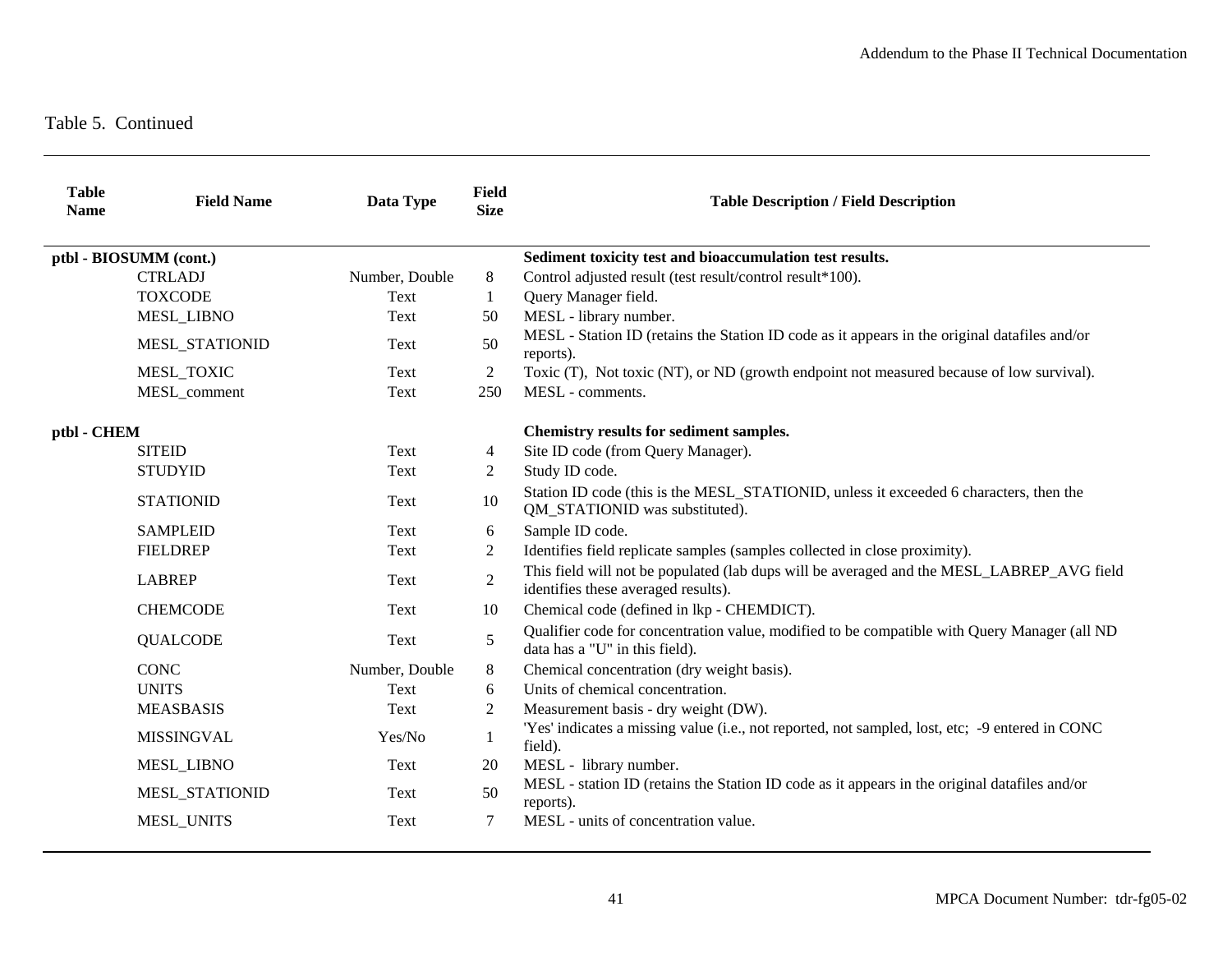| <b>Table</b><br><b>Name</b> | <b>Field Name</b>    | Data Type      | Field<br><b>Size</b> | <b>Table Description / Field Description</b>                                                                                                                                              |
|-----------------------------|----------------------|----------------|----------------------|-------------------------------------------------------------------------------------------------------------------------------------------------------------------------------------------|
| ptbl - CHEM (cont.)         |                      |                |                      | Chemistry results for sediment samples.                                                                                                                                                   |
|                             | MESL_QUAL_CALC       | Text           | 10                   | MESL - qualifier code for concentration value - used for calculation purposes (NUM - value, U -<br>less than detect value; X - do not include in calculations).                           |
|                             | MESL_semqual         | Text           | 50                   | MESL - qualifier code to indicate whether to use SEM metal conc. or total metal conc. (B entered<br>in this field indicates that both are measured, therefore do not use the SEM result.) |
|                             | MESL_C_TXT           | Text           | 50                   | MESL - concentration value represented in a text field (nondetected results include a "<").                                                                                               |
|                             | MESL_LABDUP_AVG      | Yes/No         | 1                    | MESL - indicates if results for laboratory duplicate samples were averaged.                                                                                                               |
|                             | MESL_C_CALC          | Number, Double | 8                    | MESL - concentration value represented in a number field (nondetected results included as 1/2 the<br>detection limit).                                                                    |
|                             | MESL EXCLUDE HIGH ND | Text           | 50                   | MESL - X entered in this field indicates a nondetected result with a detection limit greater than the<br>Level II SQT.                                                                    |
|                             | MESL_comment         | Text           | 250                  | MESL - comments.                                                                                                                                                                          |
| ptbl - CHEMTISS             |                      |                |                      | Chemistry results for tissue samples.                                                                                                                                                     |
|                             | <b>SITEID</b>        | Text           | $\overline{4}$       | Site ID code (from Query Manager).                                                                                                                                                        |
|                             | <b>STUDYID</b>       | Text           | 2                    | Study ID code.                                                                                                                                                                            |
|                             | <b>STATIONID</b>     | Text           | 10                   | Station ID code (this is the MESL_STATIONID, unless it exceeded 6 characters, then the<br>QM_STATIONID was substituted).                                                                  |
|                             | <b>SAMPLEID</b>      | Text           | 6                    | Sample ID code.                                                                                                                                                                           |
|                             | <b>FIELDREP</b>      | Text           | $\overline{2}$       | Identifies field replicate samples (samples collected in close proximity).                                                                                                                |
|                             | <b>LABREP</b>        | Text           | $\overline{2}$       | Not populated (lab dups will be averaged and the MESL_LABREP_AVG field identifies these<br>averaged results).                                                                             |
|                             | <b>CHEMCODE</b>      | Text           | 10                   | Chemical code (defined in lkp - chemdict).                                                                                                                                                |
|                             | <b>CONC</b>          | Number, Double | 8                    | Chemical concentration (wet weight basis).                                                                                                                                                |
|                             | <b>QUALCODE</b>      | Text           | 5                    | Qualifier code for concentration value, as designated in report (see lkp_TISSQUAL table for a<br>description of the codes).                                                               |
|                             | <b>UNITS</b>         | Text           | 6                    | Units of chemical concentration.                                                                                                                                                          |
|                             | <b>MEASBASIS</b>     | Text           | $\overline{c}$       | Measurement basis - wet weight (WW).                                                                                                                                                      |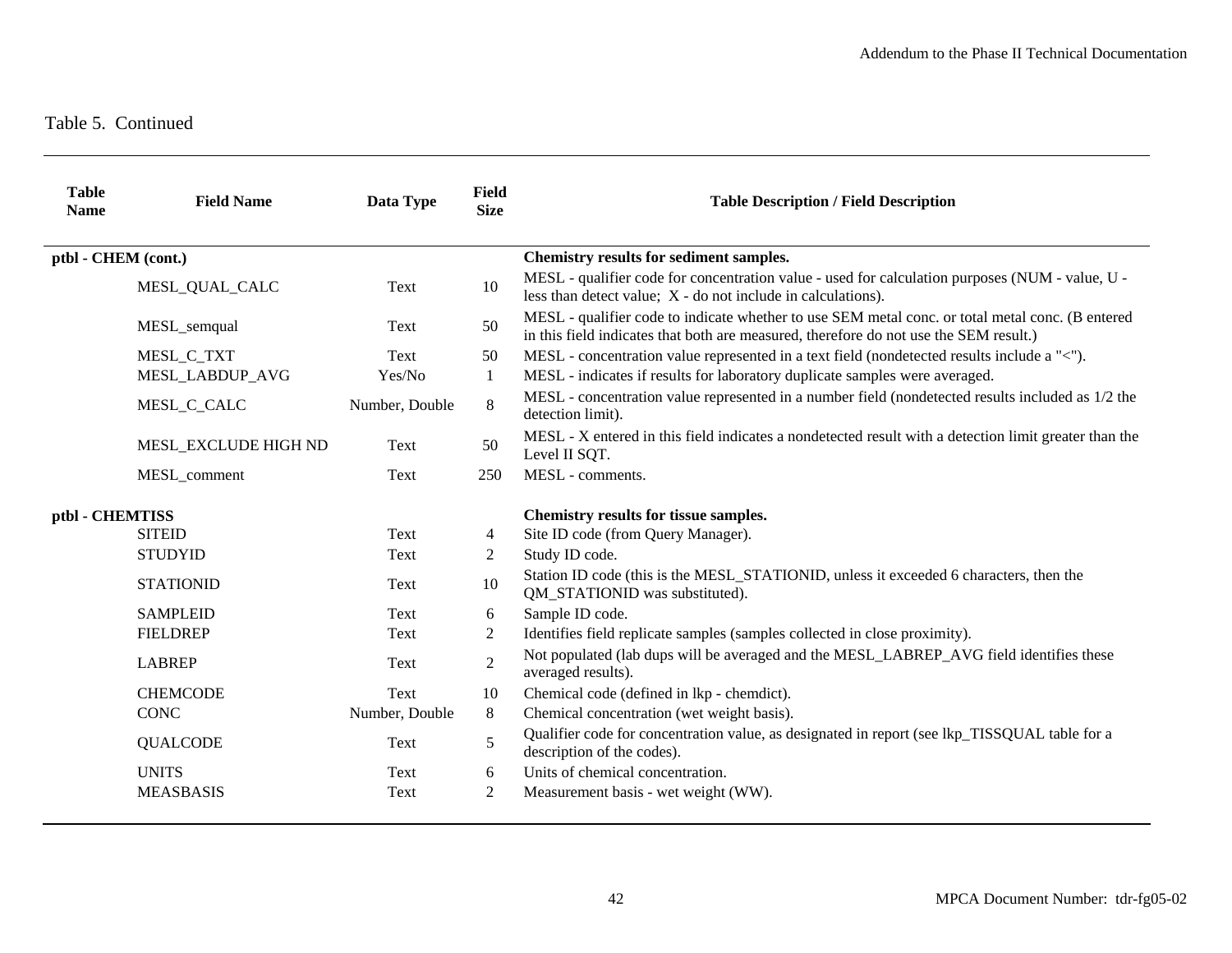| <b>Table</b><br><b>Name</b> | <b>Field Name</b> | Data Type      | <b>Field</b><br><b>Size</b>                                | <b>Table Description / Field Description</b>                                                                                                                                                        |
|-----------------------------|-------------------|----------------|------------------------------------------------------------|-----------------------------------------------------------------------------------------------------------------------------------------------------------------------------------------------------|
| ptbl - CHEMTISS (cont.)     |                   |                |                                                            | Chemistry results for tissue samples.                                                                                                                                                               |
|                             | <b>MISSINGVAL</b> | Yes/No         | 1                                                          | 'Yes' indicates a missing value (i.e., not reported, not sampled, lost, etc; -9 entered in CONC<br>field).                                                                                          |
|                             | <b>MESL LIBNO</b> | Text           | 20                                                         | MESL-library number.                                                                                                                                                                                |
|                             | MESL_STATIONID    | Text           | 50                                                         | MESL- Station ID (retains the Station ID code as it appears in the original datafiles and/or reports).                                                                                              |
|                             | <b>MESL_UNITS</b> | Text           | 7                                                          | MESL - units of concentration value.                                                                                                                                                                |
|                             | MESL_QUAL_CALC    | Text           | 10                                                         | MESL - qualifier code for concentration value - used for calculation purposes (NUM - value, U -<br>less than detect value; $X -$ do not include in calculations; $UX -$ less than MDL, DL unknown). |
|                             | MESL_comment      | Text           | 250                                                        | MESL - comments.                                                                                                                                                                                    |
|                             | MESL_CONC_TXT     | Text           | 50                                                         | MESL - concentration value represented in a text field (nondetected results include a "<").                                                                                                         |
|                             | MESL_LABREP_AVG   | Yes/No         | $\mathbf{1}$                                               | MESL - indicates if results for laboratory duplicate samples were averaged.                                                                                                                         |
| ptbl - Mean PEC-Q           |                   |                | Mean Probable Effect Concentration-Quotients (Mean PEC-Q). |                                                                                                                                                                                                     |
|                             | <b>SITEID</b>     | Text           | 4                                                          | Site ID code (from Query Manager).                                                                                                                                                                  |
|                             | <b>STUDYID</b>    | Text           | 2                                                          | Study ID code.                                                                                                                                                                                      |
|                             | <b>STATIONID</b>  | Text           | 10                                                         | Station ID code (this is the MESL_STATIONID, unless it exceeded 6 characters, then the<br>QM_STATIONID was substituted).                                                                            |
|                             | <b>SAMPLEID</b>   | Text           | 6                                                          | Sample ID code.                                                                                                                                                                                     |
|                             | <b>FIELDREP</b>   | Text           | 2                                                          | Identifies field replicate samples (samples collected in close proximity).                                                                                                                          |
|                             | <b>LABREP</b>     | Text           | $\overline{2}$                                             | This field will not be populated (lab dups will be averaged and the MESL_LABREP_AVG field<br>identifies these averaged results).                                                                    |
|                             | PECQ met          | Number, Double | 8                                                          | PEC quotient for metals.                                                                                                                                                                            |
|                             | PECQ pah          | Number, Double | 8                                                          | PEC quotient for PAHs.                                                                                                                                                                              |
|                             | PECQ pcb          | Number, Double | 8                                                          | PEC quotient for PCBs.                                                                                                                                                                              |
|                             | MeanPECQ          | Number, Double | 8                                                          | Mean PEC quotient (as calculated).                                                                                                                                                                  |
|                             | MeanPECQ (3 sf)   | Number, Double | 8                                                          | Mean PEC quotient (3 significant figures).                                                                                                                                                          |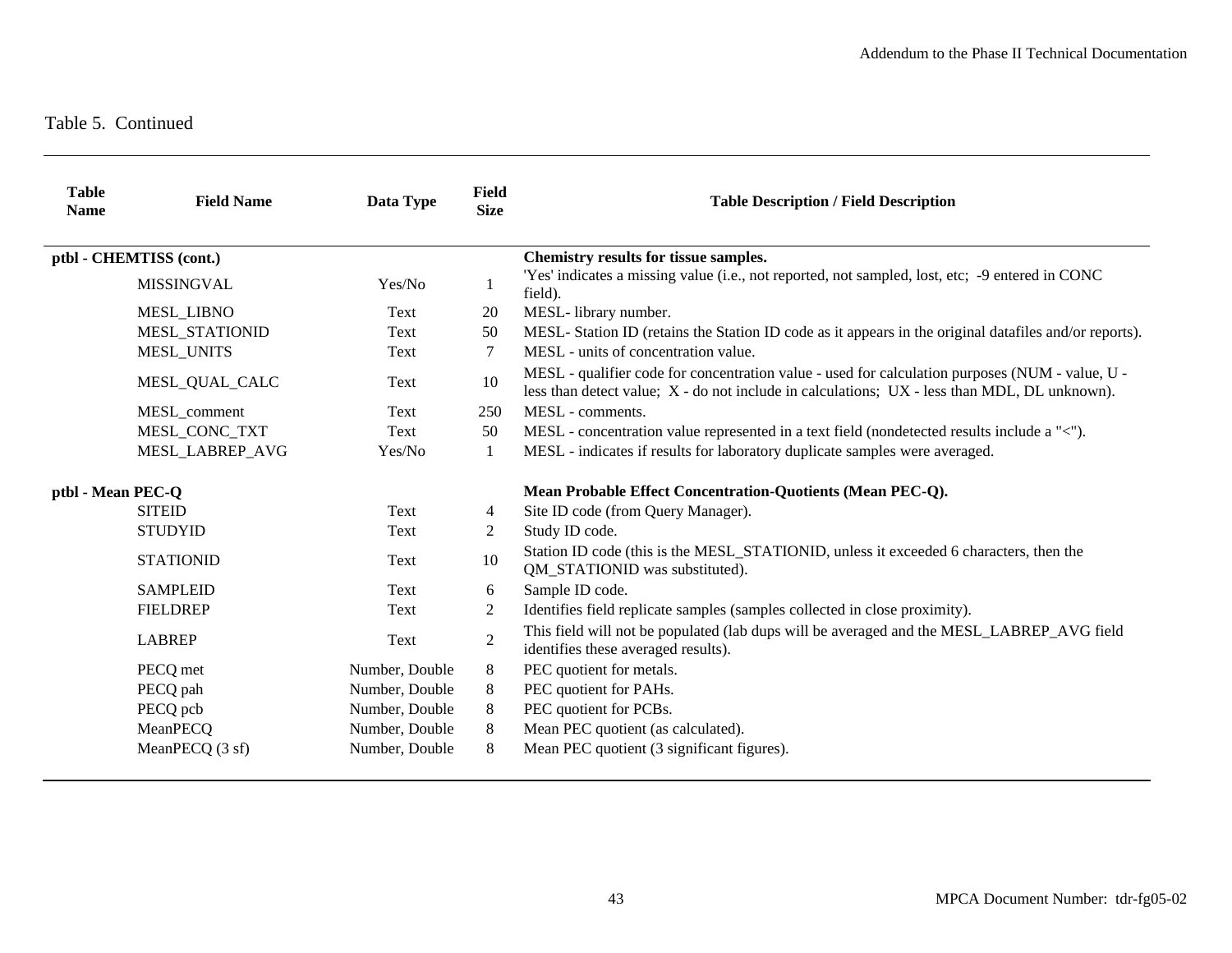| <b>Table</b><br><b>Name</b> | <b>Field Name</b>   | Data Type      | <b>Field</b><br><b>Size</b> | <b>Table Description / Field Description</b>                                                                                                                                  |
|-----------------------------|---------------------|----------------|-----------------------------|-------------------------------------------------------------------------------------------------------------------------------------------------------------------------------|
| ptbl - SAMPLE               |                     |                |                             | Sediment sample information.                                                                                                                                                  |
|                             | <b>SITEID</b>       | Text           | $\overline{4}$              | Site ID code (from Query Manager).                                                                                                                                            |
|                             | <b>STUDYID</b>      | Text           | 2                           | Study ID code.                                                                                                                                                                |
|                             | <b>STATIONID</b>    | Text           | 10                          | Station ID code (this is the MESL_STATIONID, unless it exceeded 6 characters, then the<br>QM_STATIONID was substituted).                                                      |
|                             | <b>SAMPLEID</b>     | Text           | 6                           | Sample ID code.                                                                                                                                                               |
|                             | <b>FIELDREP</b>     | Text           | 2                           | Identifies field replicate samples (samples collected in close proximity).                                                                                                    |
|                             | <b>LABREP</b>       | Text           | $\sqrt{2}$                  | This field will not be populated (lab dups will be averaged and the MESL_LABREP_AVG field<br>identifies these averaged results).                                              |
|                             | <b>UDEPTH</b>       | Number, Single | $\overline{4}$              | Upper sampling depth (cm).                                                                                                                                                    |
|                             | <b>LDEPTH</b>       | Number, Single | $\overline{4}$              | Lower sampling depth (cm).                                                                                                                                                    |
|                             | <b>SAMPDATE</b>     | Text           | 8                           | Sample date (YYYYMMDD).                                                                                                                                                       |
|                             | <b>SAMPTIME</b>     | Text           | 5                           | Sample time.                                                                                                                                                                  |
|                             | <b>TOC</b>          | Number, Single | $\overline{4}$              | Total organic carbon (%).                                                                                                                                                     |
|                             | <b>PCTFINES</b>     | Number, Single | $\overline{4}$              | Percent fines (sand + clay), the micron diameter used to define PCTFINES is $\lt 53 \mu$ m, unless<br>otherwise noted in the MESL_comments field.                             |
|                             | <b>UAN_PW</b>       | Number, Single | $\overline{4}$              | Unionized ammonia in pore water.                                                                                                                                              |
|                             | H <sub>2</sub> S PW | Number, Single | $\overline{4}$              | Hydrogen sulfide in pore water.                                                                                                                                               |
|                             | <b>EXSAMPID</b>     | Text           | 30                          | Original station ID reported in study or data file.                                                                                                                           |
|                             | MESL_LIBNO          | Text           | 50                          | MESL - library number.                                                                                                                                                        |
|                             | MESL_STATIONID      | Text           | 50                          | MESL - station ID (retains the Station ID code as it appears in the original datafiles and/or<br>reports).                                                                    |
|                             | MESL_Mean PEC-Q     | Number, Single | $\overline{4}$              | MESL - Mean PEC-Q (3 significant figures).                                                                                                                                    |
|                             | MESL_MATCH          | Text           | 50                          | MESL - indicates if the sample has matching sediment chemistry and toxicity data.                                                                                             |
|                             | MESL_WATERDEPTH     | Text           | 50                          | MESL - water depth at the point of sediment sampling (m). $NR = not$ reported.                                                                                                |
|                             | MESL_SOFTDEPTH      | Text           | 50                          | $MESL$ - soft sediment depth (m). $NR = not$ reported.                                                                                                                        |
|                             | MESL_SEDDESC        | Text           | 255                         | MESL - sediment description (have included the sediment description if this data was available<br>electronically). $NA = not available$ .                                     |
|                             | MESL_SURF_SUB       | Text           | 50                          | MESL - indicates if the sample is designated as surficial or sub-surface, according to NOAA's<br>Query Manager rules. NA indicates that the sampling depth was not specified. |
|                             | MESL_comments       | Text           | 255                         | MESL - comments.                                                                                                                                                              |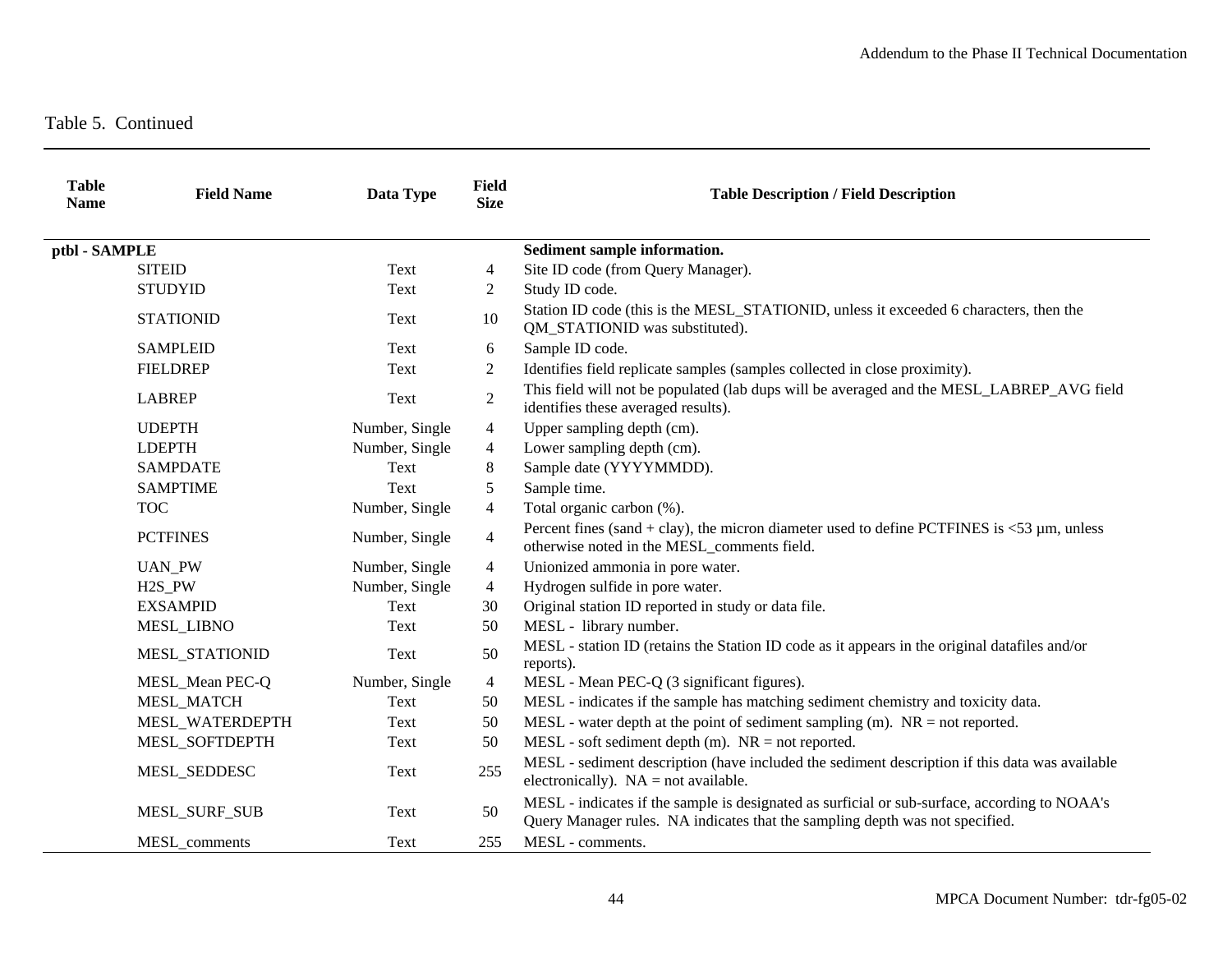| <b>Table</b><br><b>Name</b> | <b>Field Name</b> | Data Type       | <b>Field</b><br><b>Size</b> | <b>Table Description / Field Description</b>                                                                             |
|-----------------------------|-------------------|-----------------|-----------------------------|--------------------------------------------------------------------------------------------------------------------------|
| ptbl - SITE                 |                   |                 |                             | Site Identification (Query Manager table).                                                                               |
|                             | <b>SITEID</b>     | Text            | 4                           | Site ID code (from Query Manager).                                                                                       |
|                             | <b>SITENAME</b>   | Text            | 40                          | Descriptive name for site (from Query Manager).                                                                          |
|                             | <b>EPAREGION</b>  | Number, Integer | $\overline{2}$              | Region for site location; 11 for Canada (from Query Manager).                                                            |
|                             | <b>COUNTY</b>     | Text            | 25                          | County where site is located (from Query Manager).                                                                       |
|                             | <b>STATE</b>      | Text            | 2                           | State where site is located (from Query Manager).                                                                        |
|                             | <b>CERCLIS</b>    | Text            | 12                          | CERCLIS number for site (from Query Manager).                                                                            |
|                             | <b>REACH</b>      | Text            | 8                           | Reach number for site (from Query Manager).                                                                              |
|                             | <b>REACHSEG</b>   | Text            | 11                          | Reach segment number for site (from Query Manager).                                                                      |
|                             | <b>LATITUDE</b>   | Number, Double  | 8                           | General latitude for site location (from Query Manager).                                                                 |
|                             | <b>LONGITUDE</b>  | Number, Double  | 8                           | General longitude for site location (from Query Manager).                                                                |
|                             | <b>WATERSHED</b>  | Text            | 20                          | Watershed name for site location (from Query Manager).                                                                   |
| ptbl - SMPTISS              |                   |                 | Tissue sample information.  |                                                                                                                          |
|                             | <b>SITEID</b>     | Text            | 4                           | Site ID code (from Query Manager).                                                                                       |
|                             | <b>STUDYID</b>    | Text            | 2                           | Study ID code.                                                                                                           |
|                             | <b>STATIONID</b>  | Text            | 10                          | Station ID code (this is the MESL_STATIONID, unless it exceeded 6 characters, then the<br>QM_STATIONID was substituted). |
|                             | <b>SAMPLEID</b>   | Text            | 6                           | Sample ID code.                                                                                                          |
|                             | <b>FIELDREP</b>   | Text            | 2                           | Identifies field replicate samples (samples collected in close proximity).                                               |
|                             | <b>LABREP</b>     | Text            | 2                           | Not populated (lab dups will be averaged and the MESL_LABREP_AVG field identifies these<br>averaged results).            |
|                             | <b>SAMPDATE</b>   | Text            | $8\,$                       | Date sample collected (YYYYMMDD).                                                                                        |
|                             | <b>SAMPTIME</b>   | Text            | 5                           | Time sample collected.                                                                                                   |
|                             | <b>SPECIES</b>    | Text            | 5                           | Species from which the tissue sample was collected (see the lkp_SPECIES table for a description<br>of the codes).        |
|                             | <b>SPP</b>        | Text            | 5                           | Species code (see the lkp_SPECIES table for a description of the codes).                                                 |
|                             | <b>TISSUE</b>     | Text            | 30                          | Tissue type analyzed (see the lkp_TISSTYPE table for a description of the codes).                                        |
|                             | <b>TISSCODE</b>   | Text            | 6                           | Tissue type code (see the lkp_TISSTYPE table for a description of the codes).                                            |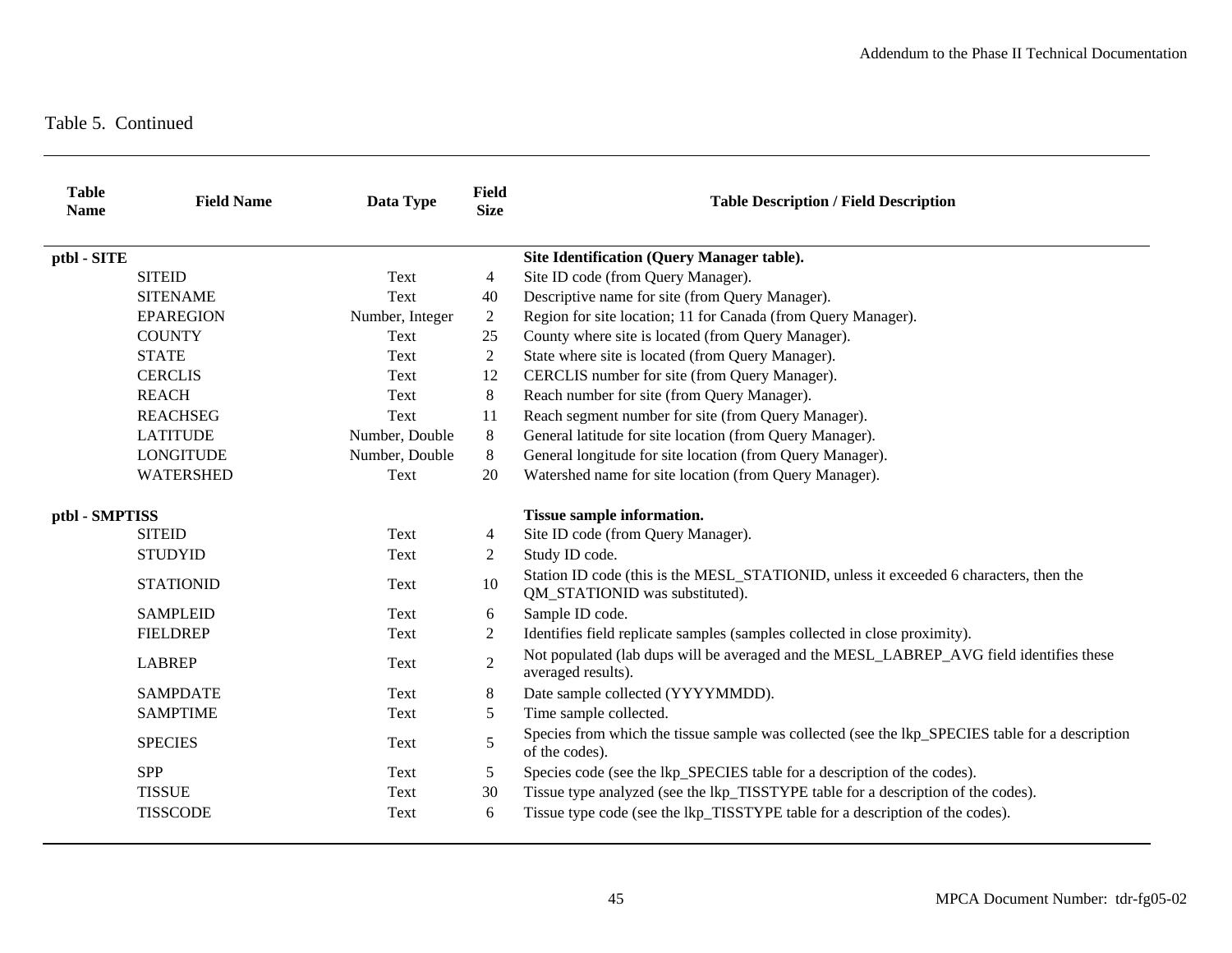| <b>Table</b><br><b>Name</b> | <b>Field Name</b>      | Data Type       | <b>Field</b><br><b>Size</b> | <b>Table Description / Field Description</b>                                                                                                                                                              |
|-----------------------------|------------------------|-----------------|-----------------------------|-----------------------------------------------------------------------------------------------------------------------------------------------------------------------------------------------------------|
|                             | ptbl - SMPTISS (cont.) |                 |                             | Tissue sample information.                                                                                                                                                                                |
|                             | <b>LIFESTAGE</b>       | Text            | 1                           | Lifestage of the organism at the time of sampling.                                                                                                                                                        |
|                             | <b>NOINCOMP</b>        | Number, Integer | 2                           | Number of individuals in a composite sample.                                                                                                                                                              |
|                             | <b>LENGTH</b>          | Number, Single  | $\overline{4}$              | Length (cm) of individual organisms collected for tissue analysis.                                                                                                                                        |
|                             | <b>WEIGHT</b>          | Number, Single  | 4                           | Weight of individual organisms collected for tissue analysis.                                                                                                                                             |
|                             | <b>SEX</b>             | Text            | 1                           | Sex of individual organisms collected for tissue analysis.                                                                                                                                                |
|                             | AGE                    | Number, Integer | $\overline{c}$              | Age of individual organisms collected for tissue analysis.                                                                                                                                                |
|                             | <b>PCTLIPID</b>        | Number, Single  | 4                           | Percent lipids (%).                                                                                                                                                                                       |
|                             | <b>EXSAMPID</b>        | Text            | 15                          | Query Manager field.                                                                                                                                                                                      |
|                             | <b>MESL LIBNO</b>      | Text            | 50                          | MESL- library number.                                                                                                                                                                                     |
|                             | <b>MESL STATIONID</b>  | Text            | 50                          | MESL- Station ID (retains the Station ID code as it appears in the original datafiles and/or reports).                                                                                                    |
|                             | <b>MESL COMMENT</b>    | Text            | 255                         | MESL - comments.                                                                                                                                                                                          |
| ptbl - STATION              |                        |                 |                             | Station information (sediment and tissue samples).                                                                                                                                                        |
|                             | <b>SITEID</b>          | Text            | 4                           | Site ID code (from Query Manager).                                                                                                                                                                        |
|                             | <b>STUDYID</b>         | Text            | $\overline{2}$              | Study ID code.                                                                                                                                                                                            |
|                             | <b>STATIONID</b>       | Text            | 10                          | Station ID code (this is the MESL_STATIONID, unless it exceeded 6 characters, then the<br>QM_STATIONID was substituted).                                                                                  |
|                             | <b>AREA</b>            | Text            | 50                          | Waterbody (corresponds with 'DB_AREA' theme in GIS projects).                                                                                                                                             |
|                             | <b>LOCDESC</b>         | Text            | 50                          | Reach (corresponds with 'Location Description' theme in GIS projects).                                                                                                                                    |
|                             | EST_STN                | Text            | 50                          | Code indicating how the geographic coordinates were obtained $(R = reported; P = plotted in GIS)$<br>based on a map from the report; $E =$ estimated using site descriptions from report; $U =$ unknown). |
|                             | <b>LATITUDE</b>        | Number, Double  | 8                           | Geographical coordinates (decimal degrees).                                                                                                                                                               |
|                             | <b>LONGITUDE</b>       | Number, Double  | $8\,$                       | Geographical coordinates (decimal degrees).                                                                                                                                                               |
|                             | X-coord                | Number, Double  | 8                           | Geographical coordinates (UTM Zone 15 NAD83 datum).                                                                                                                                                       |
|                             | Y-coord                | Number, Double  | 8                           | Geographical coordinates (UTM Zone 15 NAD83 datum).                                                                                                                                                       |
|                             | <b>MESL_LIBNO</b>      | Text            | 50                          | MESL - library number.                                                                                                                                                                                    |
|                             | MESL_EST_STN           | Text            | 50                          | MESL - description of how the geographic coordinates were obtained.                                                                                                                                       |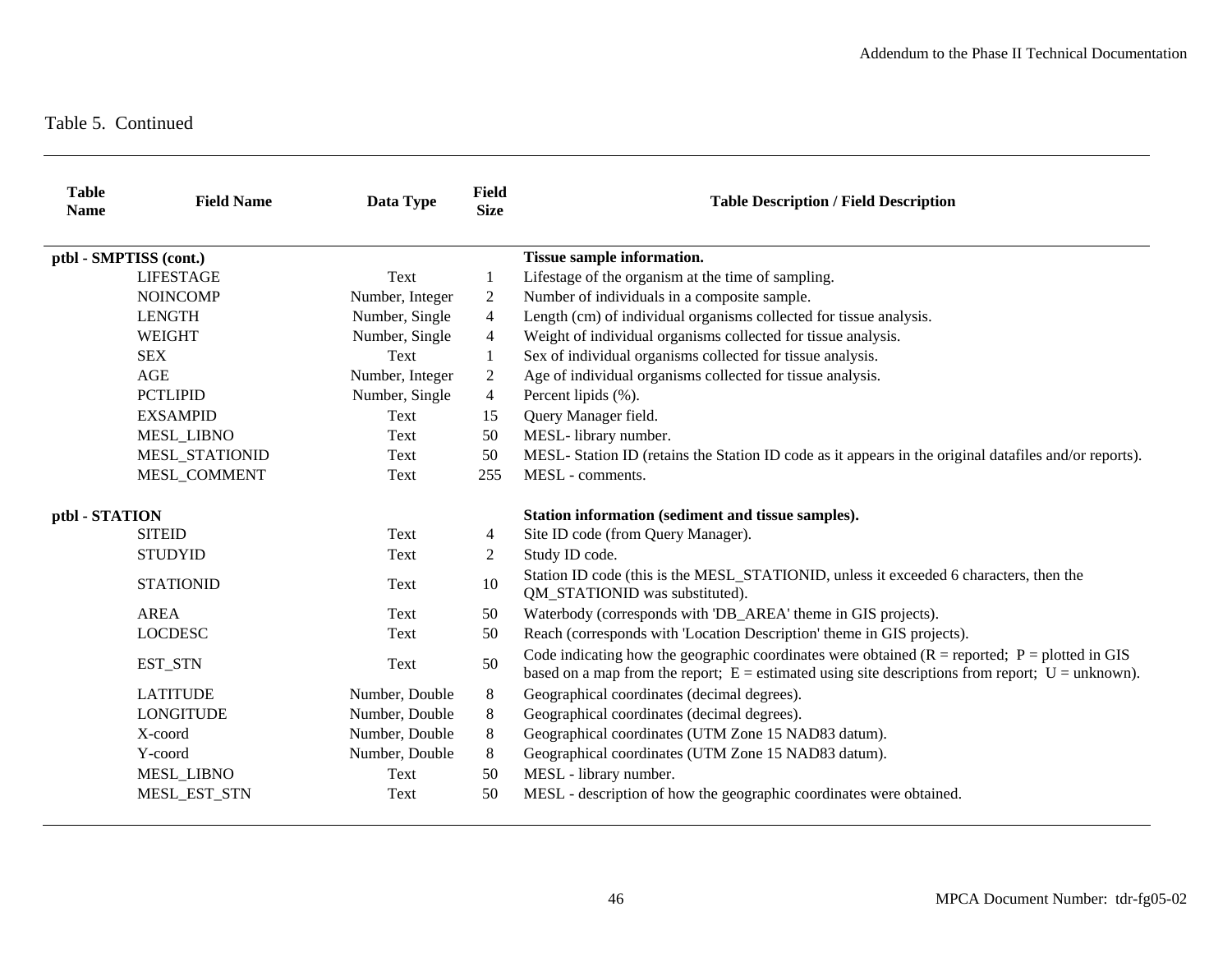| <b>Table</b><br><b>Name</b> | <b>Field Name</b>      | Data Type      | <b>Field</b><br><b>Size</b>                                   | <b>Table Description / Field Description</b>                                                                                                                   |
|-----------------------------|------------------------|----------------|---------------------------------------------------------------|----------------------------------------------------------------------------------------------------------------------------------------------------------------|
|                             | ptbl - STATION (cont.) |                |                                                               | Station information (sediment and tissue samples).                                                                                                             |
|                             | MESL_CORELENGTH        | Text           | 50                                                            | MESL - core length (units are in meters). Note that this field has only been populated when the<br>information has been readily available (electronic format). |
|                             | MESL_Habitat class     | Text           | 50                                                            | MESL - relevant to R-EMAP studies only (STUDYID 04 & 06). Codes: $1 =$ Shallow area; $2 =$<br>Channel; $3 =$ Reservoir.                                        |
|                             | MESL_LOCDESC2          | Text           | 50                                                            | MESL - additional station location descriptions.                                                                                                               |
|                             | <b>MESL COMMENTS</b>   | Text           | 150                                                           | MESL - comments.                                                                                                                                               |
|                             | <b>ORIGINALX</b>       | Number, Single | 4                                                             | Draft: Originally reported X coordinate.                                                                                                                       |
|                             | ORIGINALY              | Number, Single | 4                                                             | Draft: Originally reported Y coordinate.                                                                                                                       |
|                             | <b>ORIGINALCOORDS</b>  | Text           | 50                                                            | Draft: Original coordinate system.                                                                                                                             |
| ptbl - STUDY                |                        |                | Study names and the types of data associated with each study. |                                                                                                                                                                |
|                             | <b>SITEID</b>          | Text           | 4                                                             | Site ID code (from Query Manager).                                                                                                                             |
|                             | <b>STUDYID</b>         | Text           | 2                                                             | Study ID code.                                                                                                                                                 |
|                             | <b>STUDYNAME</b>       | Text           | 40                                                            | Study name.                                                                                                                                                    |
|                             | <b>CONTACT</b>         | Text           | 40                                                            | Contact person/agency.                                                                                                                                         |
|                             | <b>SEDCHEM</b>         | Yes/No         | 1                                                             | Indicates if the study has surficial sediment chemistry data incorporated in the database.                                                                     |
|                             | <b>SEDTOX</b>          | Yes/No         | 1                                                             | Indicates if the study has sediment toxicity data incorporated in the database.                                                                                |
|                             | <b>SUBSURF</b>         | Yes/No         | 1                                                             | Indicates if the study has sub-surface sediment chemistry data incorporated in the database.                                                                   |
|                             | <b>LABACCUM</b>        | Yes/No         |                                                               | Indicates if the study has bioaccumulation test data incorporated in the database.                                                                             |
|                             | <b>TISSCHEM</b>        | Yes/No         |                                                               | Indicates if the study has tissue chemistry data incorporated in the database.                                                                                 |
|                             | <b>BENTHIC</b>         | Yes/No         | 1                                                             | Indicates if the study has benthic infaunal data incorporated in the database.                                                                                 |
|                             | Location/Sampling Year | Text           | 40                                                            | Location and sampling year.                                                                                                                                    |
|                             | <b>MESL_LIBNO</b>      | Text           | 50                                                            | MESL - library number.                                                                                                                                         |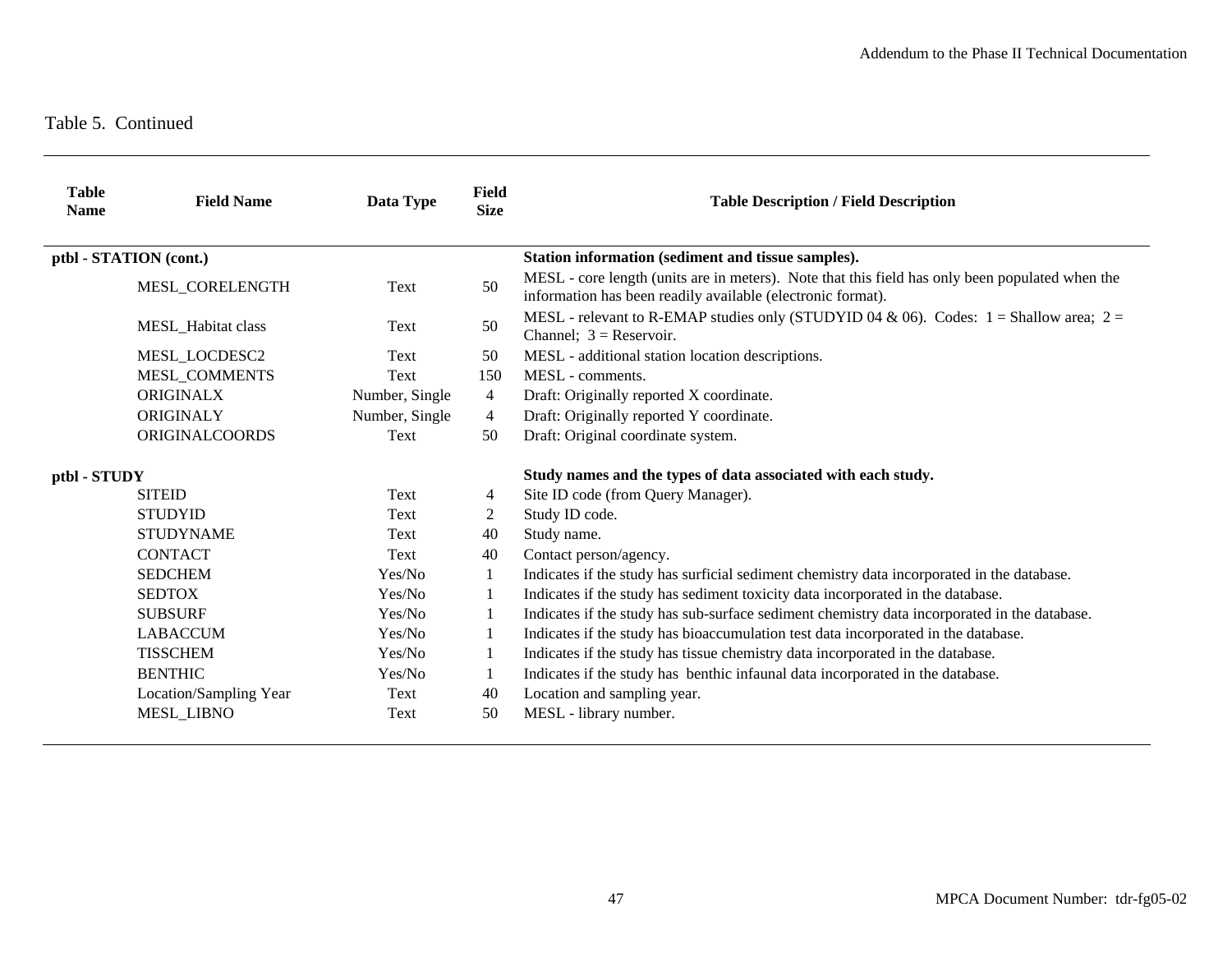| <b>Table</b><br><b>Name</b> | <b>Field Name</b> | Data Type | <b>Field</b><br><b>Size</b>              | <b>Table Description / Field Description</b> |
|-----------------------------|-------------------|-----------|------------------------------------------|----------------------------------------------|
| ptbl - STUDYNOT             |                   |           |                                          | <b>Study notes.</b>                          |
|                             | <b>SITEID</b>     | Text      | 4                                        | Site ID code (from Query Manager).           |
|                             | <b>STUDYID</b>    | Text      | 2                                        | Study ID code.                               |
|                             | <b>NOTES</b>      | Memo      | $\Omega$                                 | Notes.                                       |
|                             | <b>MESL LIBNO</b> | Text      | 50                                       | MESL - library number.                       |
| ptbl - STUDYREF             |                   |           | Bibliographic references for each study. |                                              |
|                             | <b>SITEID</b>     | Text      | 4                                        | Site ID code (from Query Manager).           |
|                             | <b>STUDYID</b>    | Text      | 2                                        | Study ID code.                               |
|                             | DOC NO            | Text      | 50                                       | Unique document number.                      |
|                             | <b>MESL_LIBNO</b> | Text      | 50                                       | MESL - library number.                       |
|                             | <b>YEAR</b>       | Text      | 4                                        | Publish year for report.                     |
|                             | <b>AUTHORS</b>    | Text      | 160                                      | Authors of the report.                       |
|                             | TITLE             | Text      | 180                                      | Title of the report.                         |
|                             | <b>SOURCE</b>     | Text      | 160                                      | Source (locations).                          |
|                             | <b>STUDYCOMM</b>  | Text      | 160                                      | Comments.                                    |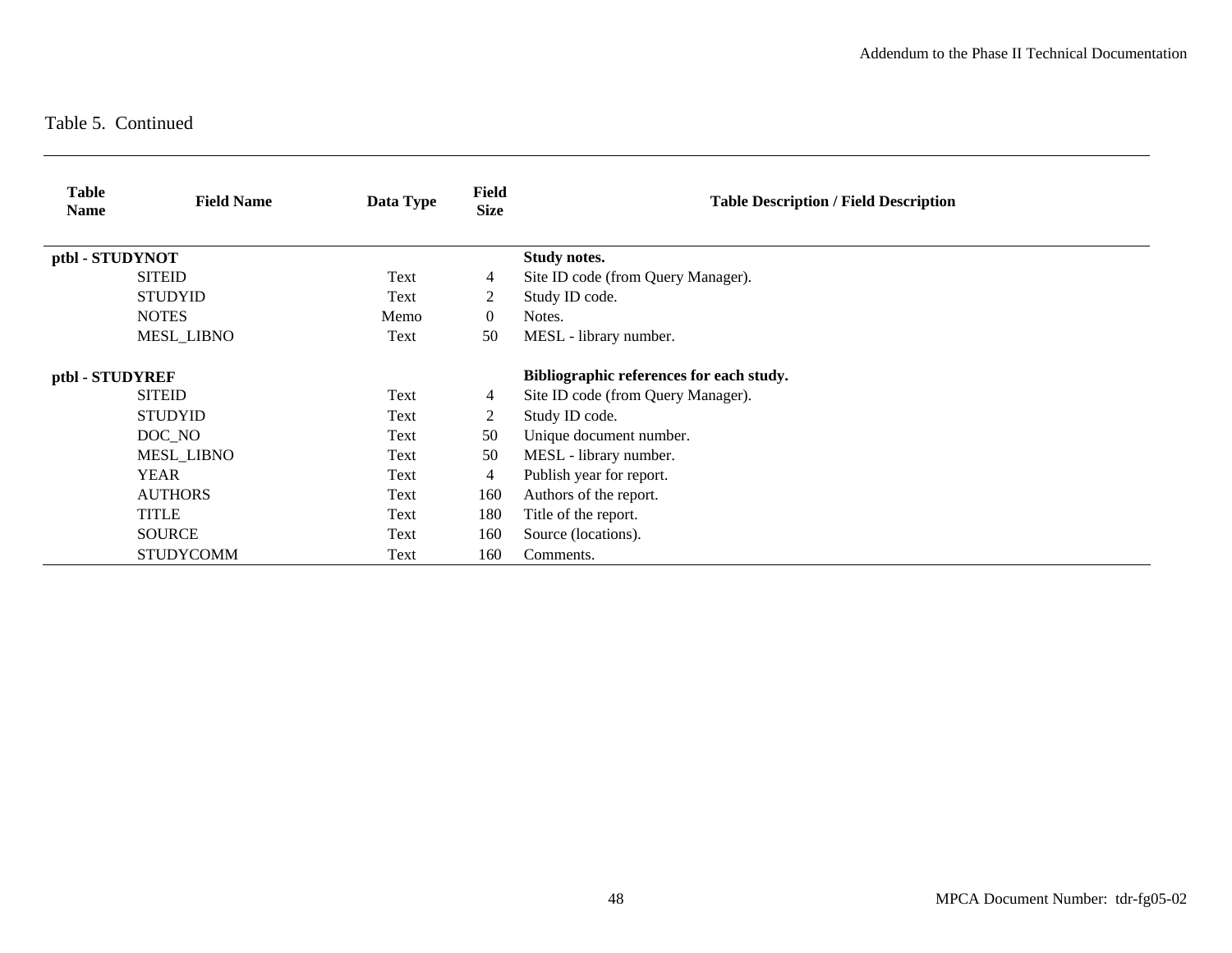# **APPENDIX A**

# **QUALITY ASSURANCE COMMENTS OF THE PHASE II GIS-BASED SEDIMENT QUALITY DATABASE FOR THE ST. LOUIS RIVER AOC**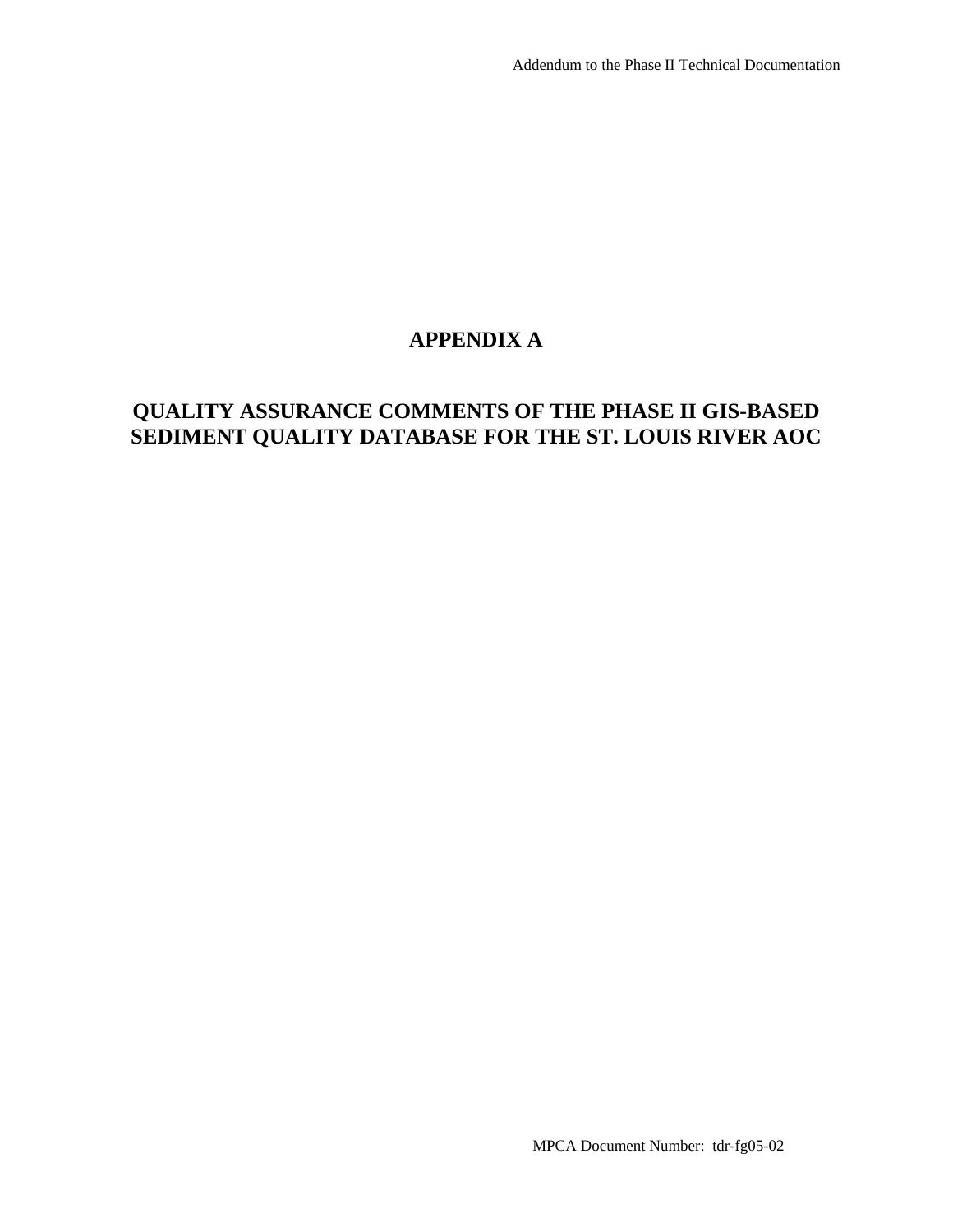# **APPENDIX A**

### **QUALITY ASSURANCE COMMENTS OF THE PHASE II GIS-BASED SEDIMENT QUALITY DATABASE FOR THE ST. LOUIS RIVER AOC**

# **BY PEGGY MYRE, EXA DATA & MAPPING SERVICES, INC., MARCH 9, 2005**

### **I. Primary Key (PK) Assignments**

- 1. Added PK to ptbl STUDY (SiteID+StudyID) OK.
- 2. Attempted to add PK to ptbl STUDYNOT, but there were 2 notes w/out StudyIDs (general notes on summed fields), and also multiple note records (duplicates) for StudyID 15 (2), 16 (2), and 32 (3). Assume these notes can be concatenated into final single studynot for each study? See table Dup-StudyNot

RESOLUTION: Concatenated duplicate notes into one memo field for 3 studies (15, 16, 32). I did not delete the documentation-style notes, but added artificial StudyIDs (XX and YY). I assigned a primary key (SiteID+StudyID).

3. Attempted to add PK to ptbl – STUDYREF, but there are duplicates which should be addressed. Possibly there are multiple references grouped into one StudyID? See table Dup-StudyRef.

RESOLUTION: The MESL\_LIB\_NO was also not a unique Document Number. Added a Document Number so could start tracking the unique documents in relation to each Study. Assigned Document Numbers for existing studies by modifying current MESL\_LIB\_NO (e.g., SED/1398-1, SED/1398-2, etc.). Assigned a primary key (SiteID+StudyID+Doc\_No) and related it to tblStudy.

- 4. Added PK to ptbl STATION successfully (SiteID+StudyID+StationID).
- 5. Added PK to ptbl SAMPLE and ptbl SMPTISS successfully (SiteID+StudyID+StationID+SampleID+LabRep).
- 6. Copied duplicate CHEM records to table Dup-Chem for discussion (TBT Sn).

RESOLUTION: Added TBT\_SN to lkp – CHEMDICT. Was able to create primary key in ptbl – CHEM (SiteID+StudyID+StationID+LabRep+Chemcode). NOTE: Consider that eventually this project should have compatible dictionaries with NOAA QM (note empty fields in lkp – CHEMDICT that could be populated from QM's Chemdict file).

- 7. Added PK to ptbl CHEMTISS successfully (SiteID+StudyID+StationID+SampleID+LabRep+ChemCode).
- 8. Added PK to ptbl AVS SEM successfully (SiteID+StudyID+StationID+SampleID+LabRep+ChemCode).
- 9. Added PK to ptbl Mean PEC-Q successfully (SiteID+StudyID+StationID+SampleID+LabRep).
- 10. Attempted to add PK to ptbl BIOSUMM using QM key fields (SiteID+StudyID+SampleID+TestID), but there are duplicates - see table Dup-Biosumm. These are probably the classic bioassay duplicate problem of multiple batches (therefore multiple negative control samples) for one study and TestID. SampleIDs for these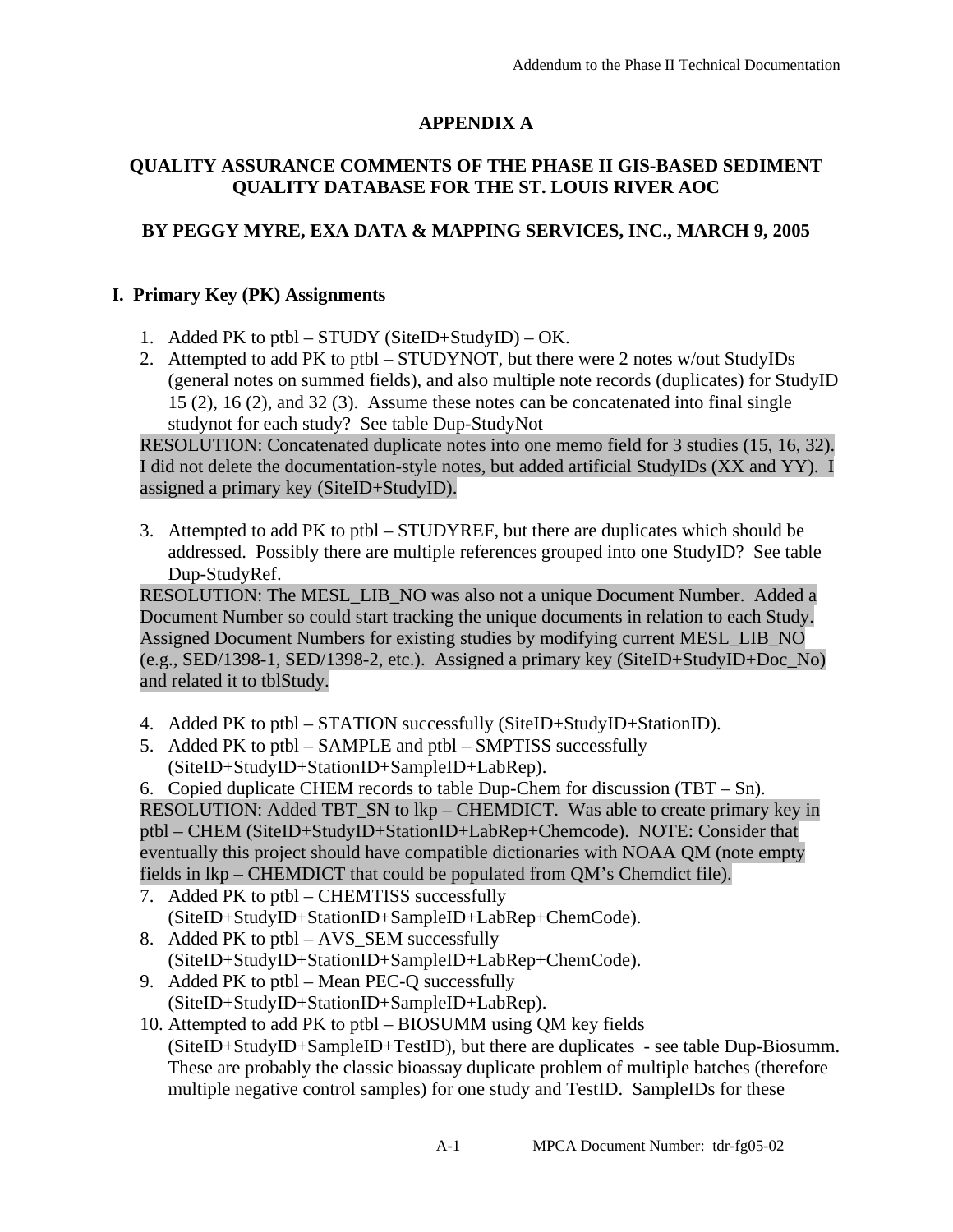control samples should be modified for uniqueness. It is possible that the intended structure is to include the Series field, but I could not find the key field description for the Biosumm table in the Technical documentation or the User Guide.

RESOLUTION: I added unique control samples for multiple series for StudyID 06, created PK for Biosumm and was able to relate it to ptbl – SAMPLE.

11. Attempted to add PK to lkp – QUALIFY (see dup-Qualcode table). It looks like there was both U and < that were noted as U, probably should be merged into 1 records (Qualifiers = "U, <"). No problem with PK for any other lookup tables. RESOLUTION: I was able to concatenate the two duplicate records and then make PK.

### **II. Check/Enforce Relationships (looking for orphan records)**

- 1. Relationships between Study and StudyNot/StudyDup not 1:1 for duplicate reasons cited above.
- 2. No relationship in database between Study and Station? I added one and enforced relationship – everything OK.
- 3. Relationship between Station and Sample OK.
- 4. Temporarily made a unique key including units in Chem. Was able to create and enforce relationship between Sample and Chem, so no problems.
- 5. All ChemCodes in Chem table are represented in ChemDict.
- 6. Oddly, the Smptiss table was related to the Sample table rather than to the Station table. Two studies have both sed chem and tiss chem data, but the SampleIDS are clearly different so this is an error. I changed this relationship and enforce the relationship (no problems).
- 7. Able to create and enforce relationship between Smptiss and Chemtiss all OK.
- 8. All species and tisscodes are represented in lookup tables from Smptiss all OK.
- 9. All chemcodes in chemtiss represented in Chemdict all OK.
- 10. One sediment chemistry qualifier definition missing (see Table MissQual).

### RESOLUTION: Added qualifier to table.

- 11. Sample Biosumm relationship OK.
- 12. All TestIDs in Biosumm represented in TestDict.
- 13. Relationship between Sample and AVS\_SEM is OK.
- 14. All Chemcodes in AVS\_SEM table are represented in ChemDict.
- 15. Relationship between Sample and PEC-Q table is OK.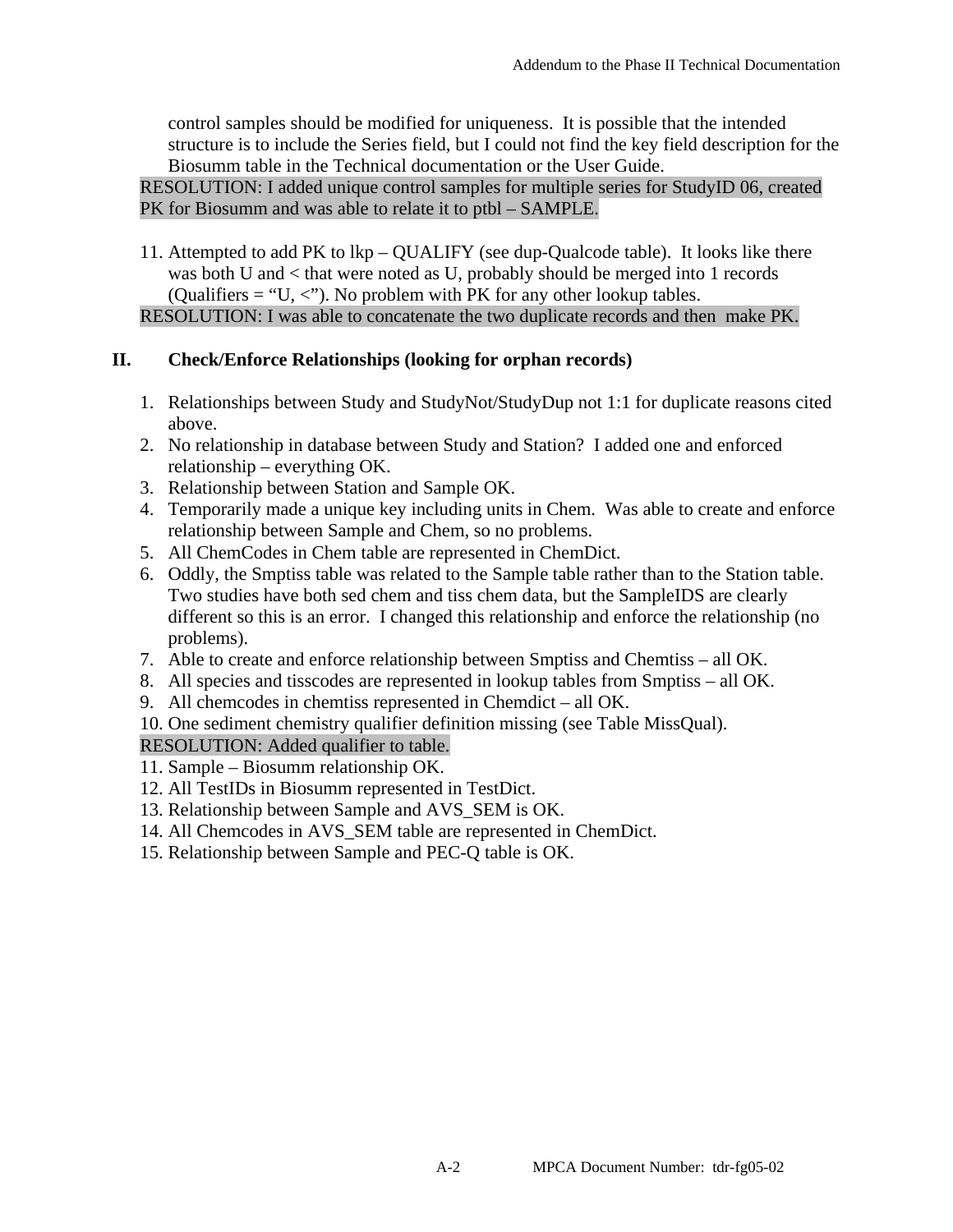# **APPENDIX B**

# **SCREENING CRITERIA FOR EVALUATING BENTHIC INVERTEBRATE COMMUNITY DATA SETS FOR THE PHASE III GIS-BASED SEDIMENT QUALITY DATABASE FOR THE ST. LOUIS RIVER AOC**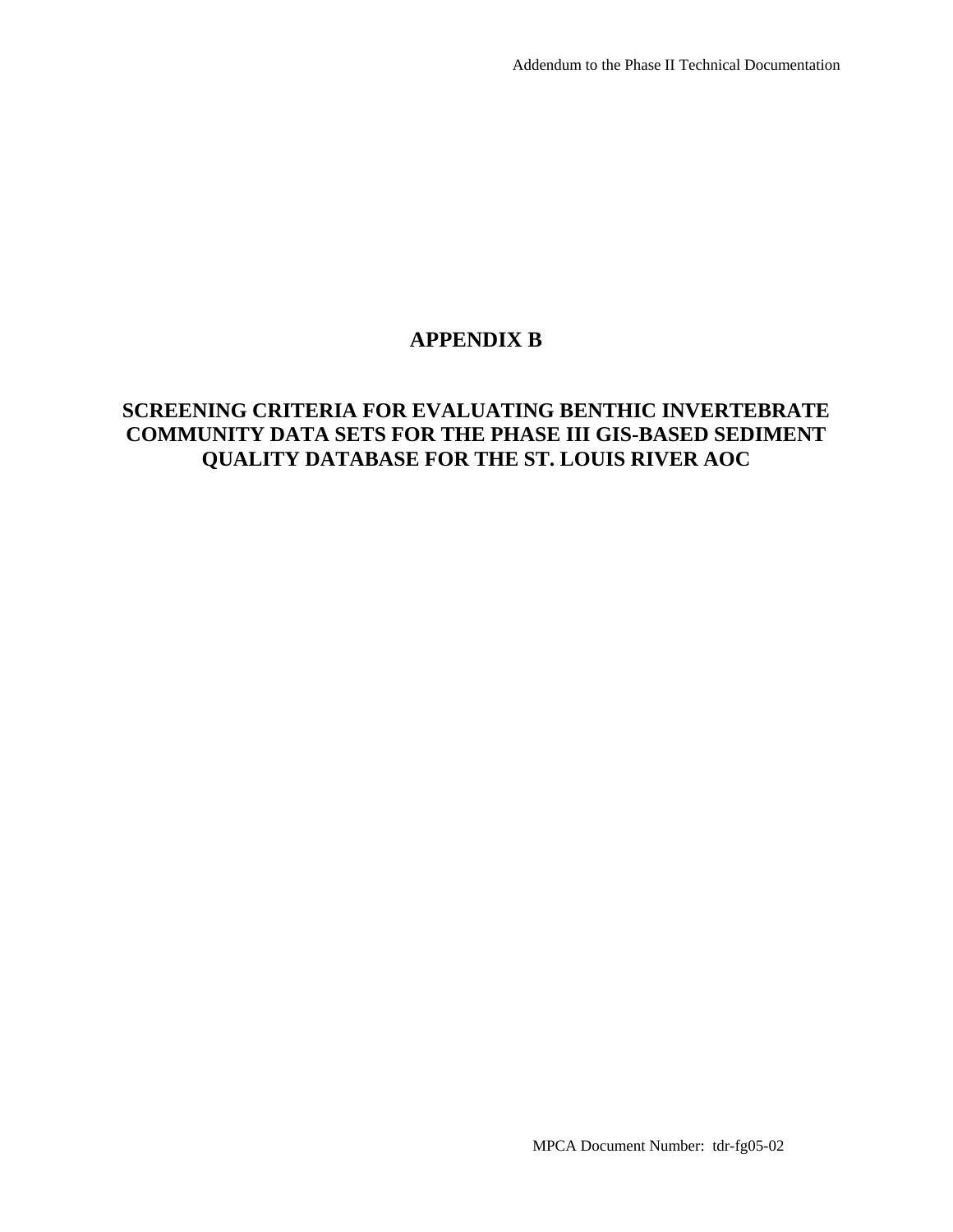### **APPENDIX B**

### **SCREENING CRITERIA FOR EVALUATING CANDIDATE BENTHIC INVERTEBRATE COMMUNITY DATA SETS FOR THE PHASE III GIS-BASED SEDIMENT QUALTIY DATABASE FOR THE ST. LOUIS RIVER AOC**

### **BENTHIC INVERTEBRATE COMMUNITY CRITERIA:**

MESL Library #: Date Printed:

First or Second Screener (or Combined):

Names of Screeners if the benthic invertebrate community data were evaluated during a different time period than the rest of the data set:

Phase III Database Screeners:

First Screener's Name: Date of First Screen:

Phase IV Database Screeners:

Second Screener's Name: Date of Second Screen:

First Screener's Name: Date of First Screen:

Second Screener's Name: Date of Second Screen:

- 1. Were standard operating procedures, documented guidance, or references used to collect, sort, preserve, and identify benthic invertebrates? Page reference:
- 2a. What QA/QC procedures were followed (e.g., list number of replicates/site)? Page reference:
- 2b. Were minimum data quality objectives met (i.e., stated in report)? Provide details. Page reference:
- 2c. If there are any indications that QA/QC procedures were insufficient and/or the data quality objectives were not met, indicate decisions made relative to these deficiencies. Note: for details regarding rationale/decisions, see the DECISION-MAKING SUMMARY worksheet.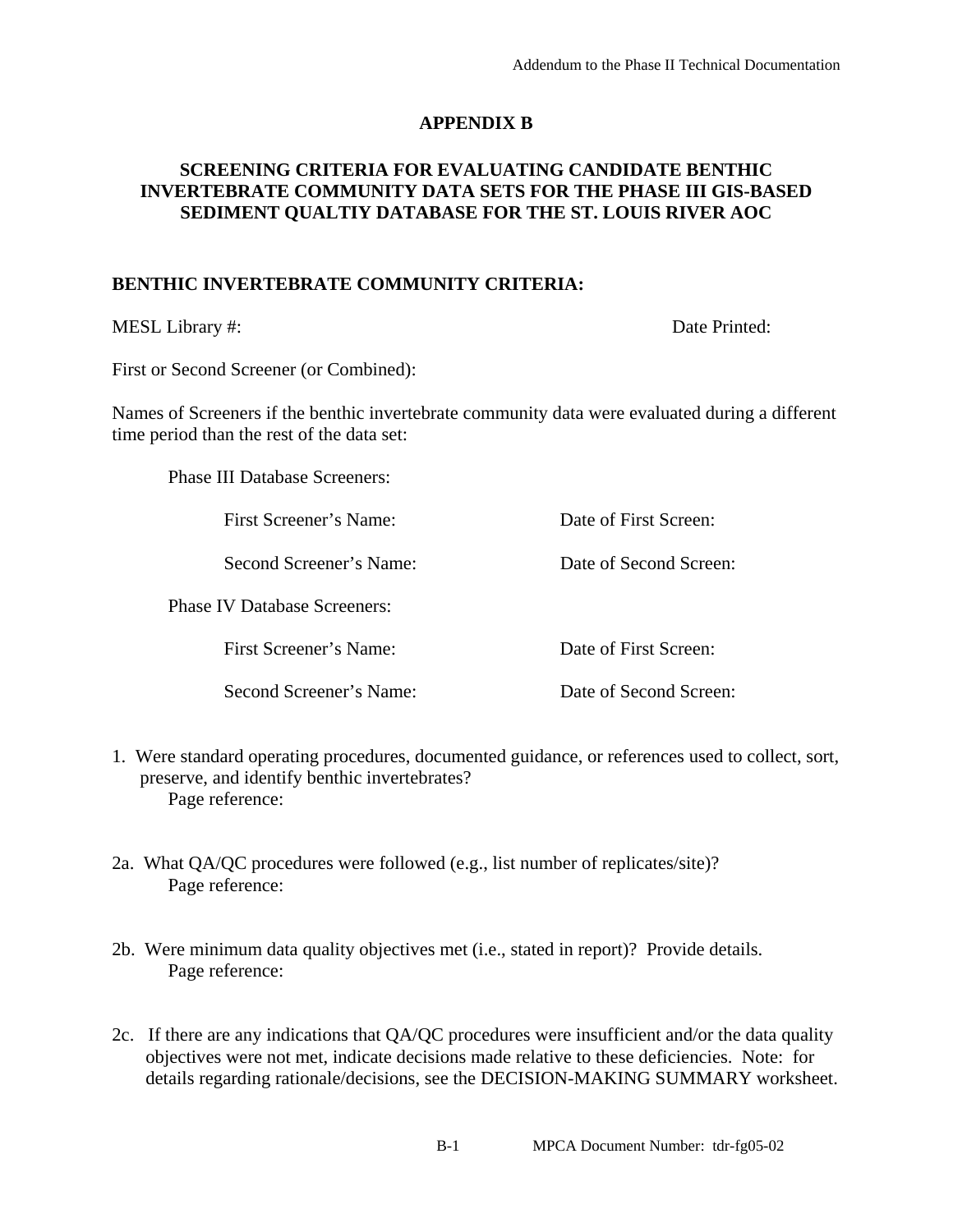### **Ancillary information**

1. Did the study design include one or more reference and/or training sites (i.e., low/high impacted sites)?

Page reference:

- 2. Were benthic invertebrates sampled in close proximity to sites where sediment samples were collected for sediment chemistry, physical measurements, toxicity tests, and/or bioaccumulation studies? Page reference:
- 3. What sampling device was used to collect benthic invertebrate samples and what was the surface area of it? Page reference:
- 4. Were water depth, sediment particle size, and TOC measured? Page reference:
- 5. What was the taxonomic resolution for identifying benthic invertebrates? Page reference:
- 6. Were deformities in Chironomid larvae observed (i.e., deformities in mouthpart structures)? Page reference:
- 7. What kind of benthic metrics were determined from the study (e.g., taxonomic categories, trophic level associations, functional feeding groups, behavioral mechanisms)? Page reference:
- 8. Were the data statistically analyzed to determine benthic community impairment (or lack of it)?

Page reference: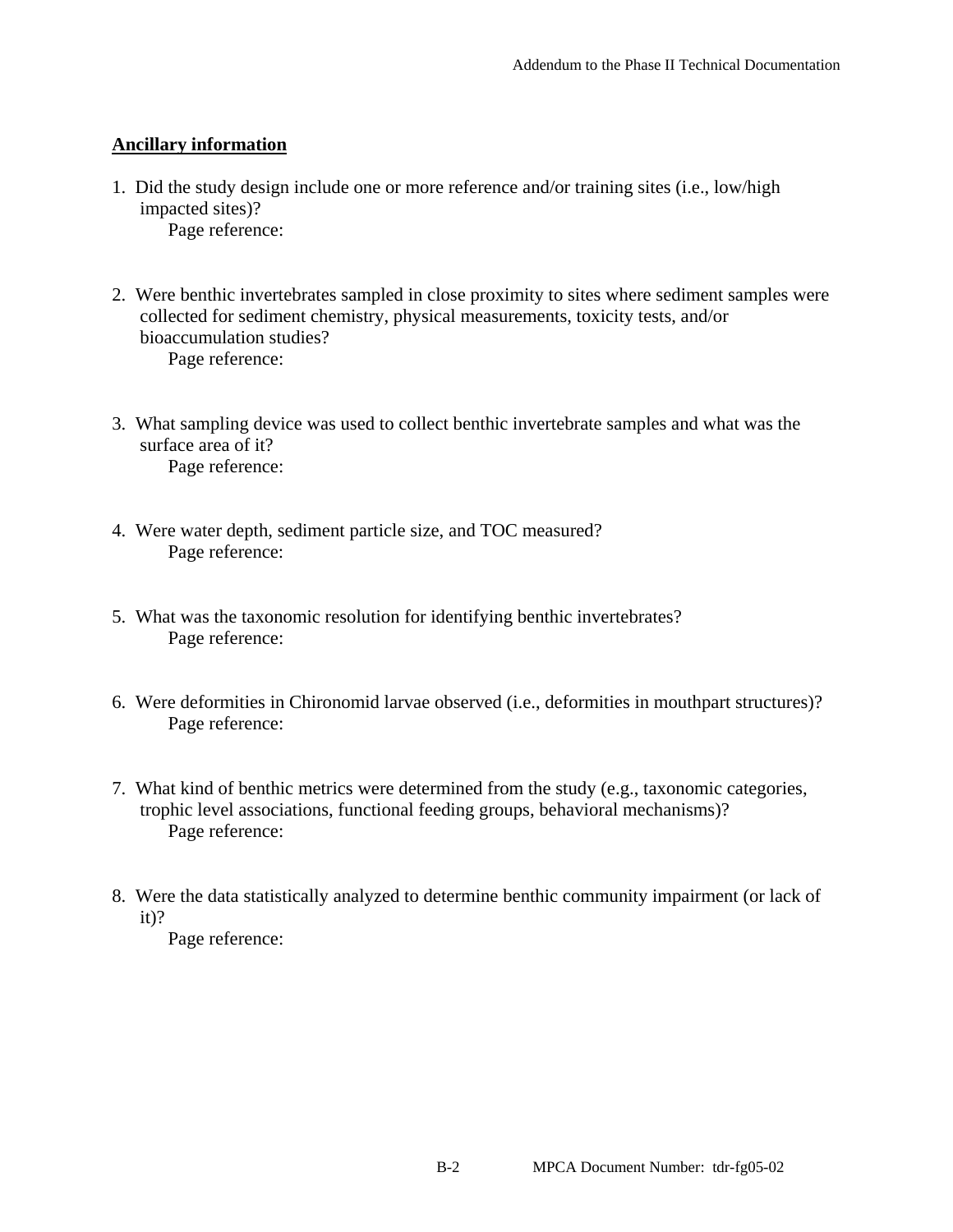# **APPENDIX C**

# **LIST OF QUERY OPTIONS IN QUERY MANAGER VERSION 2.56**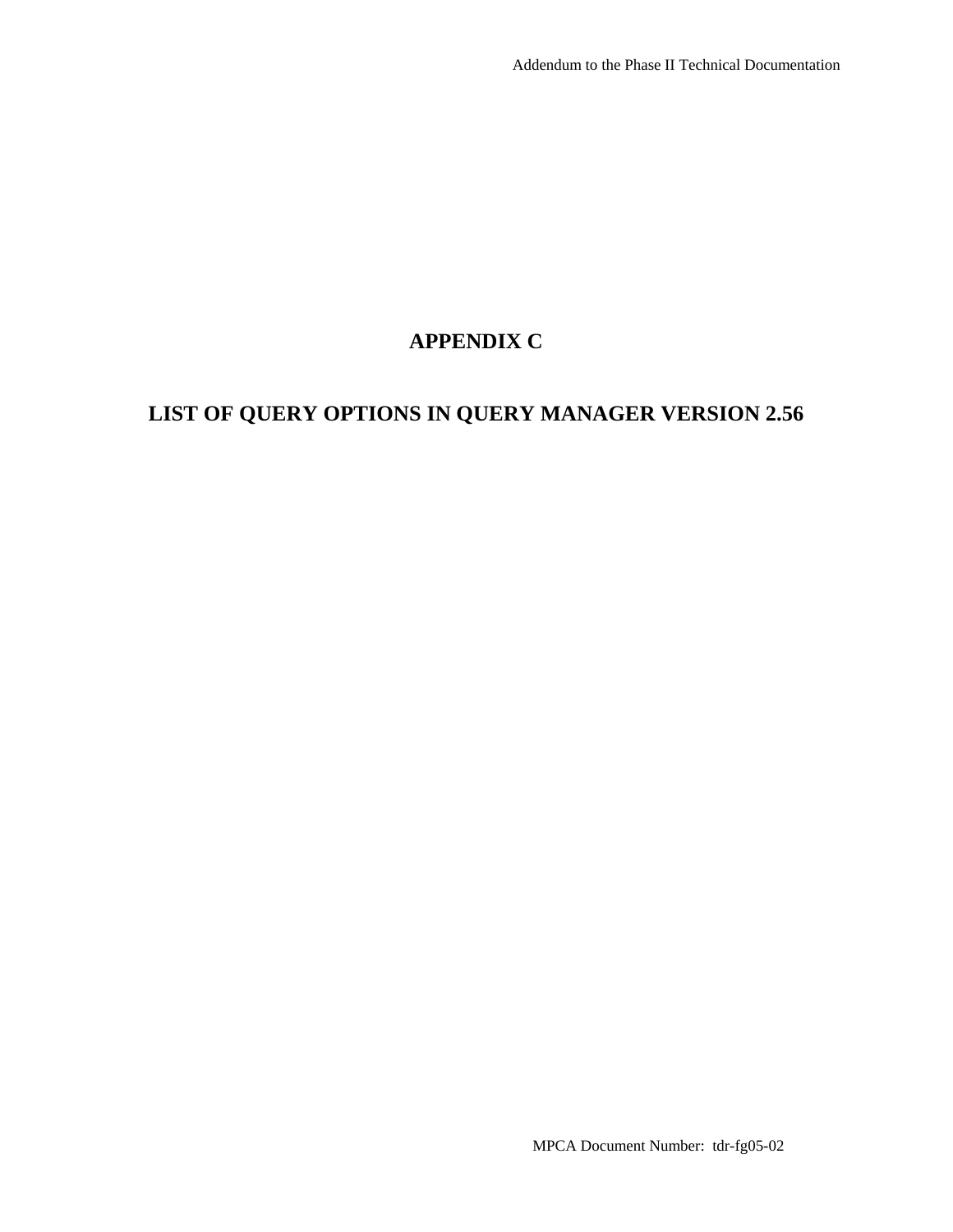# **APPENDIX C**

# **LIST OF QUERY OPTIONS IN QUERY MANAGER VERSION 2.56**

The following information on available sediment query options in Query Manager version 2.56 was obtained from NOAA's web site at:

http://response.restoration.noaa.gov/topic\_subtopic\_entry.php?RECORD\_KEY%28entry\_subtop [ic\\_topic%29=entry\\_id,subtopic\\_id,topic\\_id&entry\\_id\(entry\\_subtopic\\_topic\)=101&subtopic\\_id\(e](http://response.restoration.noaa.gov/topic_subtopic_entry.php?RECORD_KEY%28entry_subtopic_topic%29=entry_id,subtopic_id,topic_id&entry_id(entry_subtopic_topic)=101&subtopic_id(entry_subtopic_topic)=5&topic_id(entry_subtopic_topic)=2) ntry\_subtopic\_topic)=5&topic\_id(entry\_subtopic\_topic)=2 ). The type of query options are defined for all data types, sediment bioassay data, surficial sediment chemistry data, subsurface sediment chemistry data, and tissue chemistry data. Note that the MPCA's Query Managercompatible database files are set-up so that users can chose to perform some of the queries with either the MPCA's sediment quality targets (SQTs; Crane *et al*. 2000, 2002) or the Wisconsin Department of Natural Resources sediment quality guidelines (SQGs; WDNR 2003). In contrast, these values are not expressly set-up in NOAA's Query Manager St. Louis River Watershed database that is available from their web site; instead, the consensus-based sediment quality guidelines (MacDonald *et al*. 2000) are provided, in addition to several marine/estuarine guideline values. Thus, users wanting to make comparisons to the Minnesota SQTs and Wisconsin SQGs should use the MPCA's Query Manager-compatible database files.

# **ALL DATA TYPES**

- **Station Location by Study**: Shows station locations for selected studies.
- **Study Notes**: Brings up notes on the selected studies.
- **Study Reference**: Lists the reference citation for each study, if available.

### **SEDIMENT BIOASSAY**

- **Station Location by Study**: Shows station locations for selected studies for sediment bioassay data.
- **Test Endpoints, Toxic/ Non-toxic Sample**: Shows toxic and non-toxic samples for selected endpoint or all endpoints.
- **Test Response Value Ranges**: Shows toxic and non-toxic samples and test response values in three user-defined ranges for the selected test endpoint.
- **Control-normalized Response Value Ranges**: Shows toxic and non-toxic samples and control-normalized test response values (ratio of test sample response to control response) in three user-defined ranges for the selected test endpoint.

### **SEDIMENT CHEMISTRY (SURFACE)**

[upper depth  $= 0$  and lower depth  $< 30.5$  cm or 12 inches]

- **Station Location by Study**: Shows station locations for selected studies for sediment chemistry data
- **Concentration Ranges**: Identifies samples in three user-defined concentration ranges for selected studies for a selected chemical.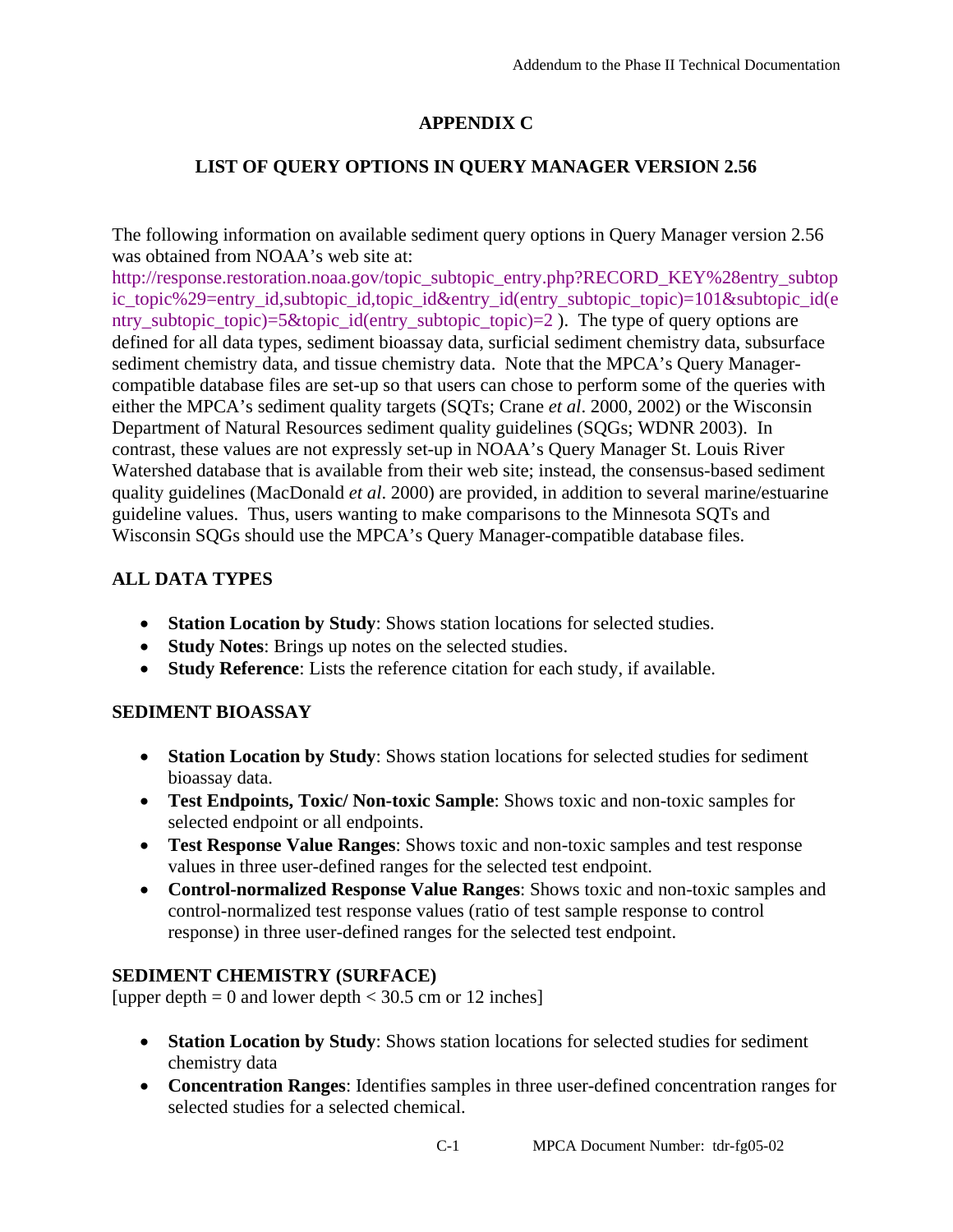- **Sediment Quality Guideline (SQG) Pair: One Chemical**: The user selects from a list of 11 paired sediment quality guidelines and selects an individual chemical from the list of chemicals available for the selected guideline pair. Each sample is classified into one of three ranges defined by the guideline pair concentrations for the selected chemical.
- **SQG Pair: All Chemicals**: Determines the number of chemicals that exceed a userselected SQG pair of low and high concentrations. The column with the lower concentration SQG represents the number of chemicals that exceeded the lower SQG but not the higher SQG. The column with the higher concentration SQG represents the number of chemicals that exceeded the higher SQG.
- **Compare to Selected Sediment Quality Guidelines**: Identifies samples in two ranges defined by the selected SQG concentration for a selected chemical.
- **Number of Chemicals in a Sample Exceeding Selected Guideline**: The user selects one SQG from the library of SQGs in the database and the results show the number of chemicals measured in a sample for the selected SQG and the number of those chemicals that exceeded the SQG.
- **Mean/Maximum SQG Quotients by Sample for Selected Guideline**: Determines the number of chemicals measured in a sample for the selected SQG or and the mean and maximum SQG quotient (ratio of the chemical concentration to the SQG concentration) for each sample for selected studies. The sum of SQG ratios and the standard deviation of SQG ratios for each sample are also calculated.
- **Select Multiple Chemical**s: Provides the user with data for selected chemicals and studies in a spreadsheet format, with columns for each chemical selected. User may select individual chemicals from the entire list of chemicals measured in selected studies, by chemical class, or by chemicals for a selected SQG. The user may also create or use a chemical list.
- **MultiChem SQG Quotients for selected SQG**: Provides the user with data for selected chemicals and studies in a spreadsheet format, with columns for each chemical selected. Instead of concentrations, however, the output table displays the ratio of the chemical concentration to its respective SQG concentration.
- **Sum PAH toxic unit model:** Calculates PAH toxic unit values according to three models: the U.S. EPA PAH toxic unit model Final Chronic Value (Di Toro *et al*. 2000) U.S. EPA PAH toxic unit model Final Acute value (Di Toro *et al*. 2000), and the Sum PAH model (Swartz *et al.* 1995). The user selects which model result to plot in MARPLOT and low and high ranges for the model chosen. The values for all three models are calculated and included in the output table.
- **Logistic regression model (LRM) probability of toxicity**: Logistic regression model (LRM) estimates the probability of toxicity for each sample based on the maximum (Pr\_Max1) or the average (Pr\_Avg1) probability from 37 individual chemical logistic regression models for marine amphipod 10-d survival endpoints (Field et al 2002). *Note: this query only applies to marine and estuarine data sets.*

# **SEDIMENT CHEMISTRY (SUBSURFACE)**

Subsurface sediment chemistry query output includes all sediment core samples (including the surface core segment) and also any sample that has an upper depth below the surface or has a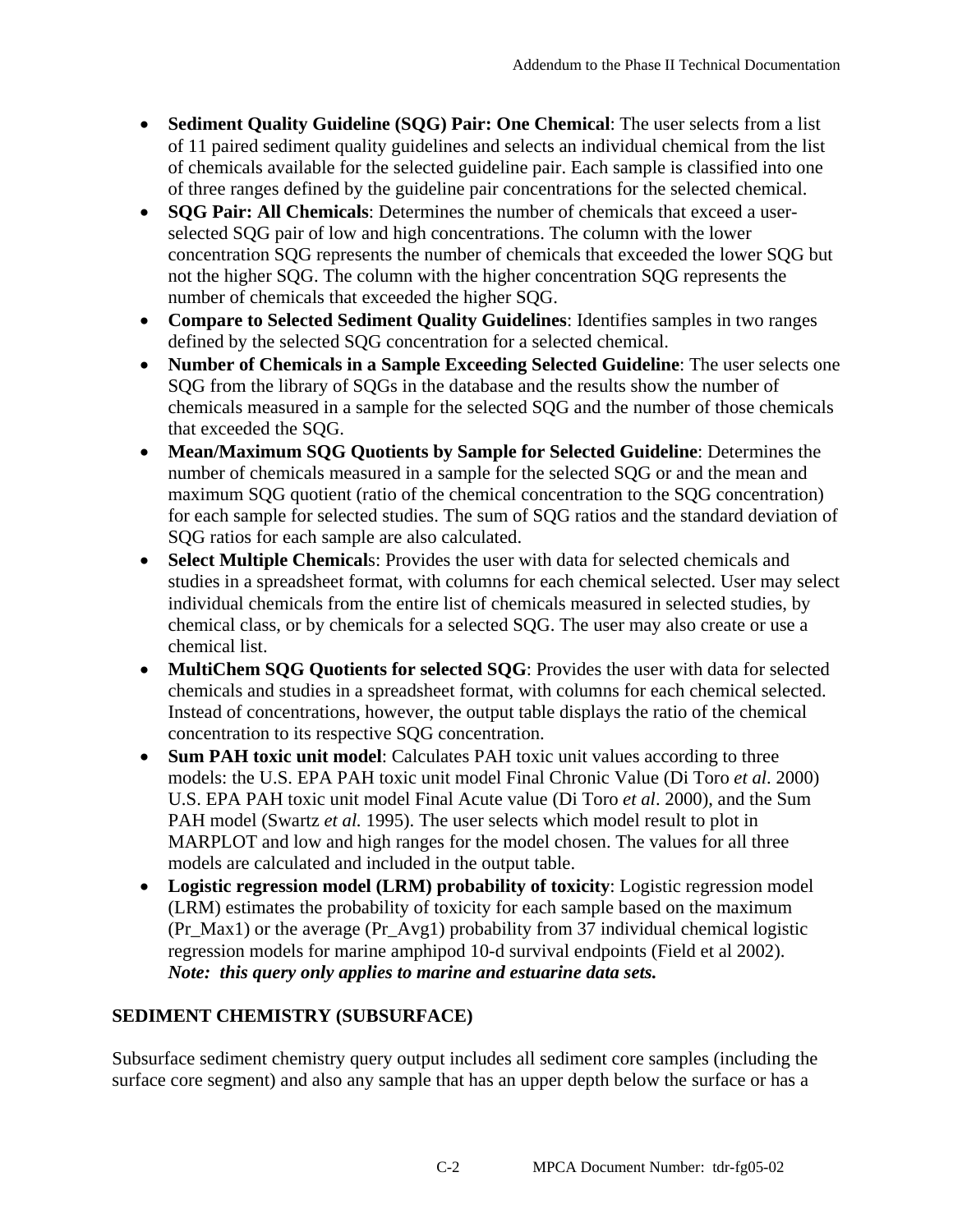core length greater than 30.5 cm (12 inches). The user is also given the option to include all surface and subsurface sediment samples.

The subsurface queries are identical to their surface sediment query counterpart, except for the Maximum Concentration Ranges query. This query shows the maximum concentration for each station over all core segments in three user-defined ranges for the selected chemical.

- **Station Location by Study**: Shows station locations for selected studies for sediment chemistry data
- **Concentration Ranges**: Identifies samples in three user-defined concentration ranges for selected studies for a selected chemical.
- **SQG Pair: One Chemical**: The user selects from a list of 11 paired sediment quality guidelines and selects an individual chemical from the list of chemicals available for the selected guideline pair. Each sample is classified into one of three ranges defined by the guideline pair concentrations for the selected chemical.
- **SQG Pair: All Chemicals**: Determines the number of chemicals that exceed a userselected SQG pair low and high concentrations. The column with the lower concentration SQG represents the number of chemicals that exceeded the lower SQG but not the higher SQG. The column with the higher concentration SQG represents the number of chemicals that exceeded the higher SQG.
- **Maximum Concentration Ranges**: Identifies samples in three user-defined concentration ranges for selected studies for a selected chemical. The range classification is based on the maximum concentration for the core if the core contains more than one sample. The output column, "Maxconc," is the highest concentration of all the samples taken at a given station.
- **Mean/Maximum SQG Quotients by Sample for Selected Guideline**: Determines the number of chemicals measured in a sample for the selected SQG and/or the mean and maximum SQG quotient (ratio of the chemical concentration to the SQG concentration) for each sample for selected studies. The sum of SQG ratios and the standard deviation of SQG ratios for each sample are also calculated.
- **Select Multiple Chemicals**: Provides the user with data for selected chemicals and studies in a spreadsheet format, with columns for each chemical selected. User may select individual chemicals from the entire list of chemicals measured in selected studies, by chemical class, or by chemicals for a selected SQG. The user may also create or use a chemical list.
- **MultiChem SQG Quotients for selected SQG**: Provides the user with data for selected chemicals and studies in a spreadsheet format, with columns for each chemical selected. Instead of concentrations, however, the output table displays the ratio of the chemical concentration to its respective SQG concentration.
- **Sum PAH toxic unit model**: Calculates PAH toxic unit values according to three models: the U.S. EPA PAH toxic unit model Final Chronic Value (Di Toro *et al*. 2000) U.S. EPA PAH toxic unit model Final Acute value (Di Toro *et al*. 2000), and the Sum PAH model (Swartz *et al.* 1995). The user selects which model result to plot in MARPLOT and low and high ranges for the model chosen. The values for all three models are calculated and included in the output table.